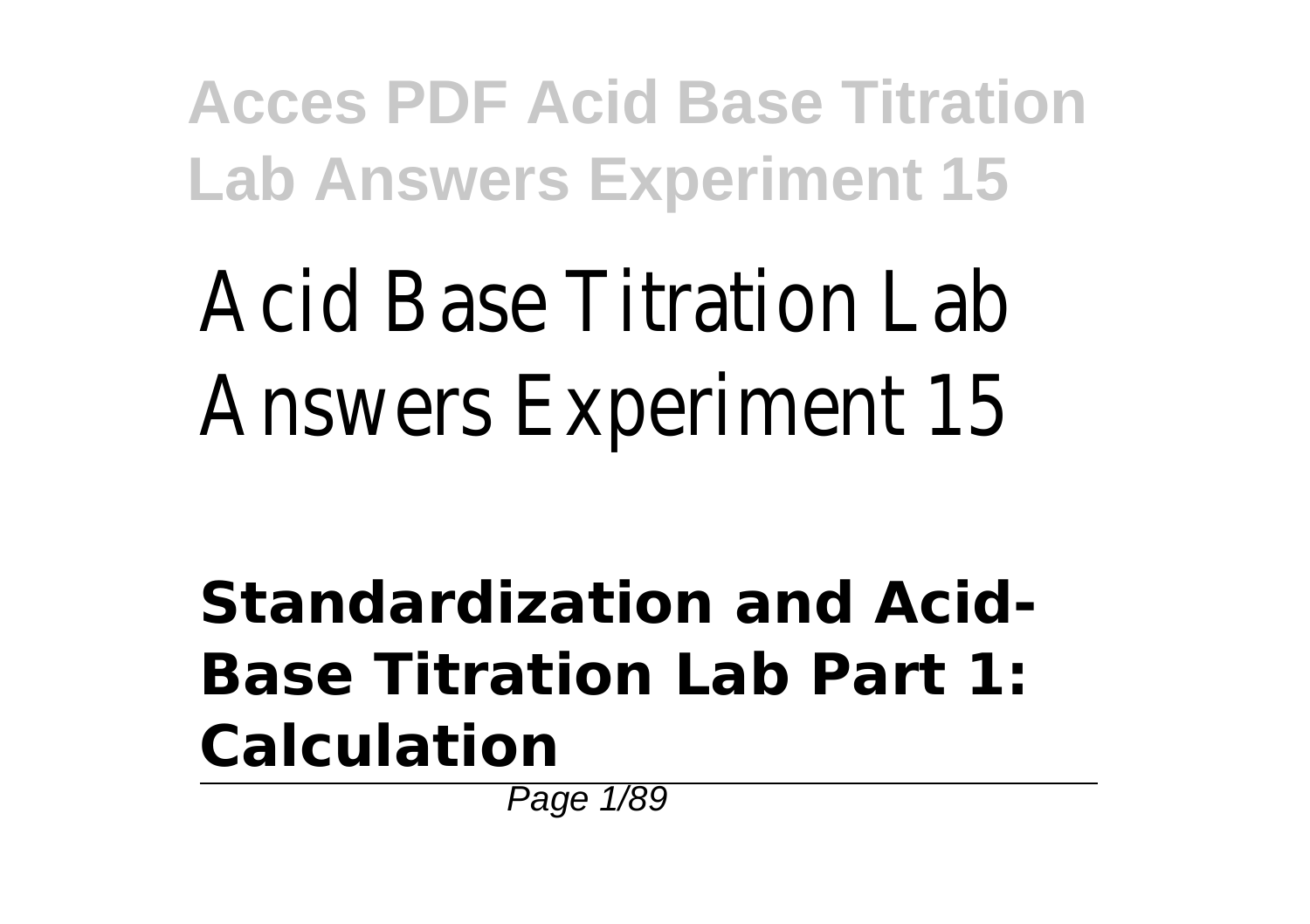Online Titration Lab Virtual Lab Acid \u0026 Base Titration - Part 1Lab Demonstration | Acid - Base Titration. **Acid-Base Titration Lab** Beyond Labz Instructor Tip 02 - Unknowns in Titrations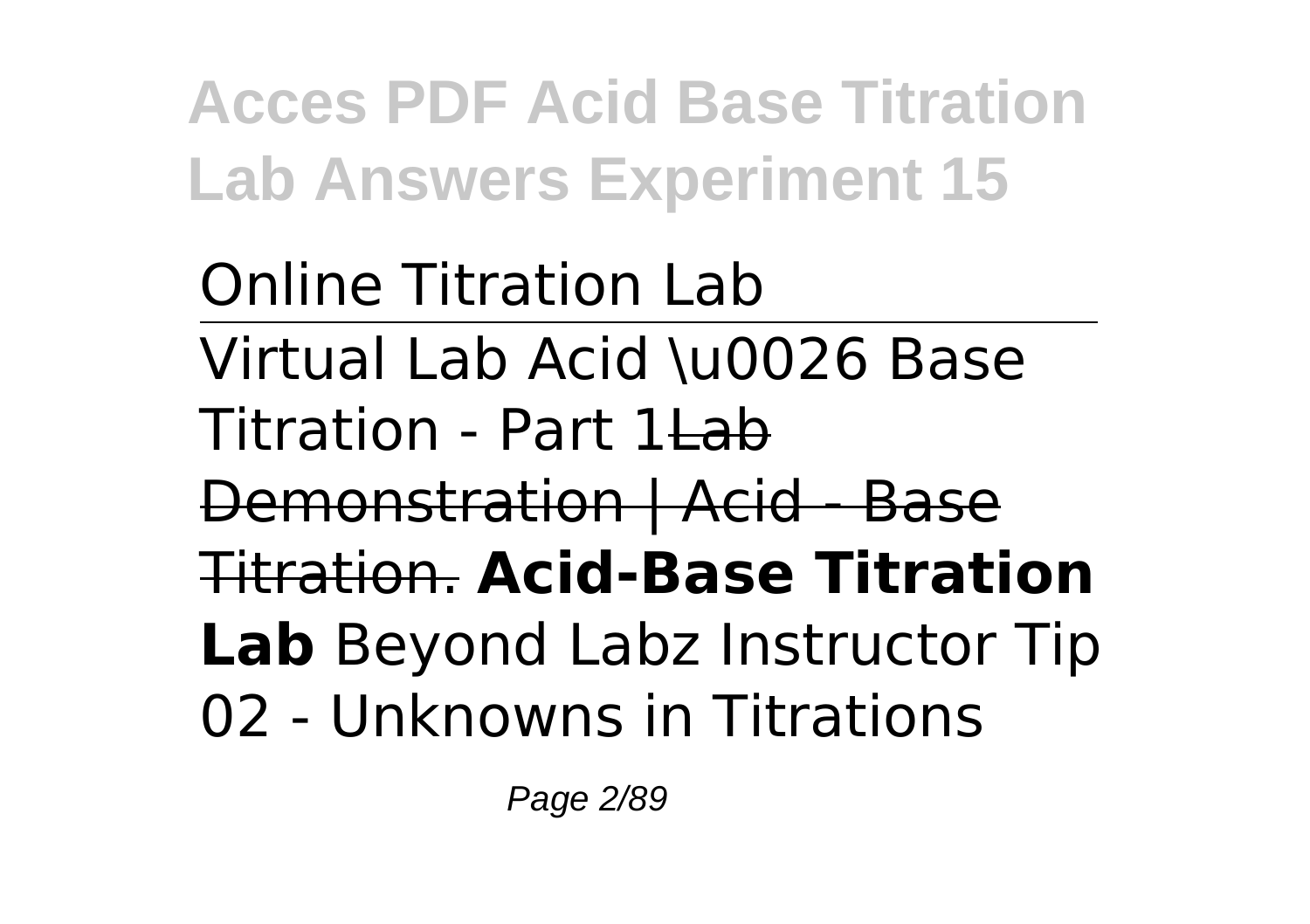**Acid Base Titration Titration lab report** Acid Base Titration Problems, Basic Introduction, Calculations, Examples, Solution Stoichiometry **Chem Lab: Acid/Base Titration** Acid-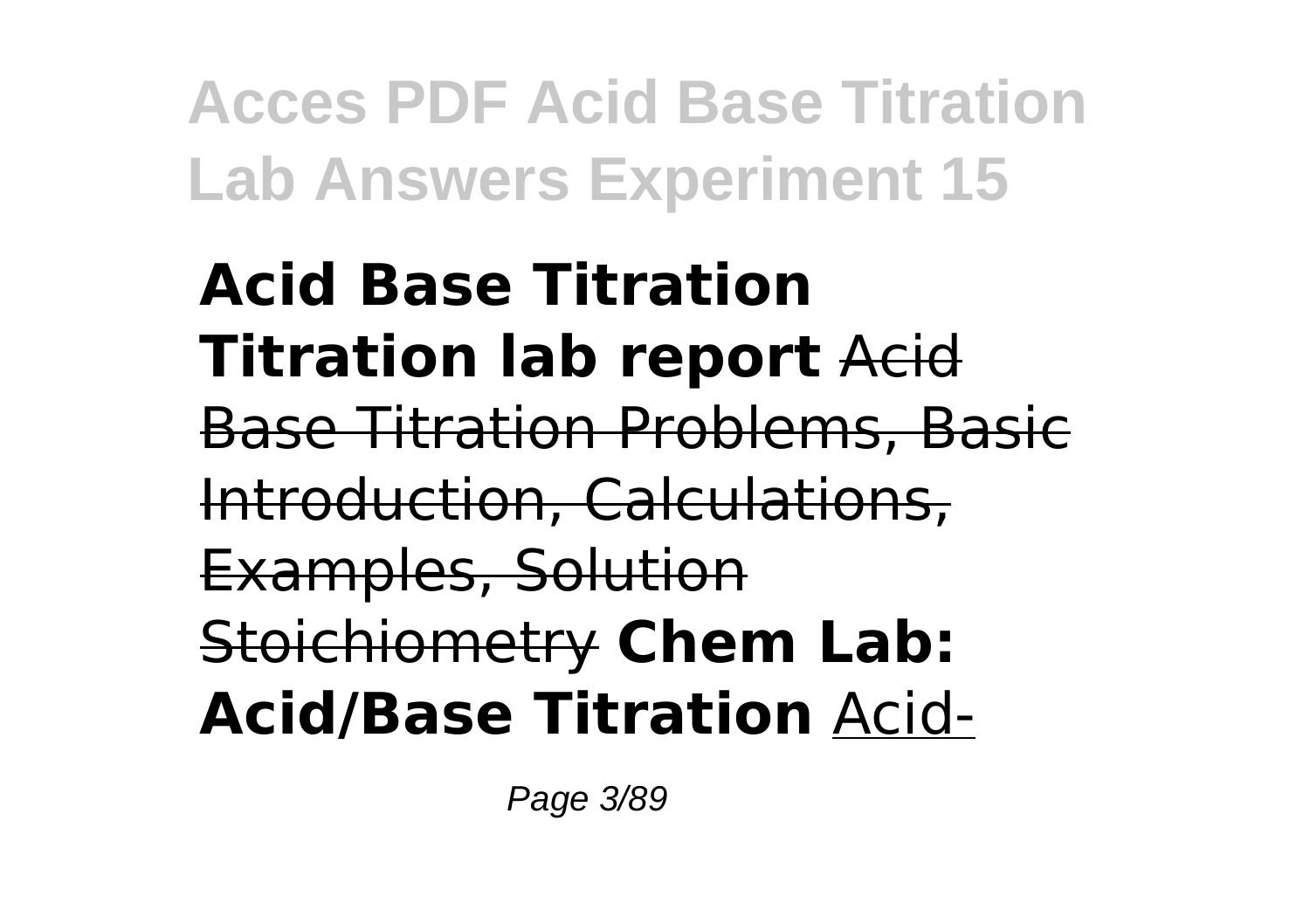**Base Titrations \u0026** Standard Solutions | A-level Chemistry | OCR, AQA, Edexcel Lab 21 Acid Base Titrations Acid Base Titration Lab Part 1 *Titration Experiment \u0026 Calculate the Molarity of Acetic*

Page 4/89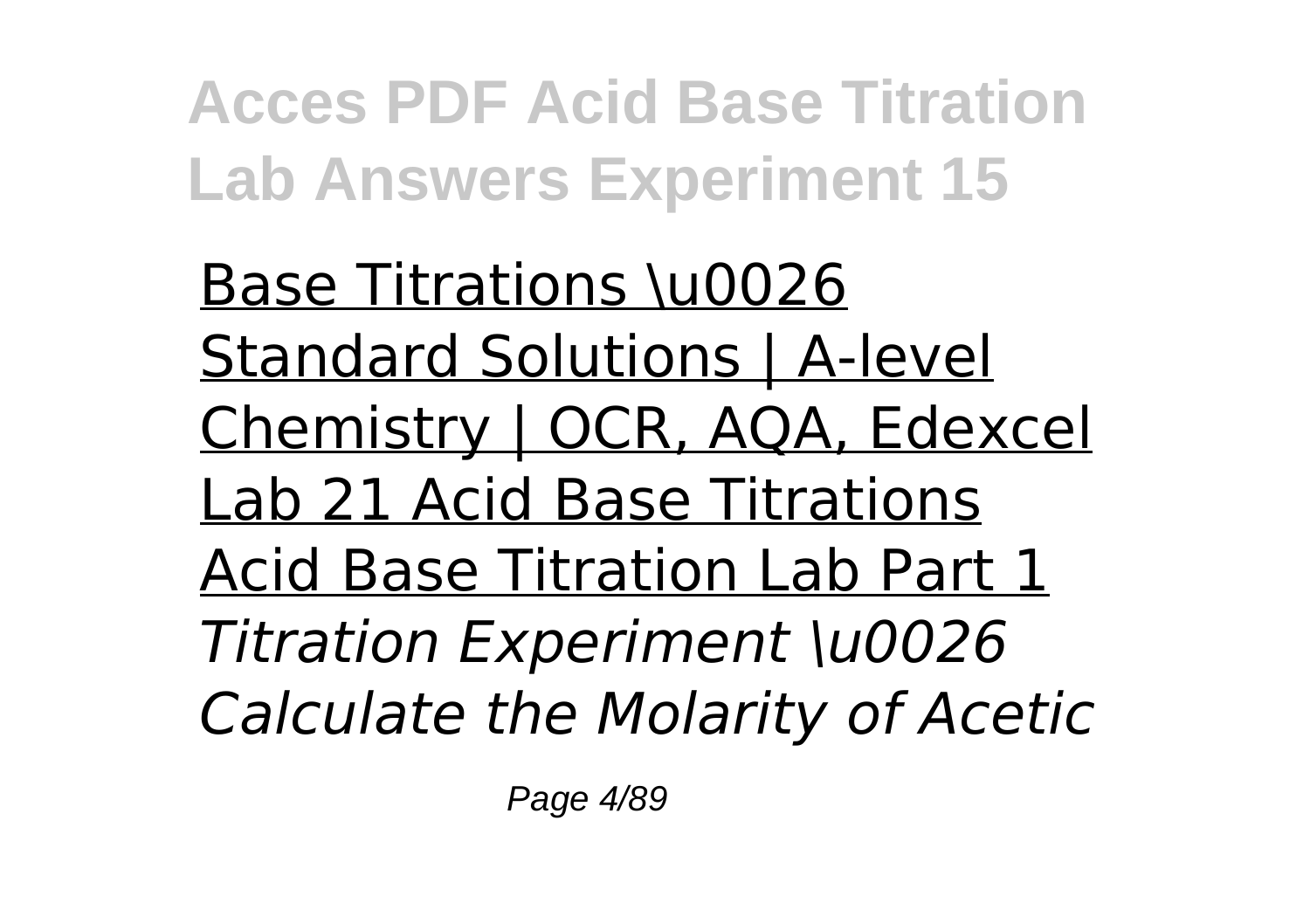*Acid in Vinegar* Expt 10 Acid Base Titration - report writing *Acid-Base Titration (LabQuest)* **Titration of Acids and Bases** Setting up and Performing a Titration *Acid-Base Titration Curves* AP Chemistry Strong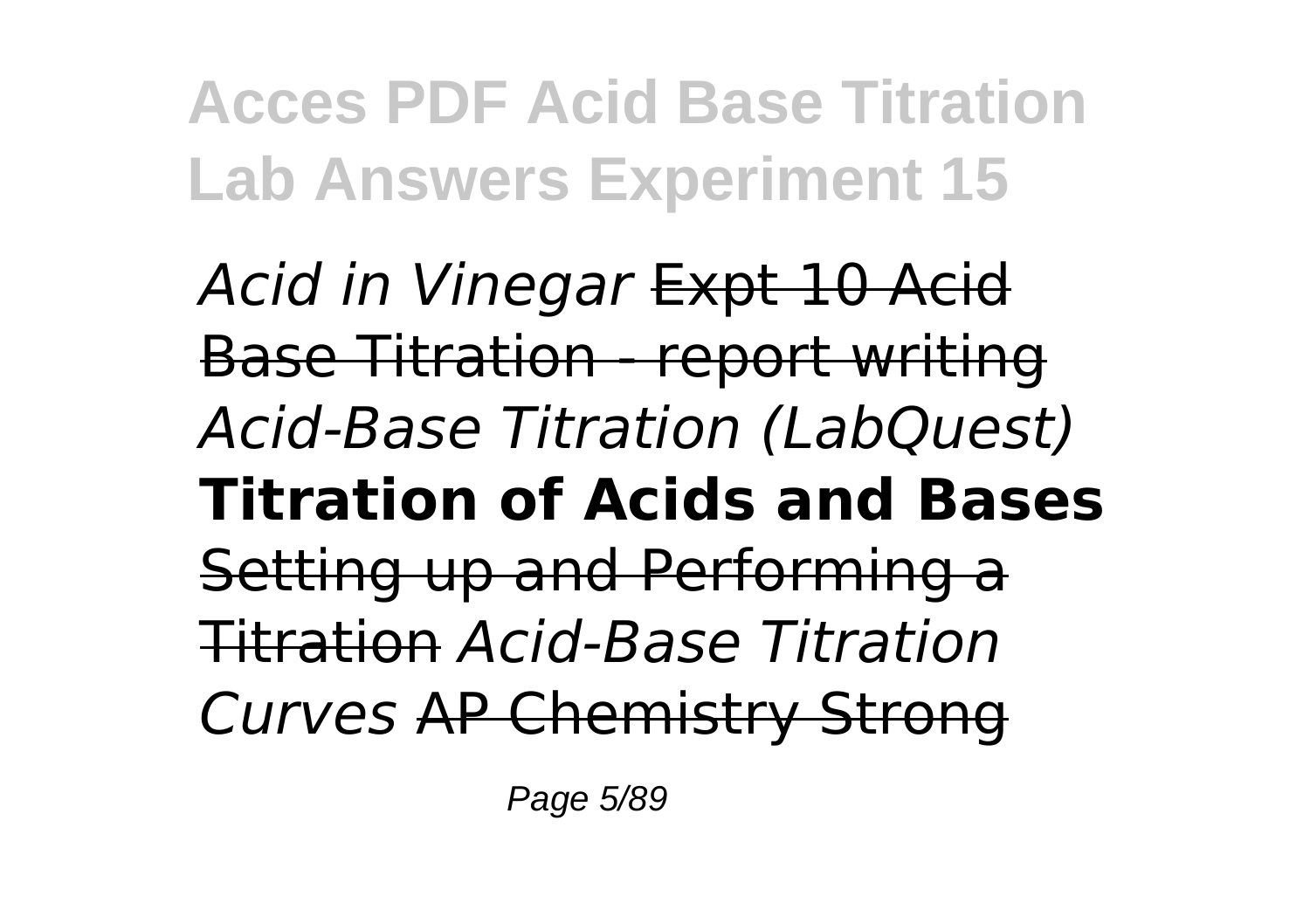# Acid Strong Base Titration Lab **Acid Base Titration Lab Answers** Question: Lab 13: Acid - Base Titration Report Part I -

Standardization Of Sodium Hydroxide Data Mass "KHP" (g)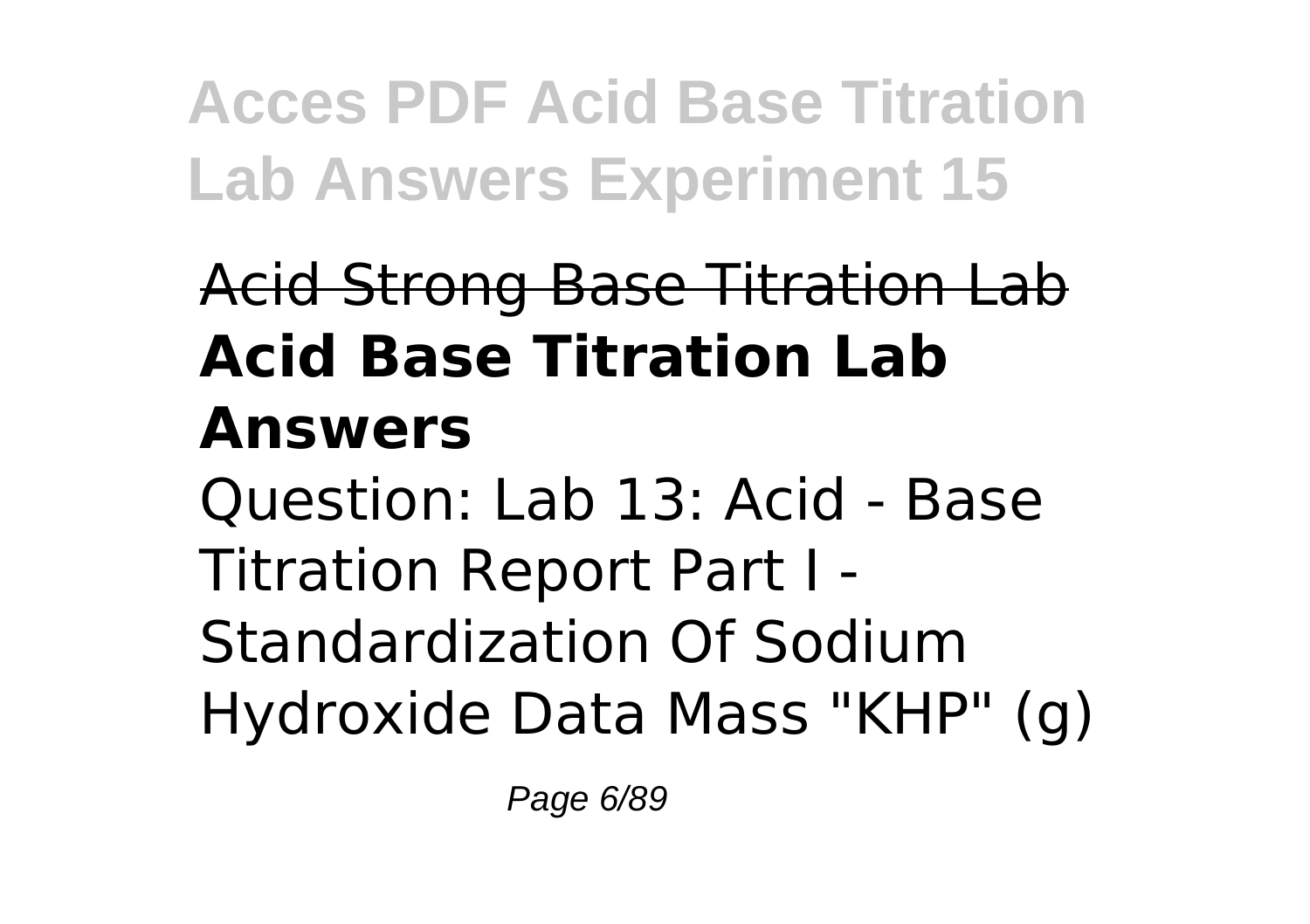Trial 1 0.5100 Trial 2 0.5100 Final Buret Reading (mL) 8.85 8.45 Initial Buret Reading (mL) 0.05 0.05 Volume Of Base Used (mL) (V Final - Vinitial) Calculations 1. Calculate The Number Of Moles Of Potassium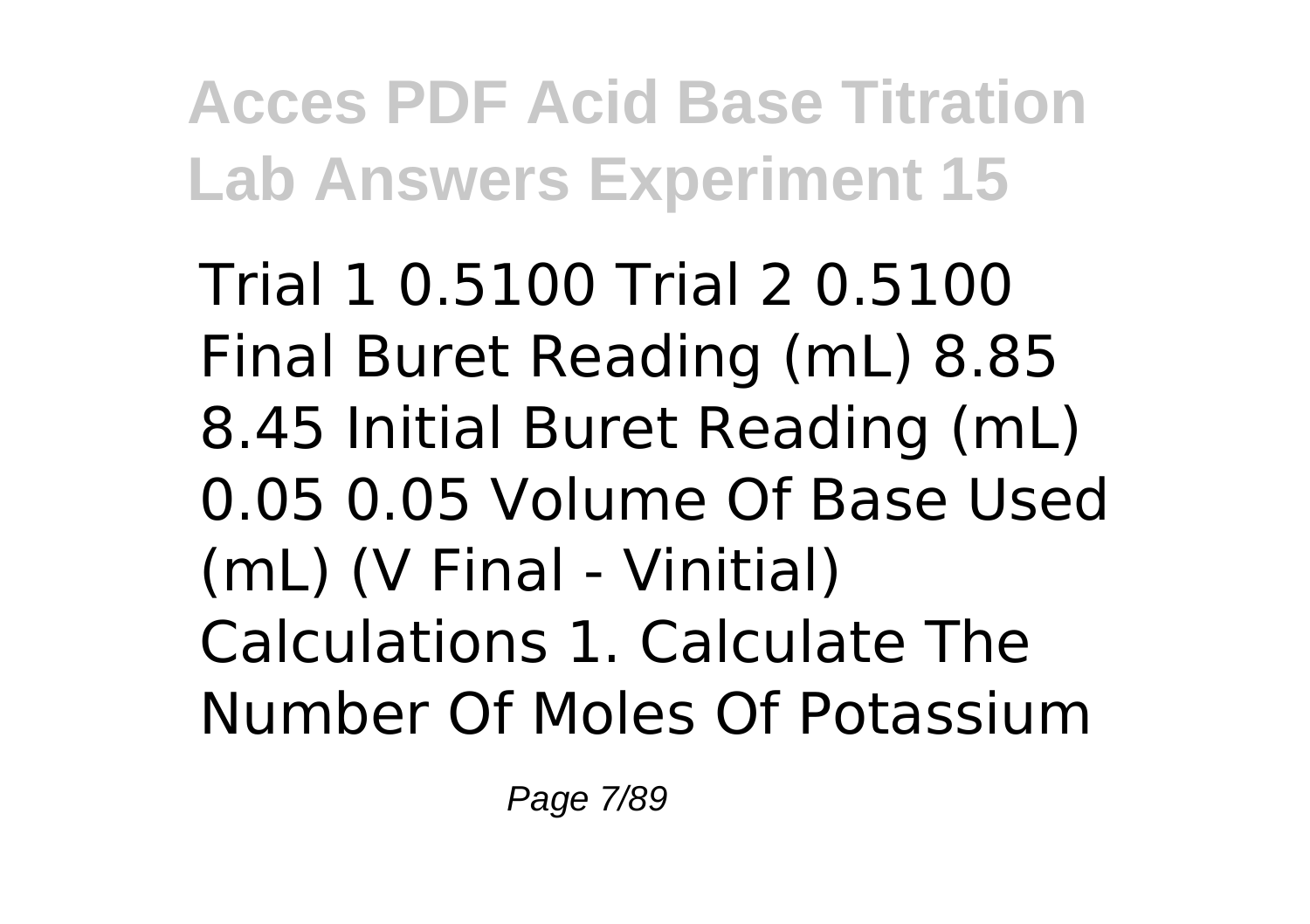### Acid Phthalate ("KHP") In Each Sample.

### **Solved: Lab 13: Acid - Base Titration Report Part I - Stan ...** Total equivalents of base  $= V b$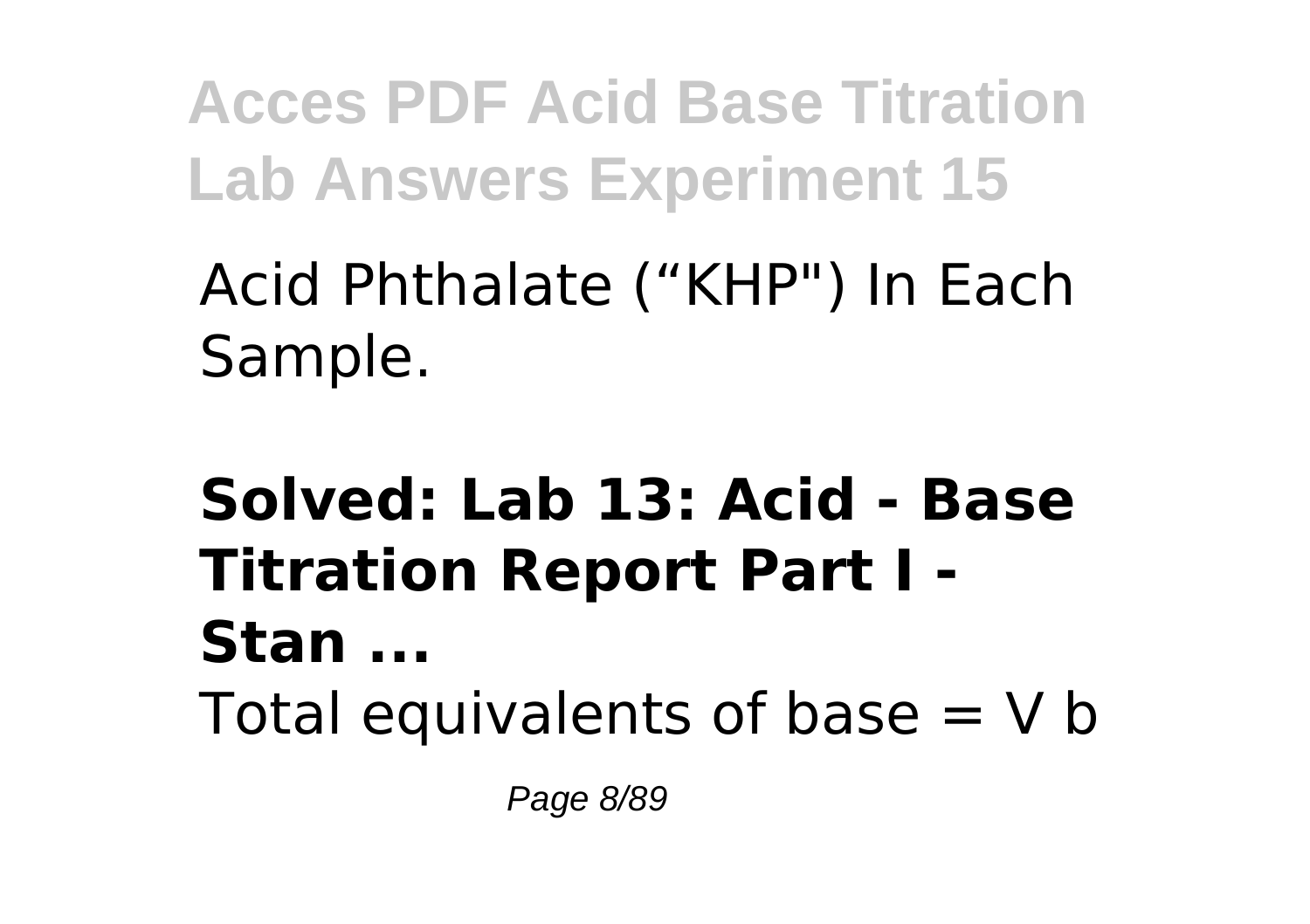$x \, N b$  Equivalents of acid  $N a$ x N a Equivalents of base used up = Total equivalents – equivalents of acid At the endpoint  $=$  equivalents of base  $=$ equivalents of NH  $4 +$  Report Report the average normality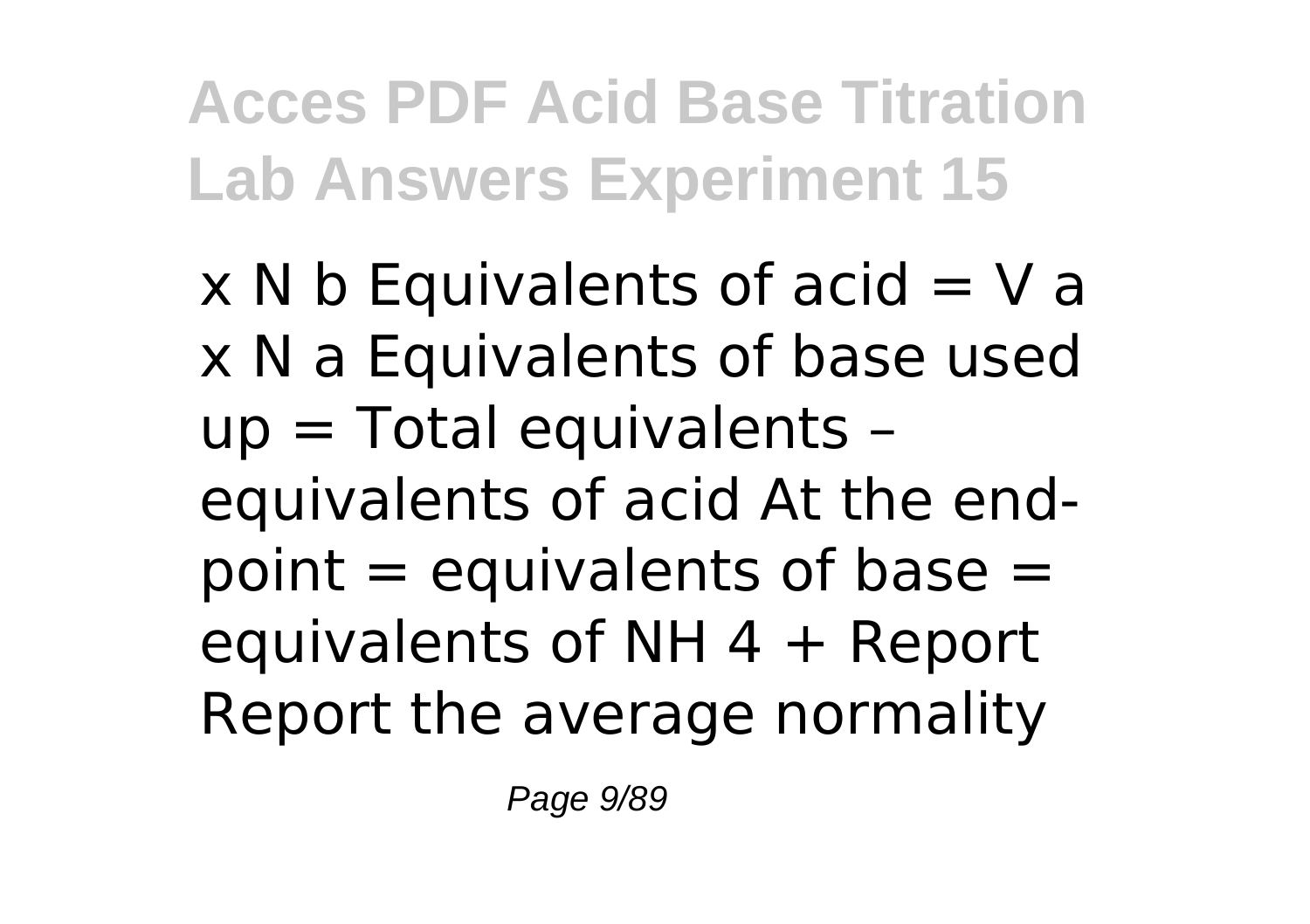for the standardized solutions.

### **Experiment 7 - Acid-Base Titrations**

 $pOH = -log(2.00 \times 10-2) =$  $1.70$ ,\;and\;pH =  $14.00 - 1.70$  $= 12.30$  pOH  $= -$  log (2.00  $\times$ 

Page 10/89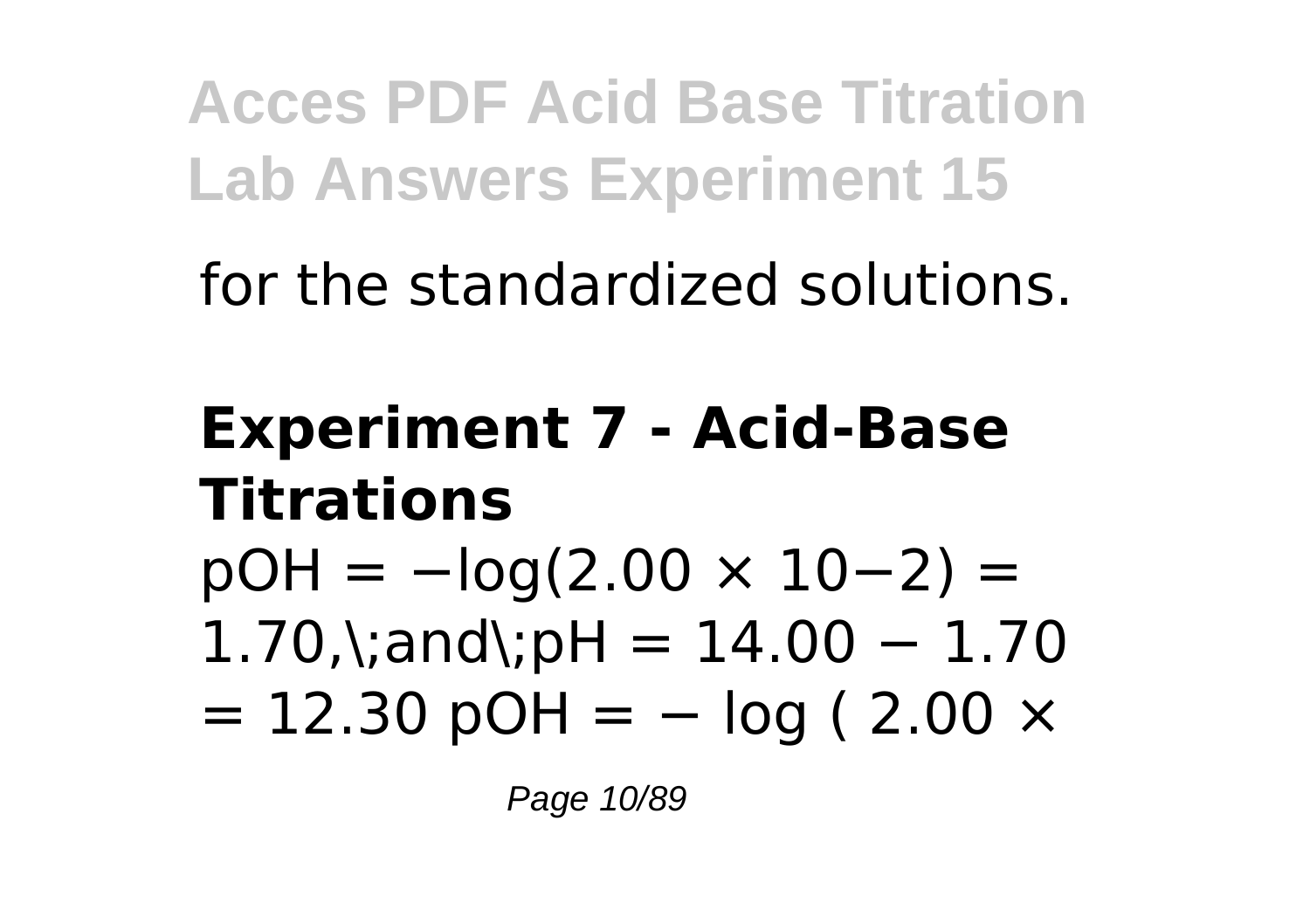$10 - 2$ ) = 1.70 ,\;and\;pH = 14.00 − 1.70 = 12.30. Note that this result is the same as for the strong acid-strong base titration example provided, since the amount of the strong base added moves the solution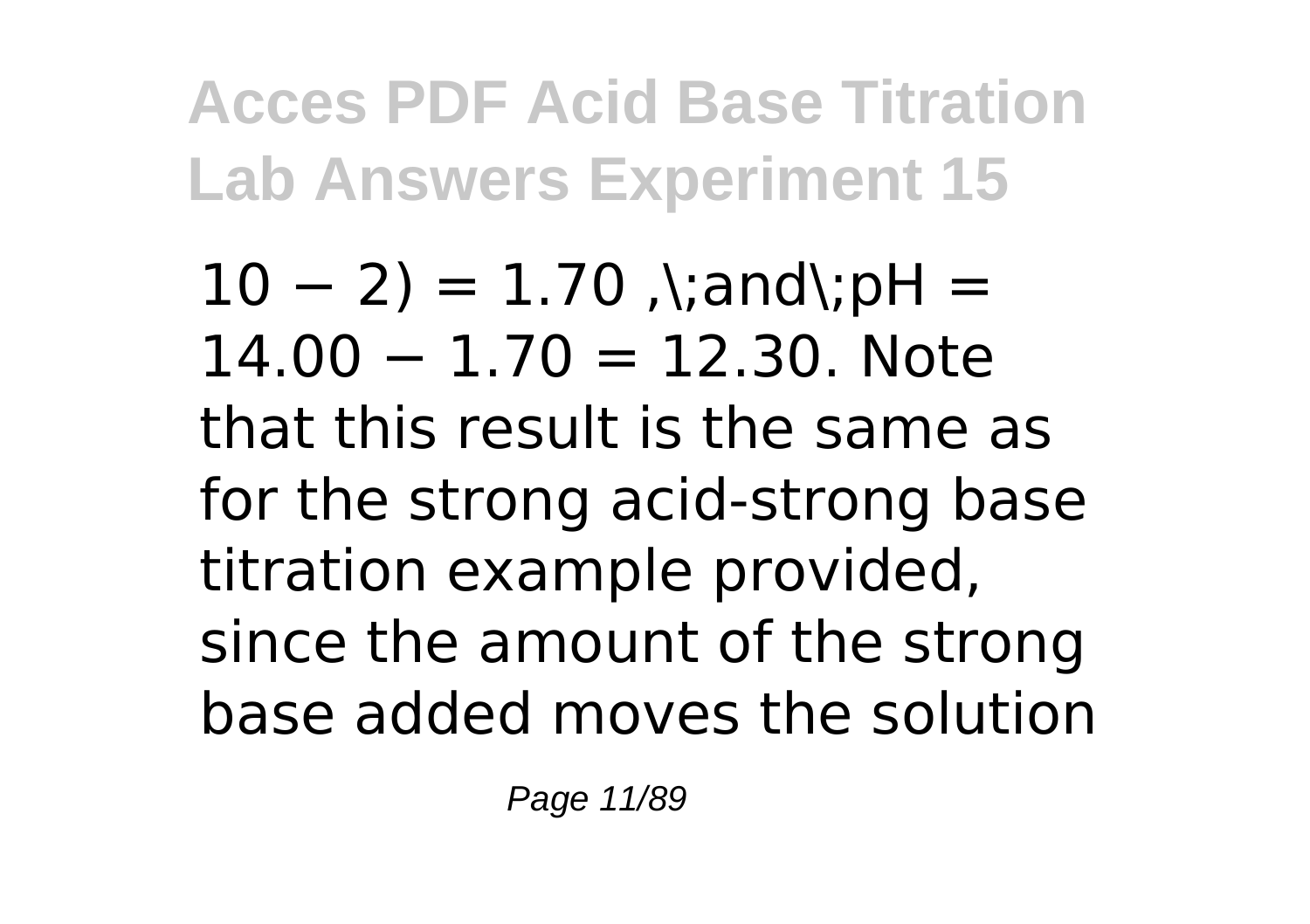past the equivalence point.

## **14.7 Acid-Base Titrations – Chemistry**

Introduction: This experiment uses titrations to find the exact molarity of a dilute acid and

Page 12/89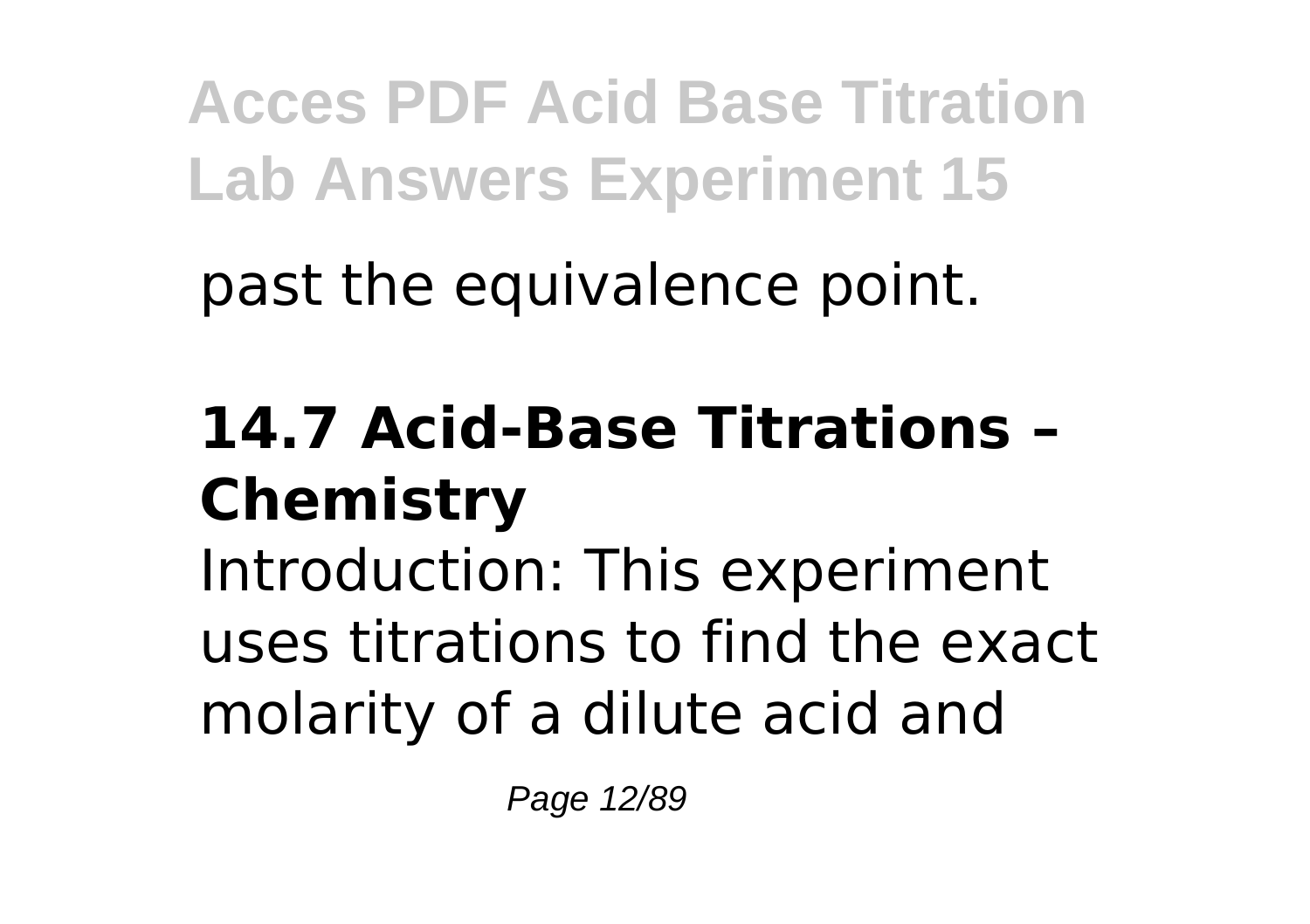dilute base solution. An indicator will be used to detect the endpoint. For the first part of the lab, the molarity of NaOH will be found in one titration, and then in a second titration the molarity of HCl will

Page 13/89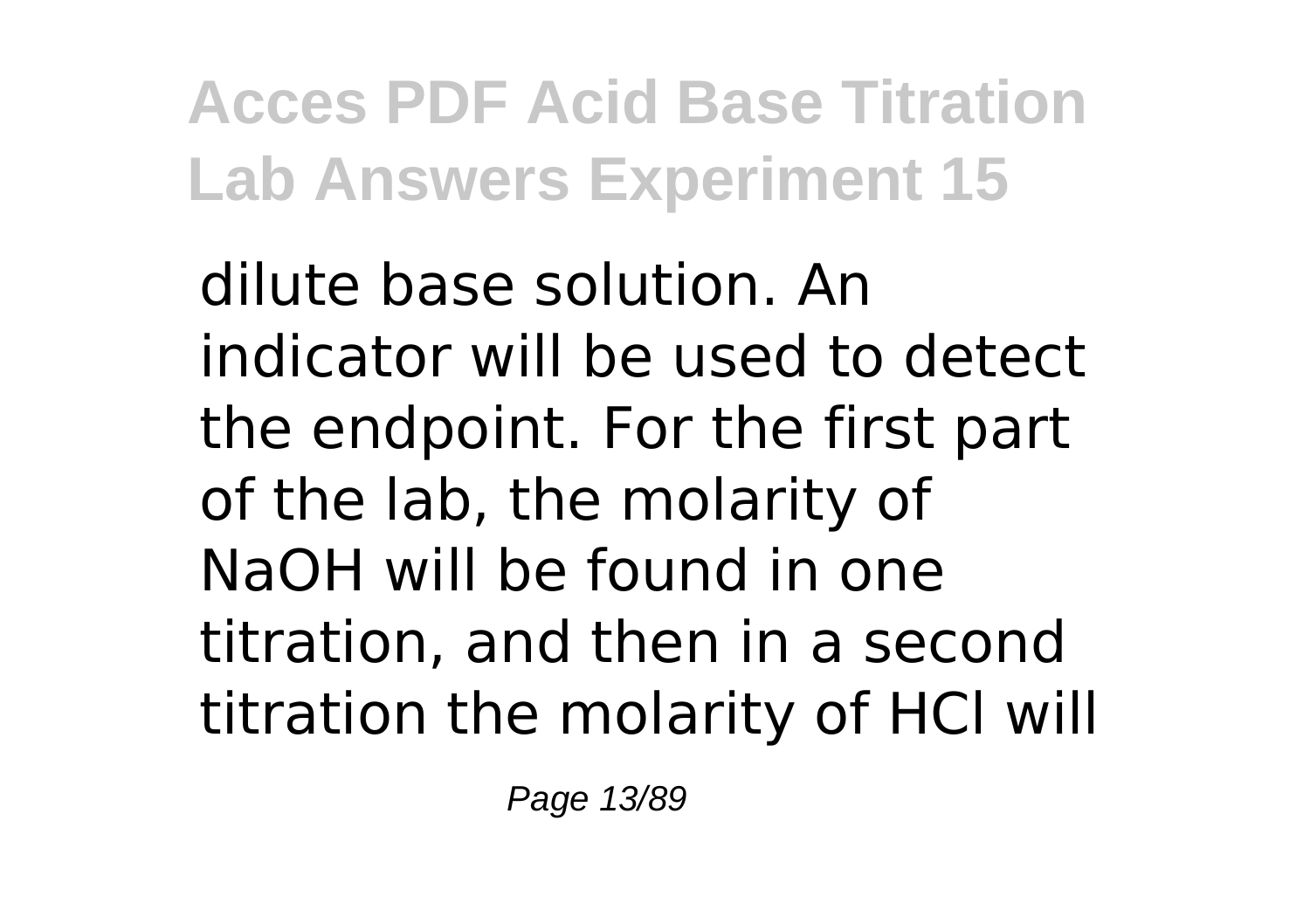be found using the known molarity of NaOH.

# **Acid & base titration lab - CHM 113 - StuDocu**

Question: How do acids and bases interact in solution? 1.

Page 14/89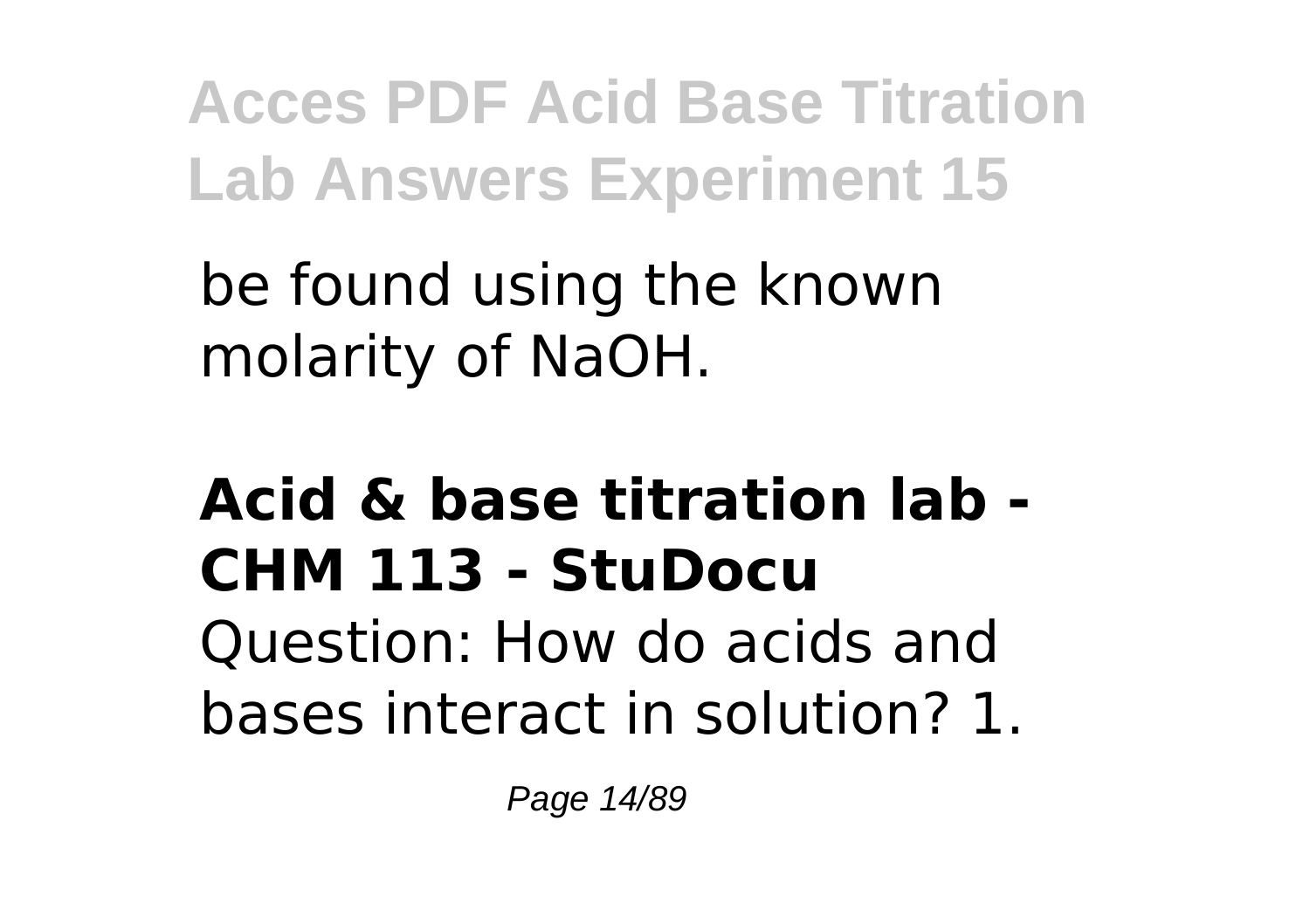Calculate: Concentration is measured by molarity (M), or moles per liter. Brackets are also used to symbolize molarity. For example, if 0.6 moles of HNO 3 are dissolved in a liter of water, you would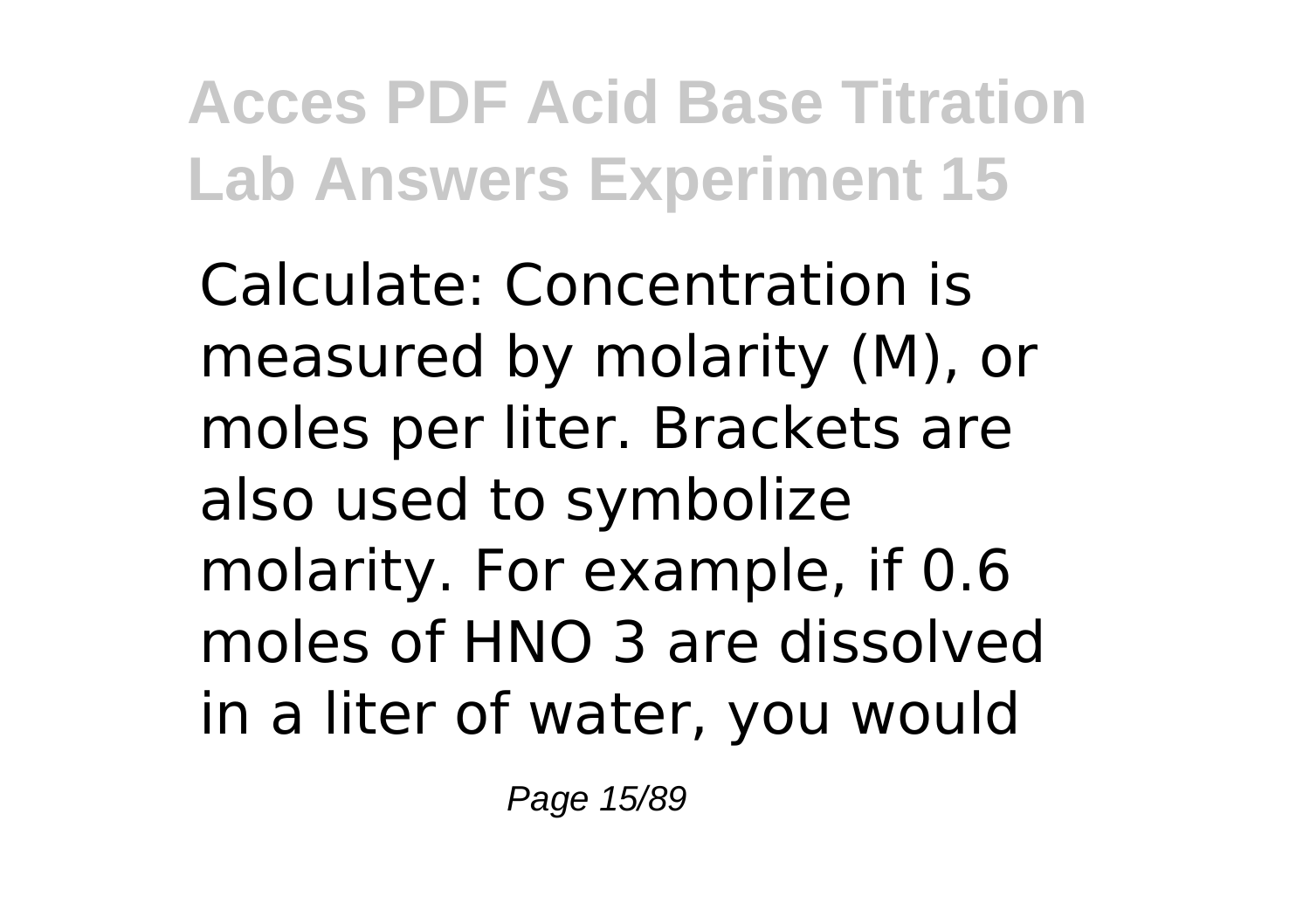say  $[HNO 3] = 0.6 M. A.$ Because HNO 3 is a strong acid, it dissociates almost completely in water. That

# **Titration Answer Key - Weebly**

Page 16/89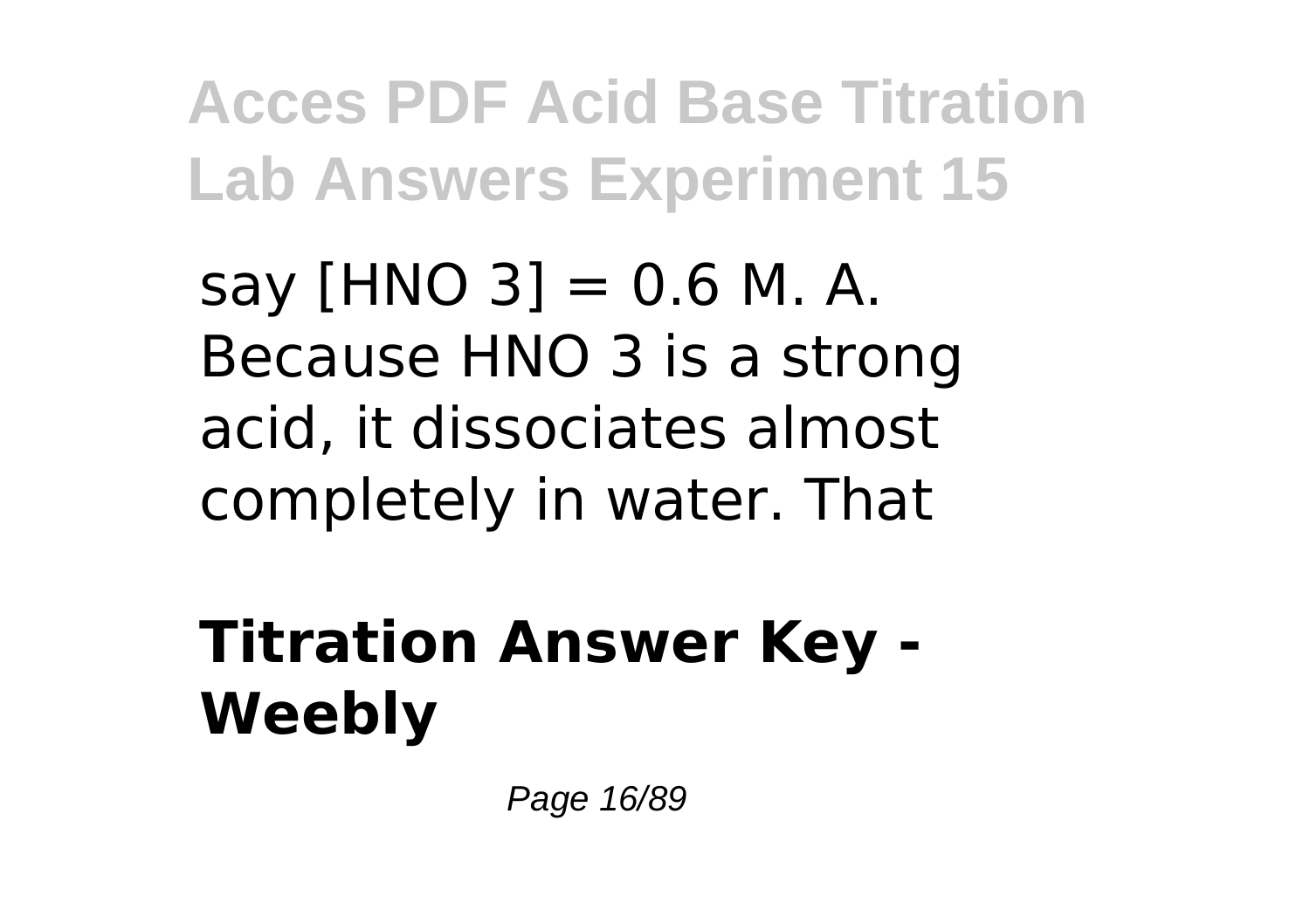During an acid-base titration, an acid with a known concentration (a standard solution) is slowly added to a base with an unknown concentration (or vice versa). A few drops of indicator solution

Page 17/89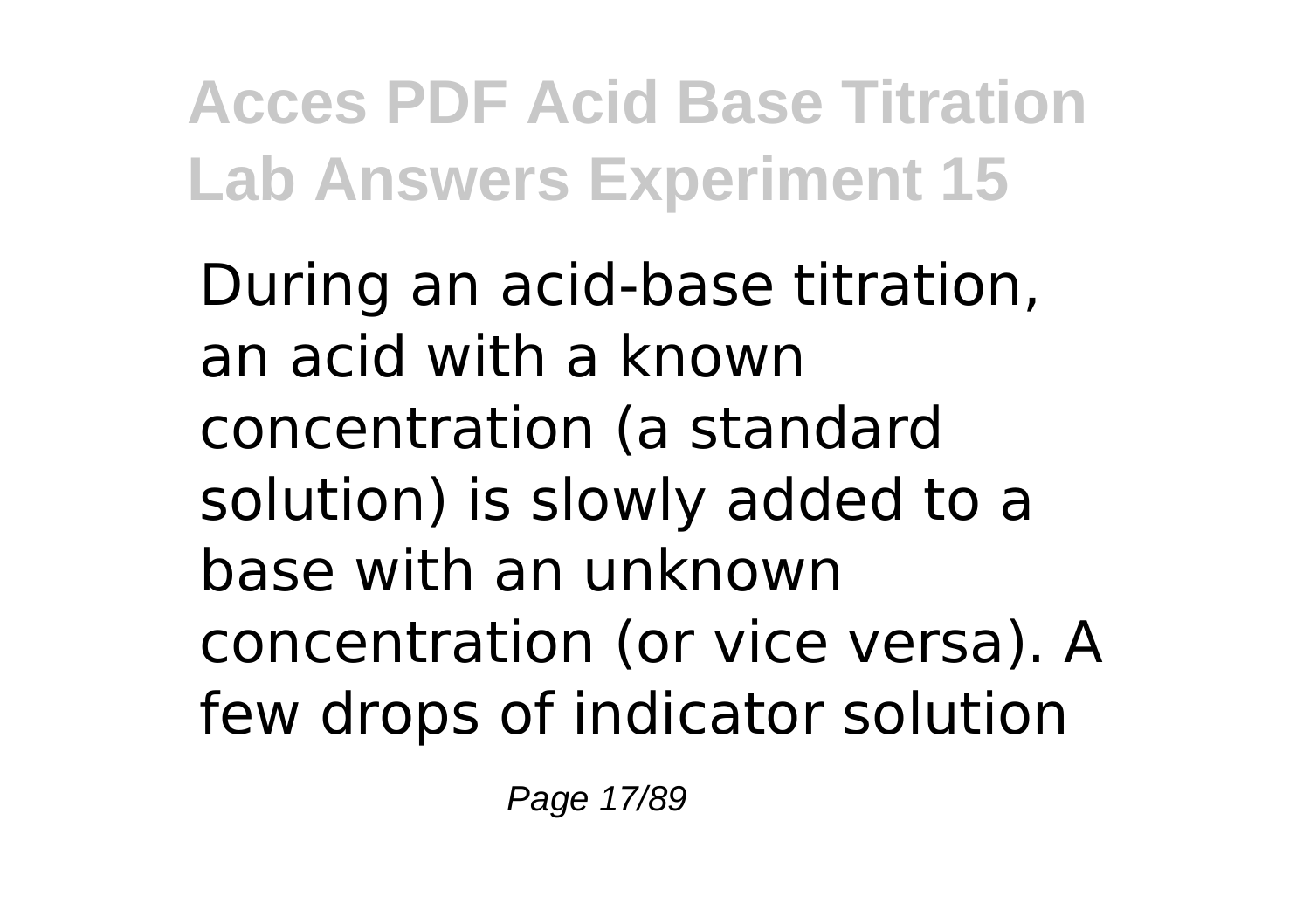are added to the base. The indicator will signal, by color change, when the base has been neutralized (when  $[H +]$  $=$  [OH - 1).

#### **13.9: Acid–Base Titration -**

Page 18/89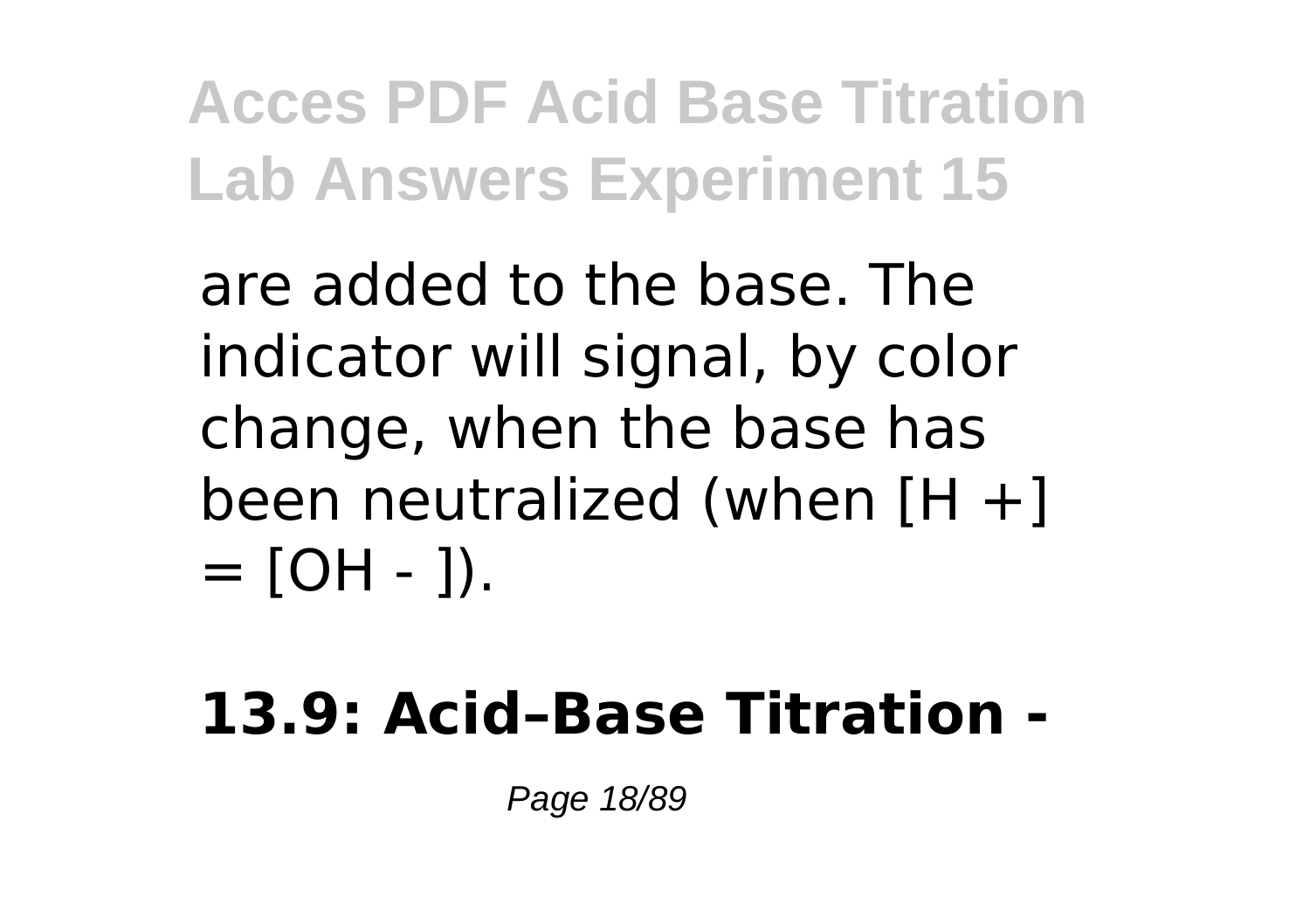#### **Chemistry LibreTexts** What is the purpose of adding an indicator during an acidbase titration? A. The indicator slows down the reaction and makes it easier to find the equivalence point. B. The

Page 19/89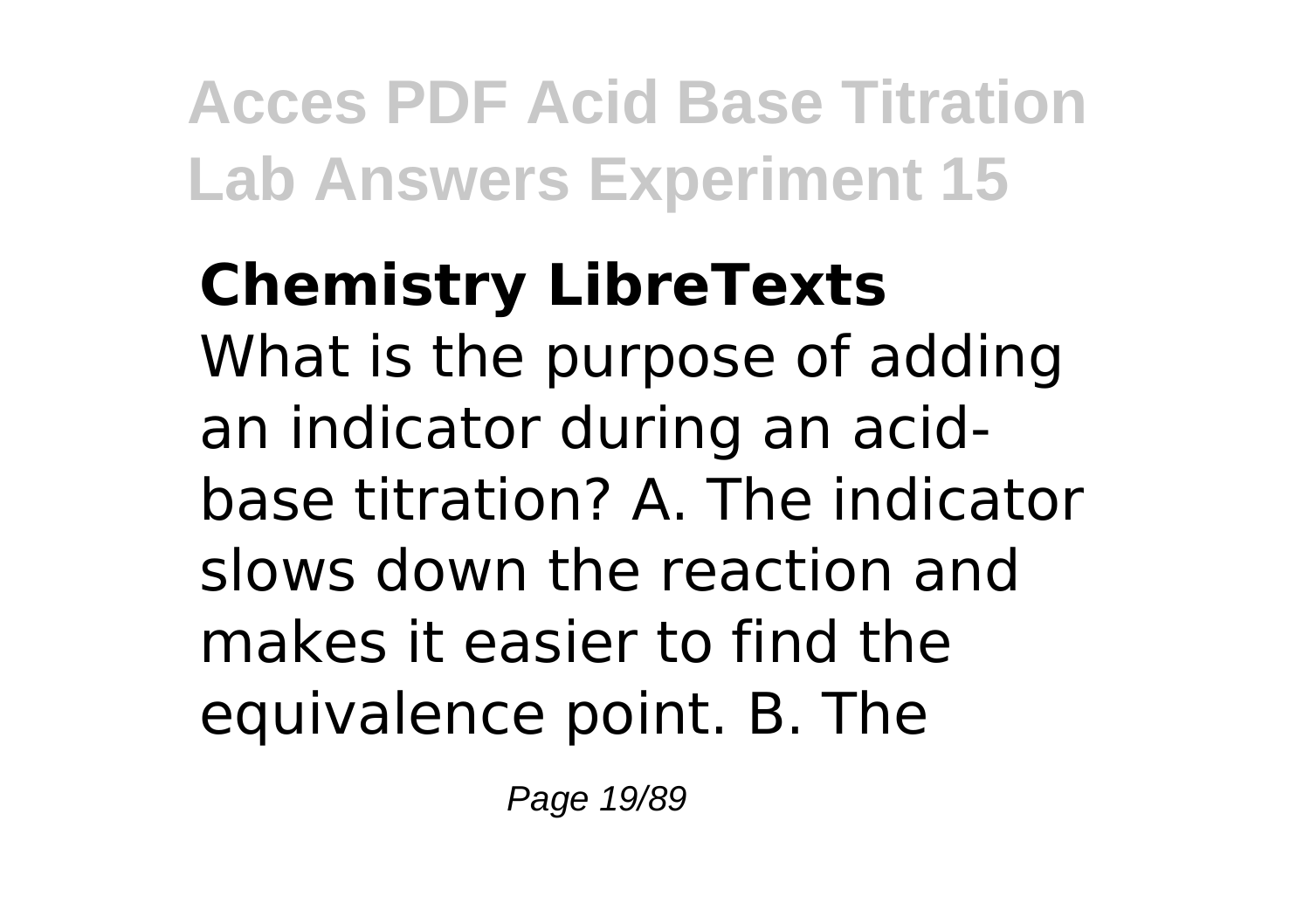indicator changes color according to the pH of the solution and can be used to monitor the acid-base reaction.  $\subset$ 

### **Titration Tutorial Lab**

Page 20/89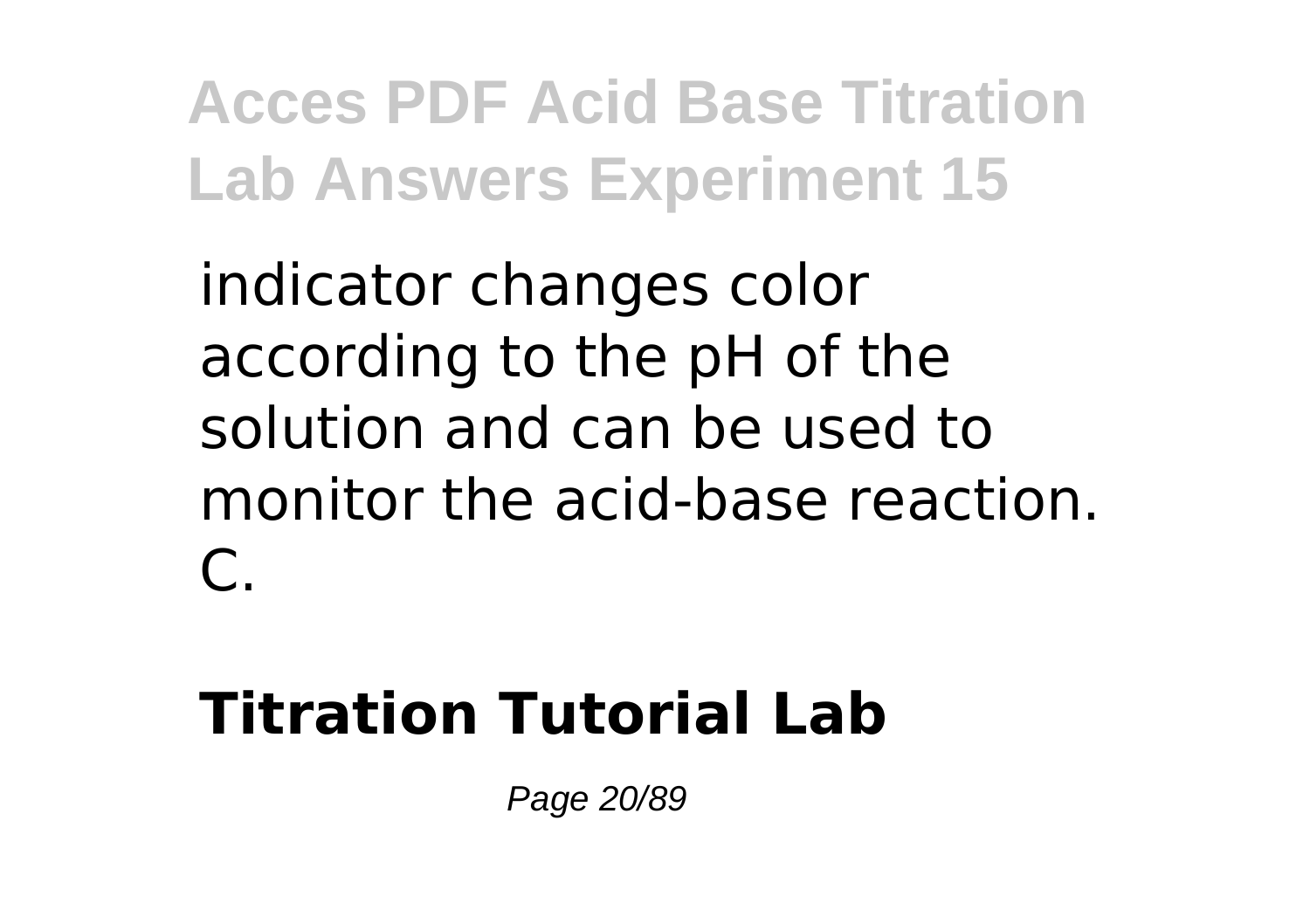### **Flashcards | Quizlet** V acid  $=$  volume of the acid. M  $base = concentration of the$  $base. V base = volume of the$ base. This equation works for acid/base reactions where the mole ratio between acid and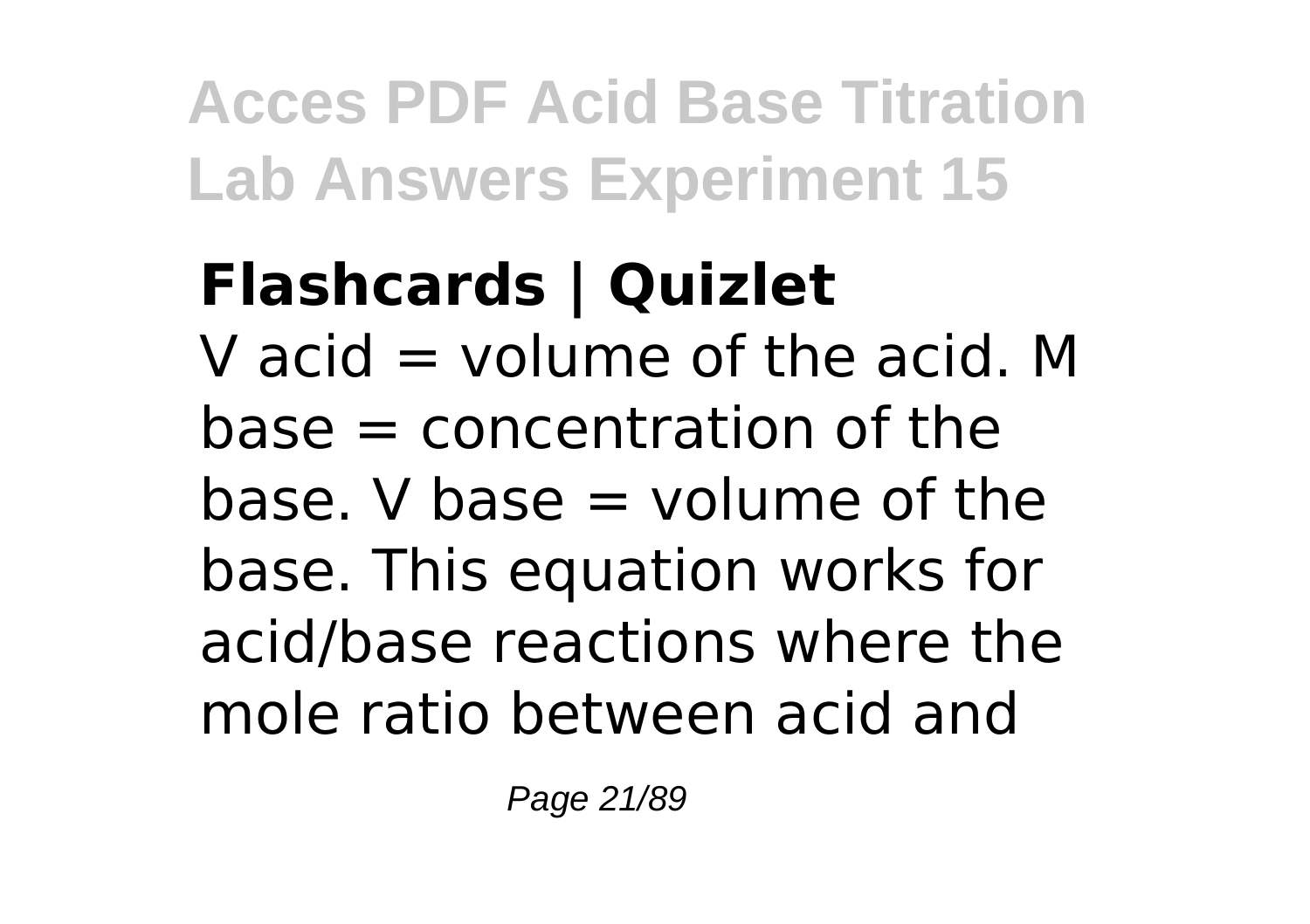base is 1:1. If the ratio were different, as in Ca (OH) 2 and HCl, the ratio would be 1 mole acid to 2 moles base. The equation would now be:

#### **Acids and Bases: Titration**

Page 22/89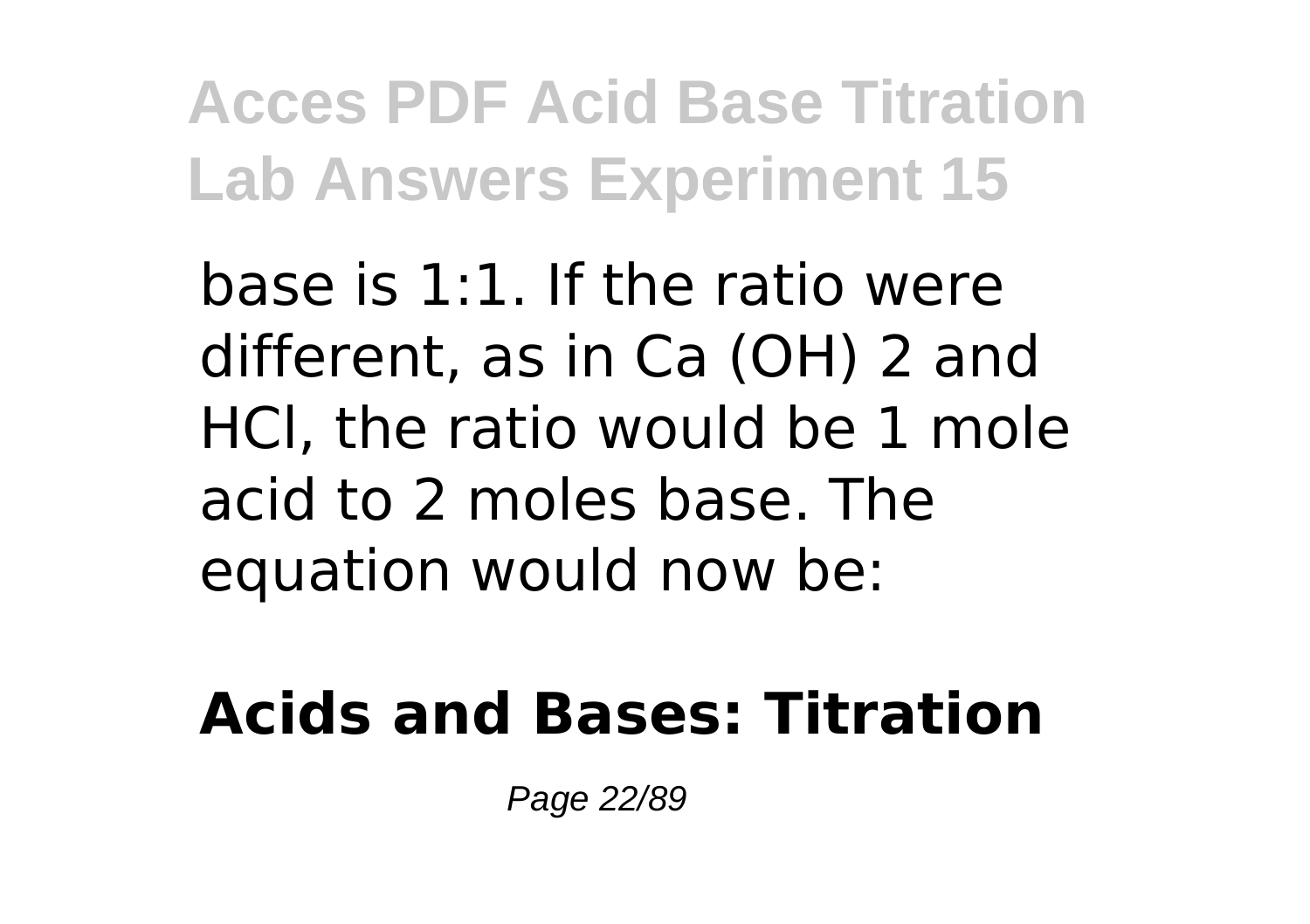### **Example Problem** In this experiment, the reagents combined are an acid, HCl (aq) and a base, NaOH (aq) where the acid is the analyte and the base is the titrant. The reaction between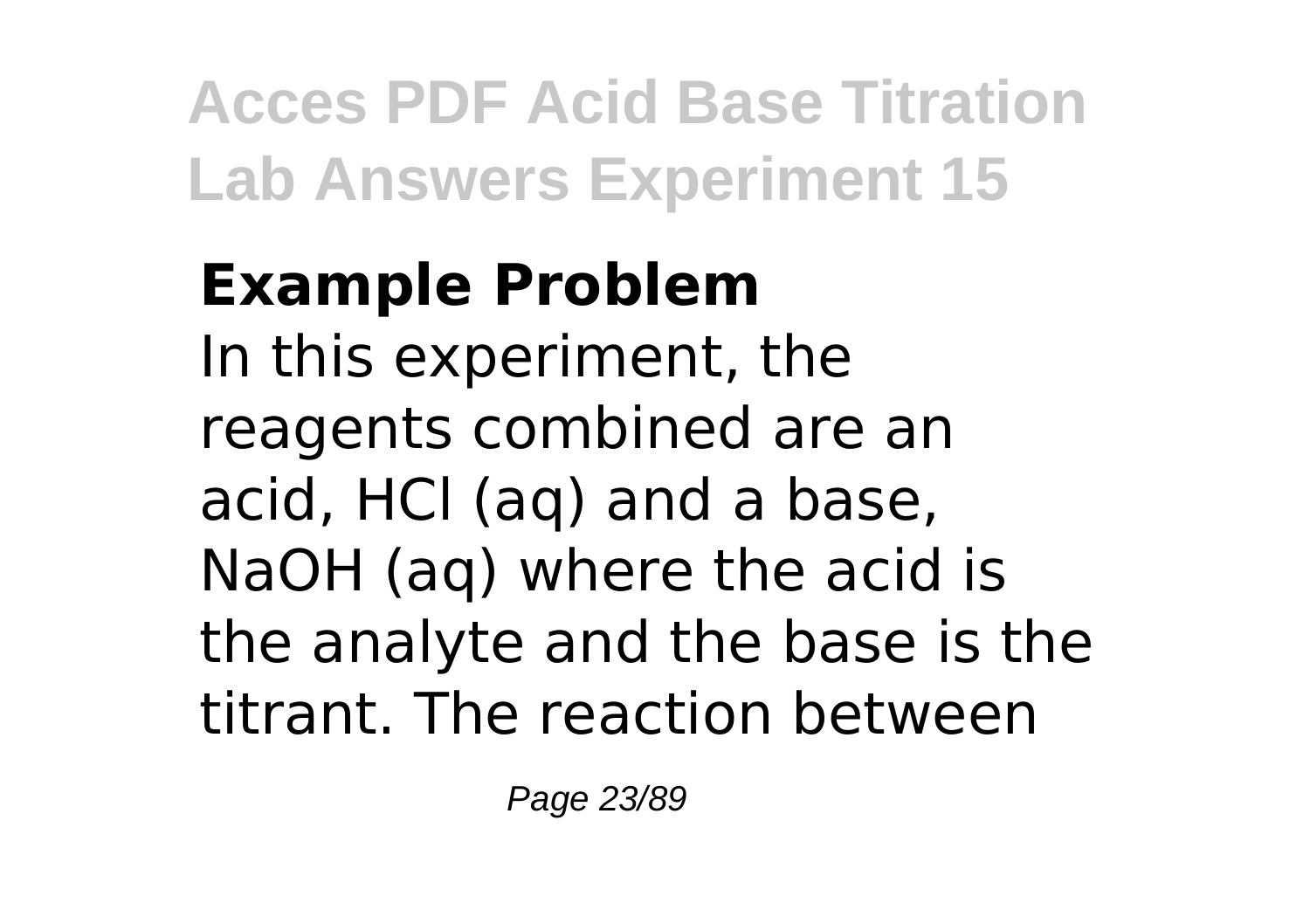the two is as follows: HCl (aq)  $+$  NaOH (aq)  $\rightarrow$  H2O (I)  $+$  Cl  $-(aq) + Na + (aq)$  In this case, Sodium and Chloride act as spectator ions and form into salts in a neutralization reaction.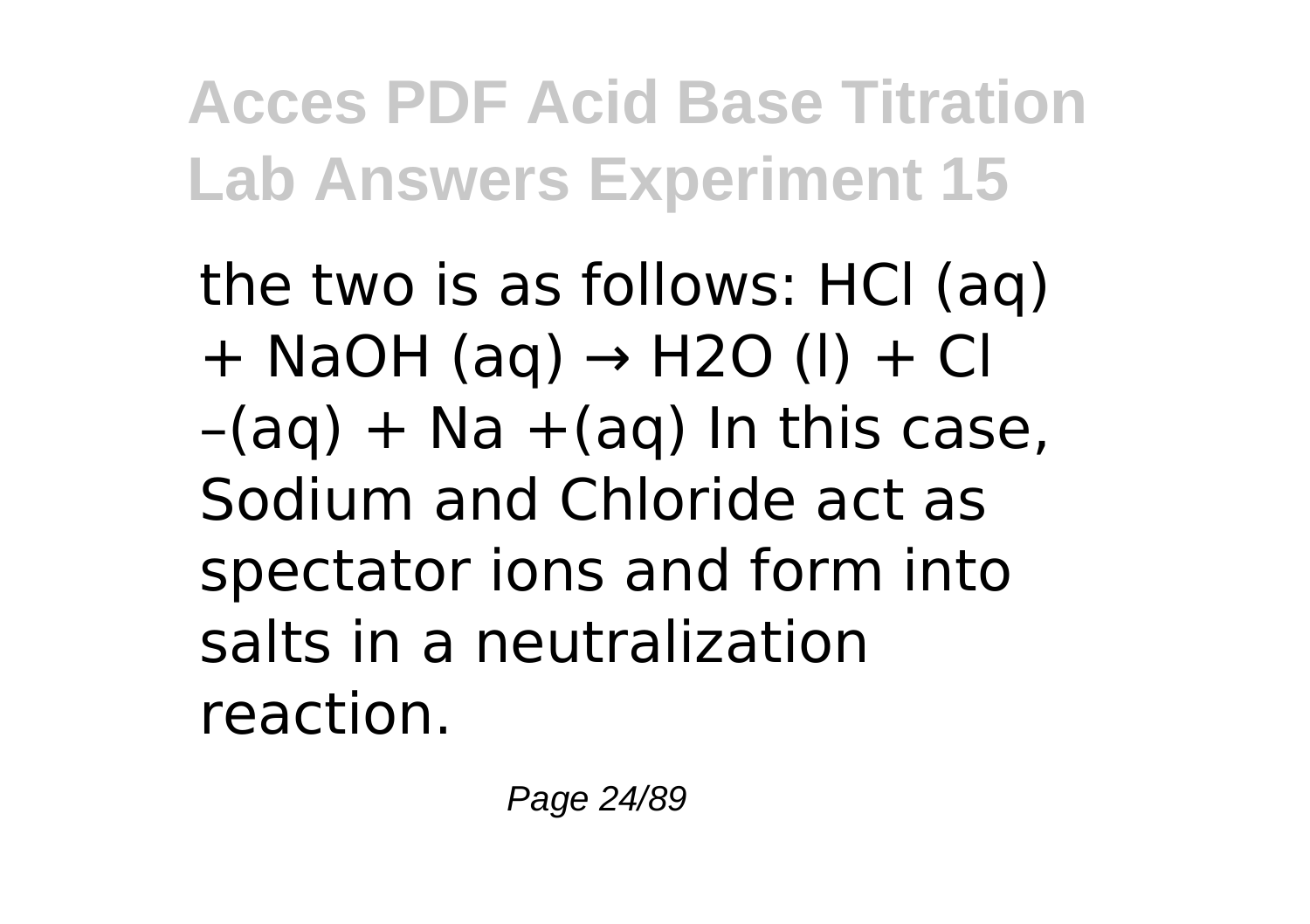# **Acid-Base Titrations: Standardization of NaOH and Antacid**

Question: Titration For Acetic Acid In Vinegar-Lab Report Exercise 1: Determining The

Page 25/89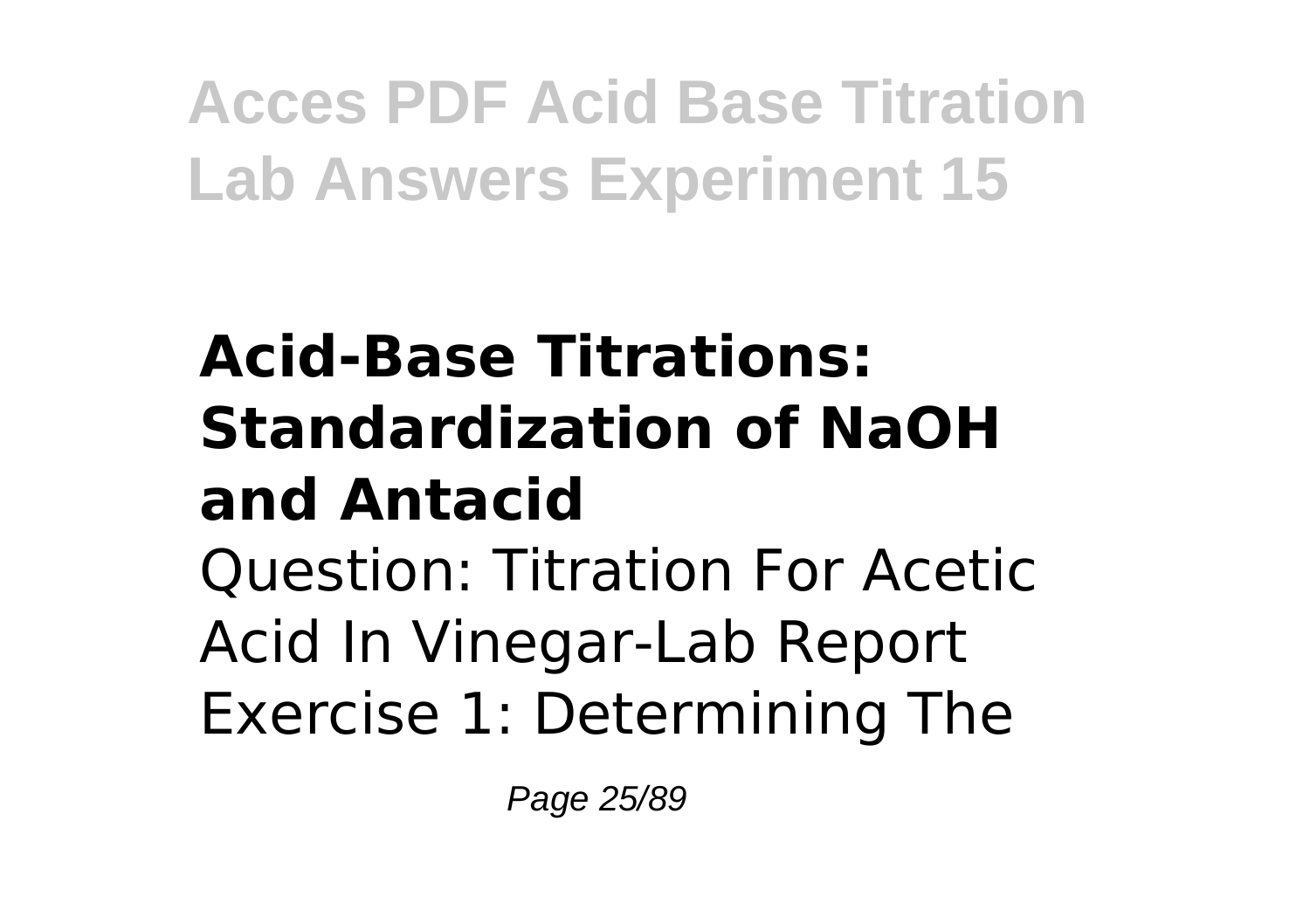Concentration Of Acetic Acid Data Table 1. NaOH Titration Volume Initial NaOH Volume (mL) 8.59 9.20 9.20 Final NaOH Volume Trial 1 Trial 2 Trial 3 (mL) 0.20 1.00 2.01 Total Volume Of NaOH Used (mL)

Page 26/89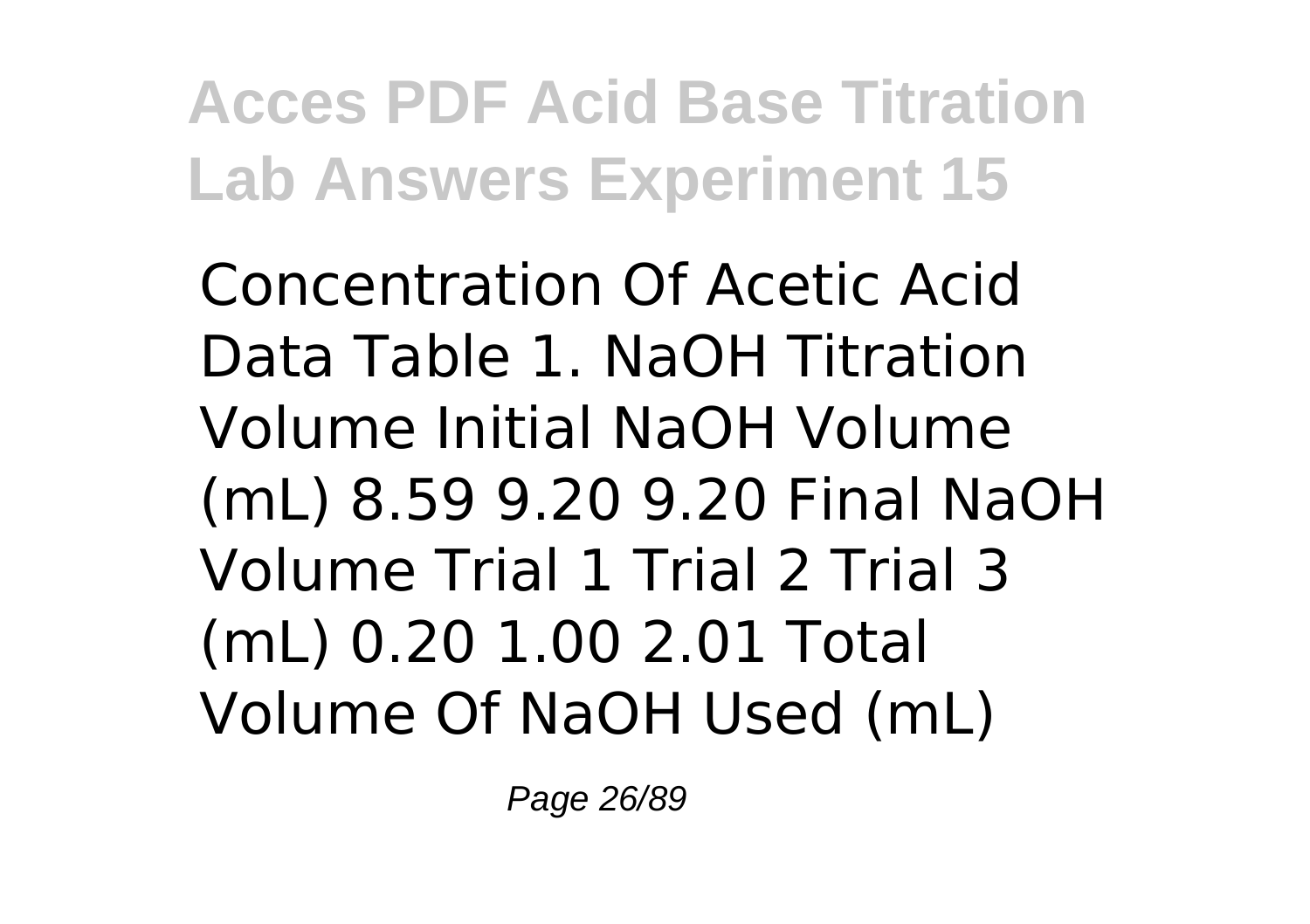8.39 8.20 7.19 Average Volume Of NaOH Used (mL): 7.93 Data Table 2.

**Solved: Titration For Acetic Acid In Vinegar-Lab Report Ex ...**

Page 27/89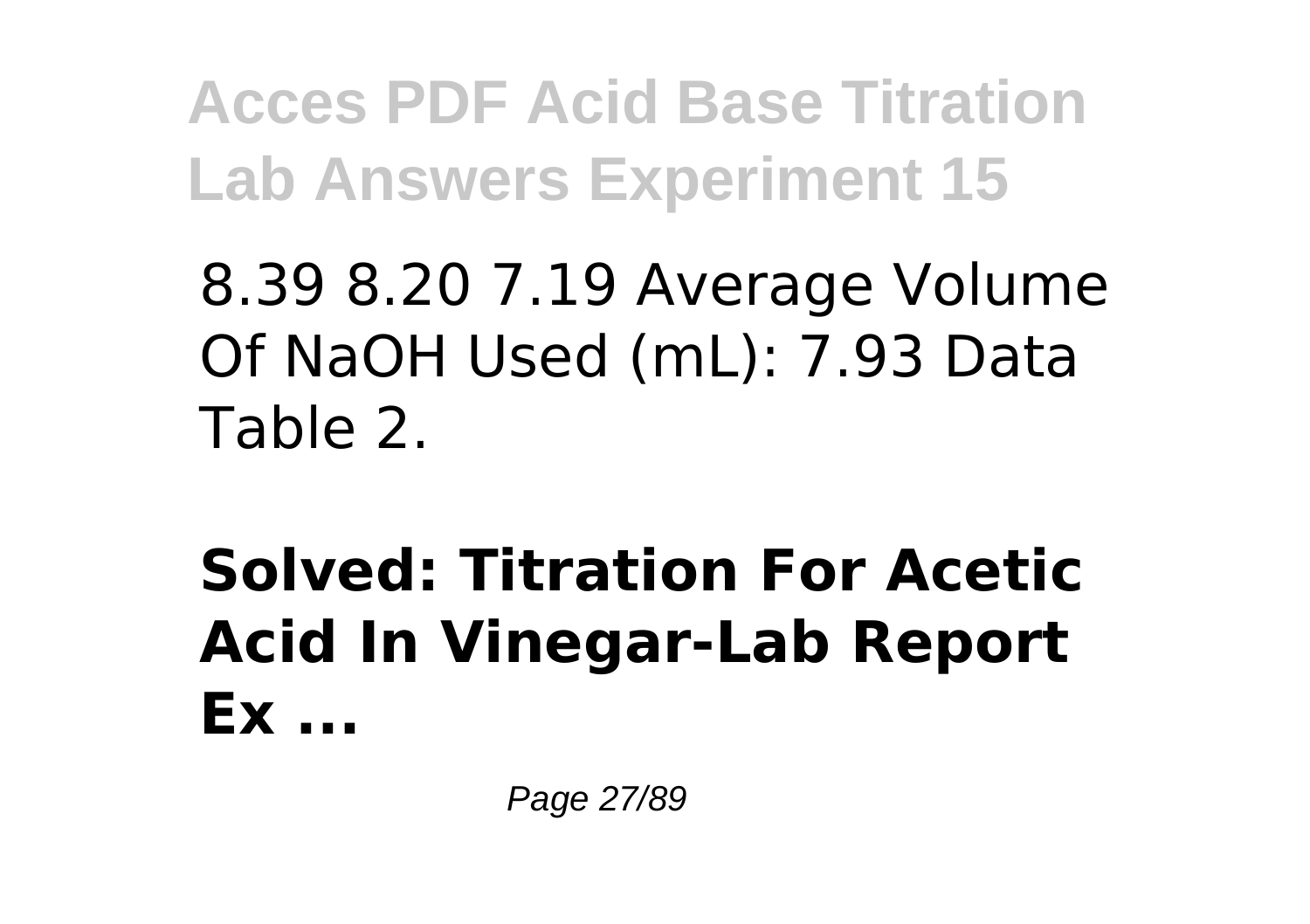View Lab8.pdf from CHEM MISC at Delaware State University. Lab 8 Acid-Base Titration November 19, 2020 Ja'Nye Perez Student Name Date I. Answer the following questions 1. What is titration?

Page 28/89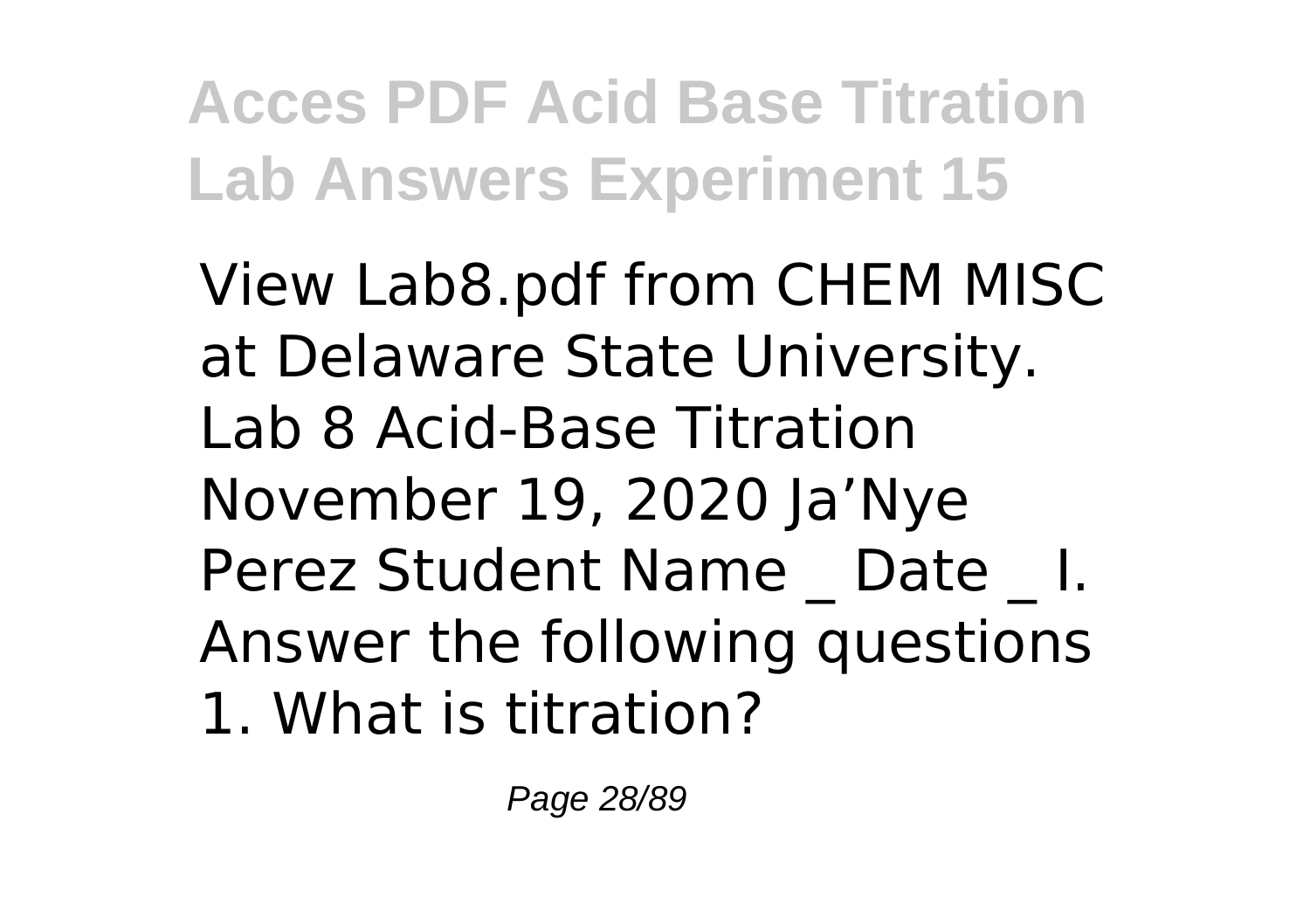### **Lab8.pdf - Lab 8 Acid-Base Titration Ja\u2019Nye Perez**

**...**

acid-base-titration-lab-answersap-chem-parncs 1/1 Downloaded from

Page 29/89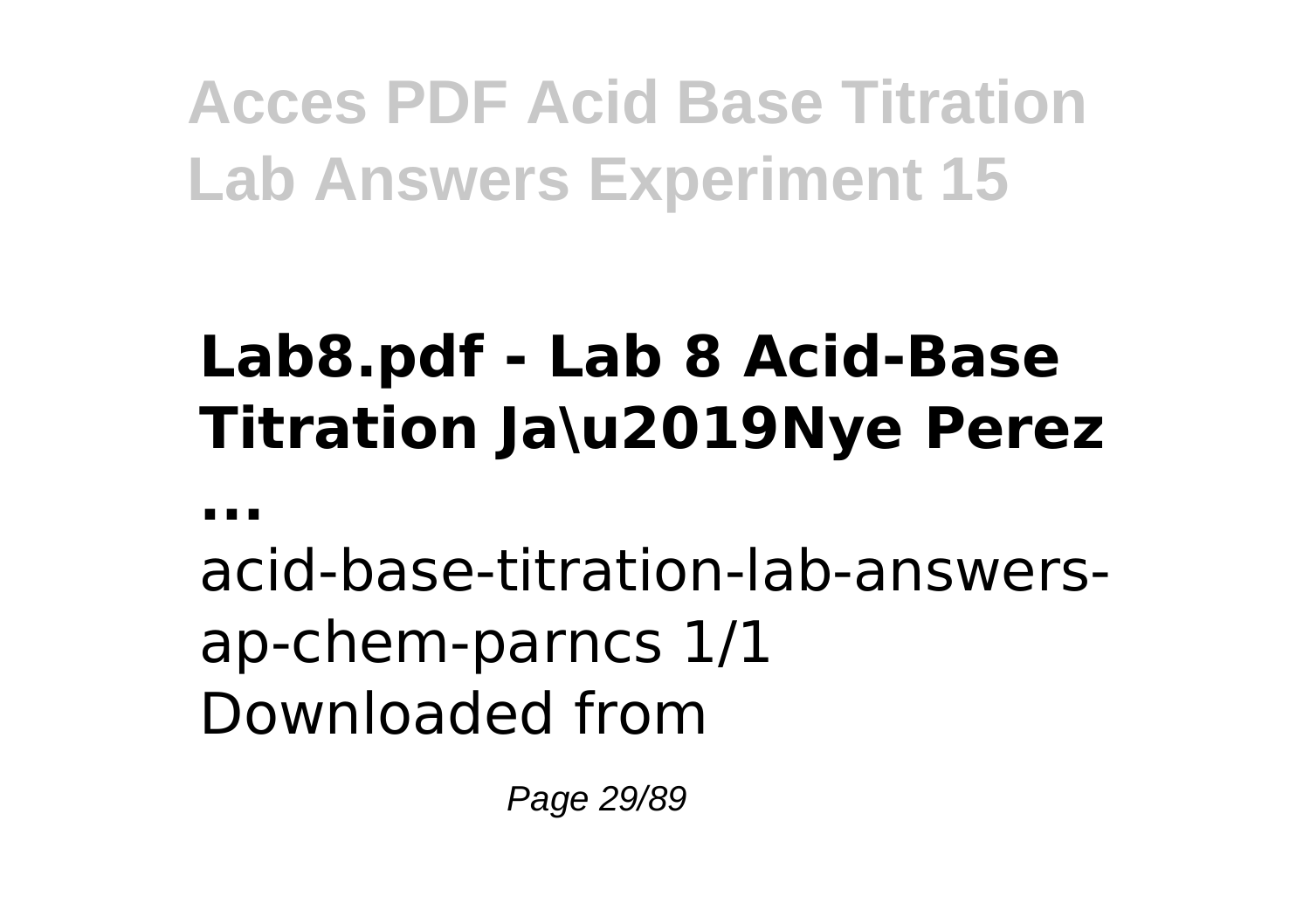hsm1.signority.com on December 19, 2020 by guest Download Acid Base Titration Lab Answers Ap Chem Parncs Yeah, reviewing a book acid base titration lab answers ap chem parncs could amass your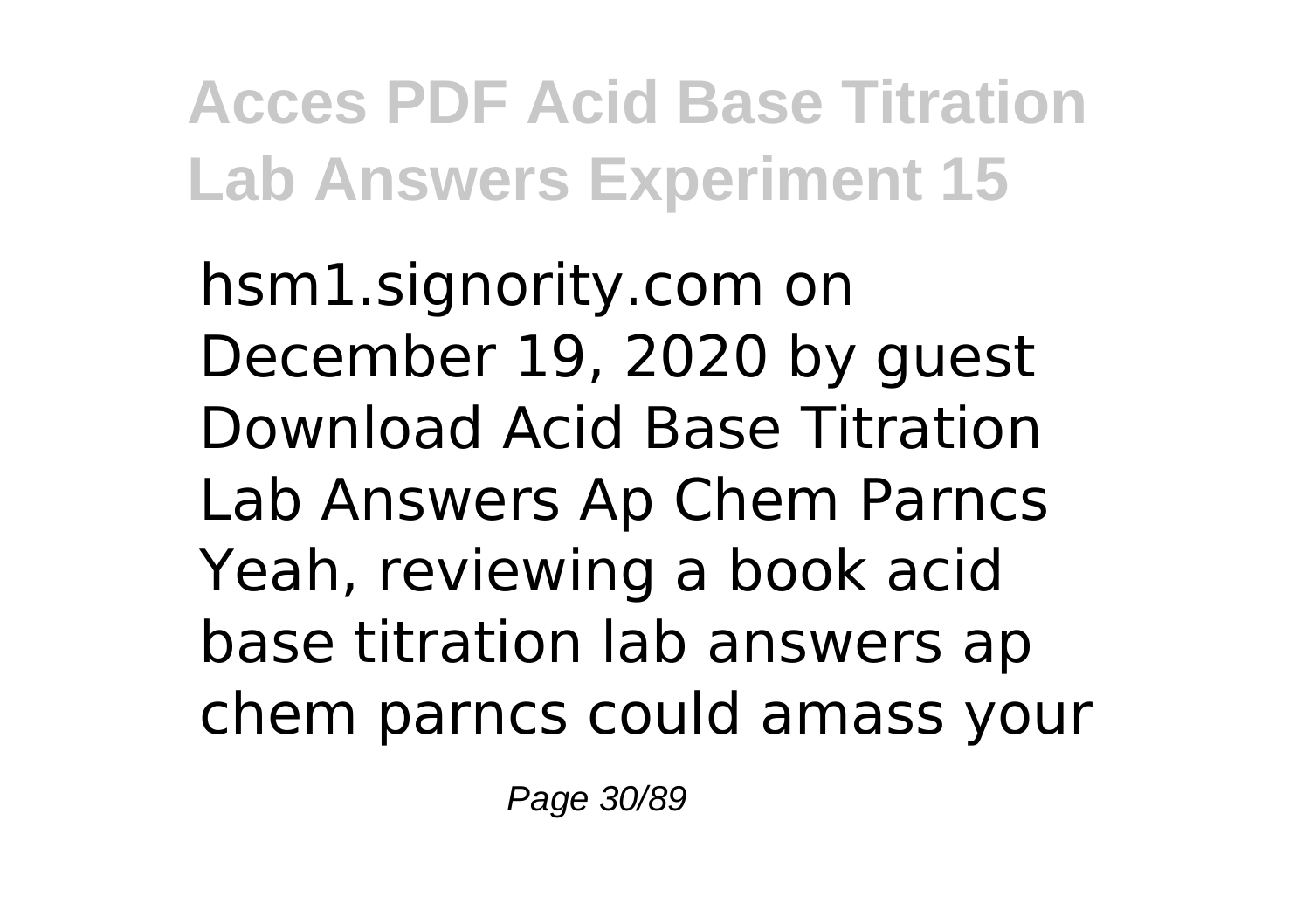close associates listings. This is just one of the solutions for you to be successful.

### **Acid Base Titration Lab Answers Ap Chem Parncs | hsm1 ...**

Page 31/89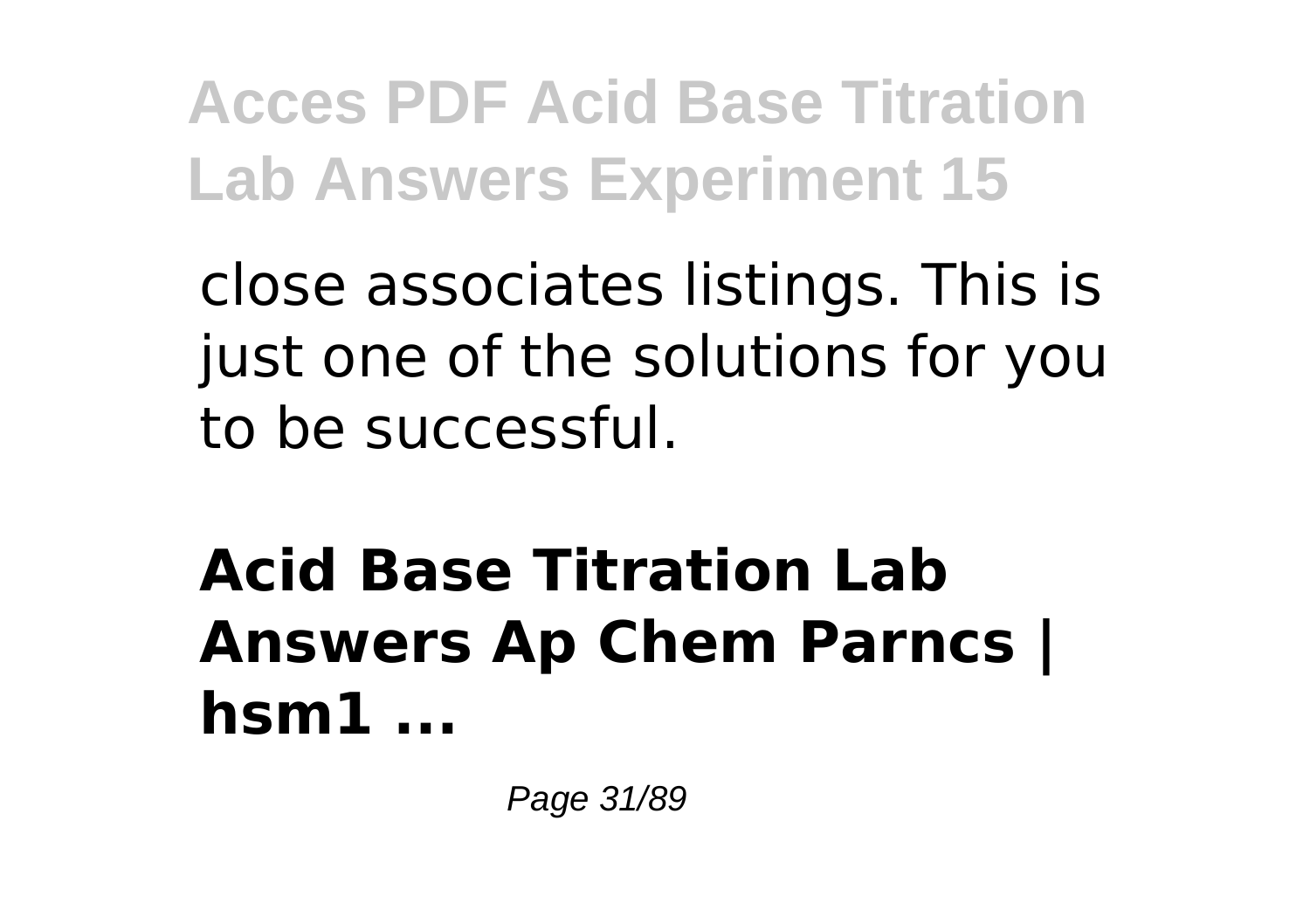An acid-base titration is an experimental procedure used to determined the unknown concentration of an acid or base by precisely neutralizing it with an acid or base of known concentration. This lets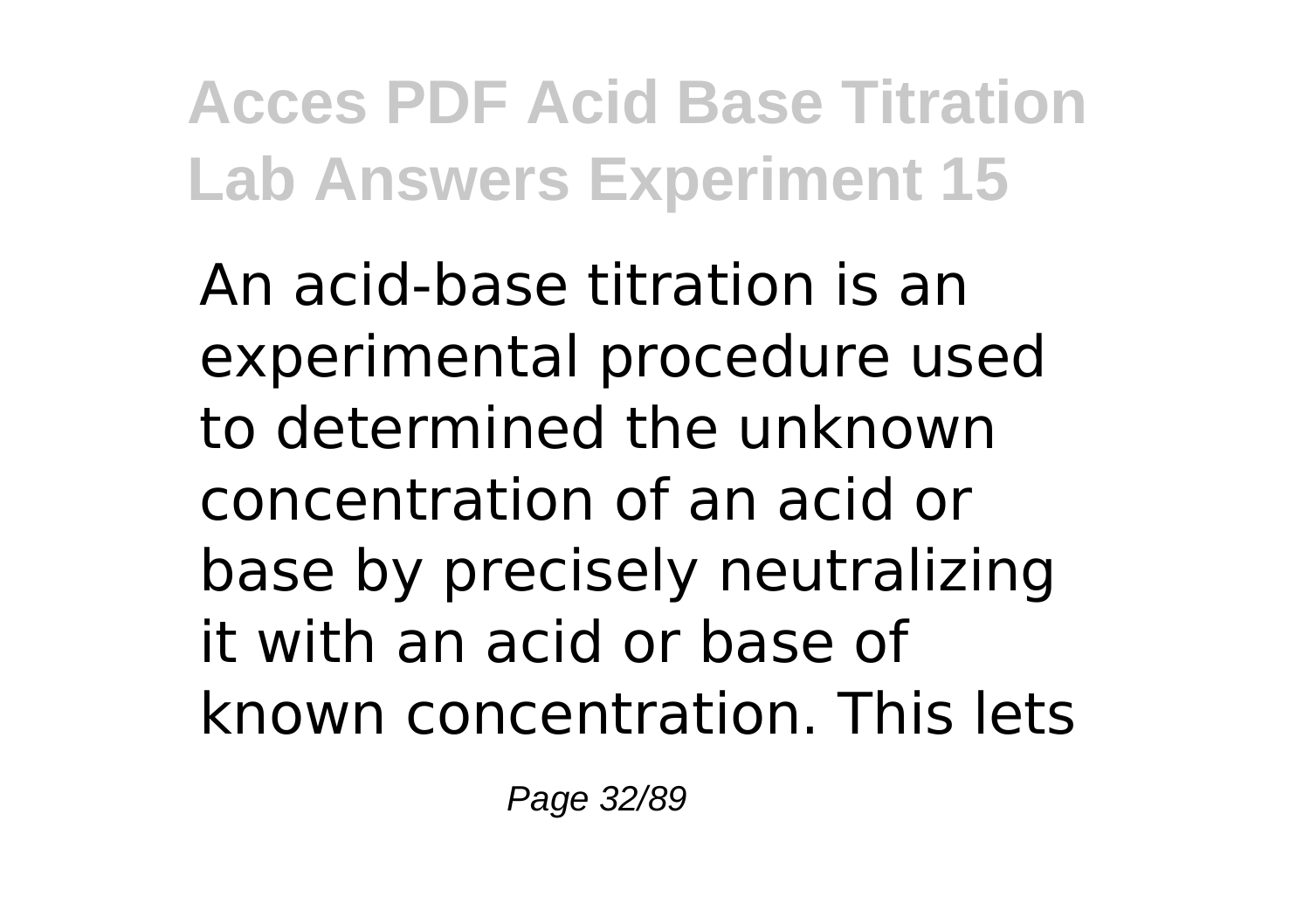us quantitatively analyze the concentration of the unknown solution. Acid-base titrations can also be used to quantify the purity of chemicals.

#### **Acid-Base Titrations |**

Page 33/89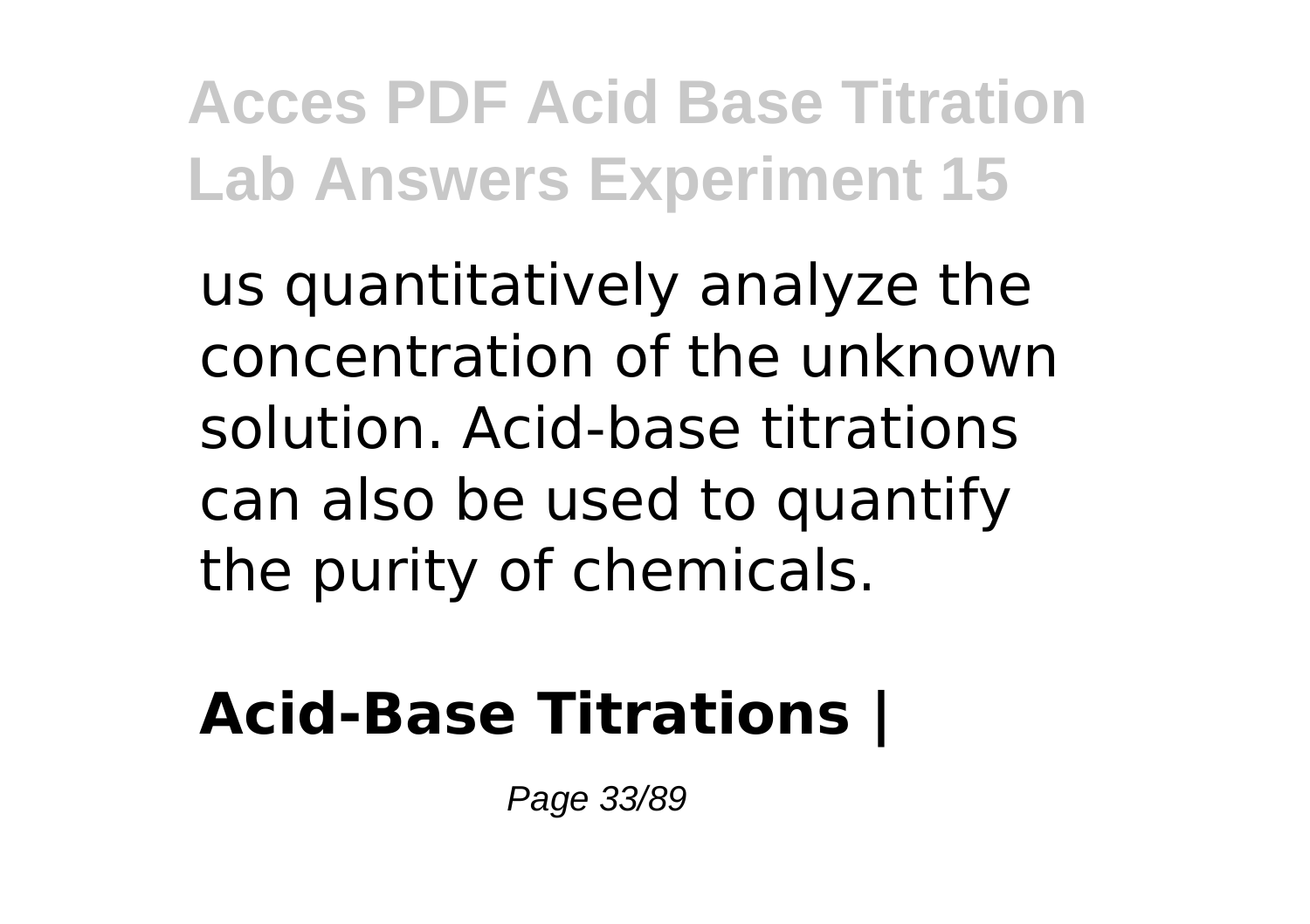**Introduction to Chemistry** CH 3 COOH (aq)  $+$  NaOH (aq)  $\rightarrow$  CH 3 COONa (ag) + H 2 O (l) By adding the sodium hydroxide, which is a basic solution, to the acetic acid, which is an acidic solution, a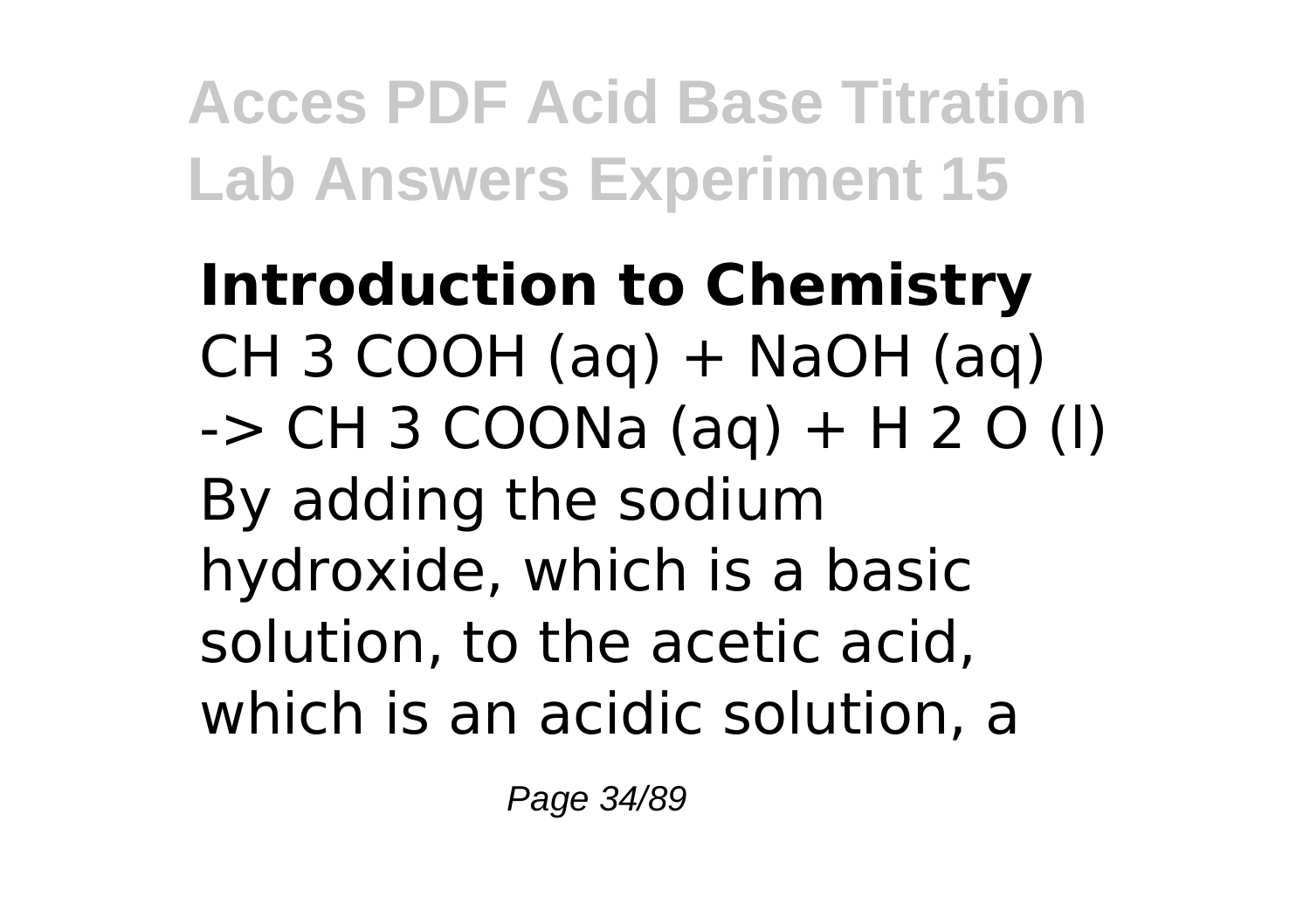neutralization reaction occurs. An indicator known as phenolphthalein, is also added to the vinegar.

## **Titration of Vinegar Lab Answers |**

Page 35/89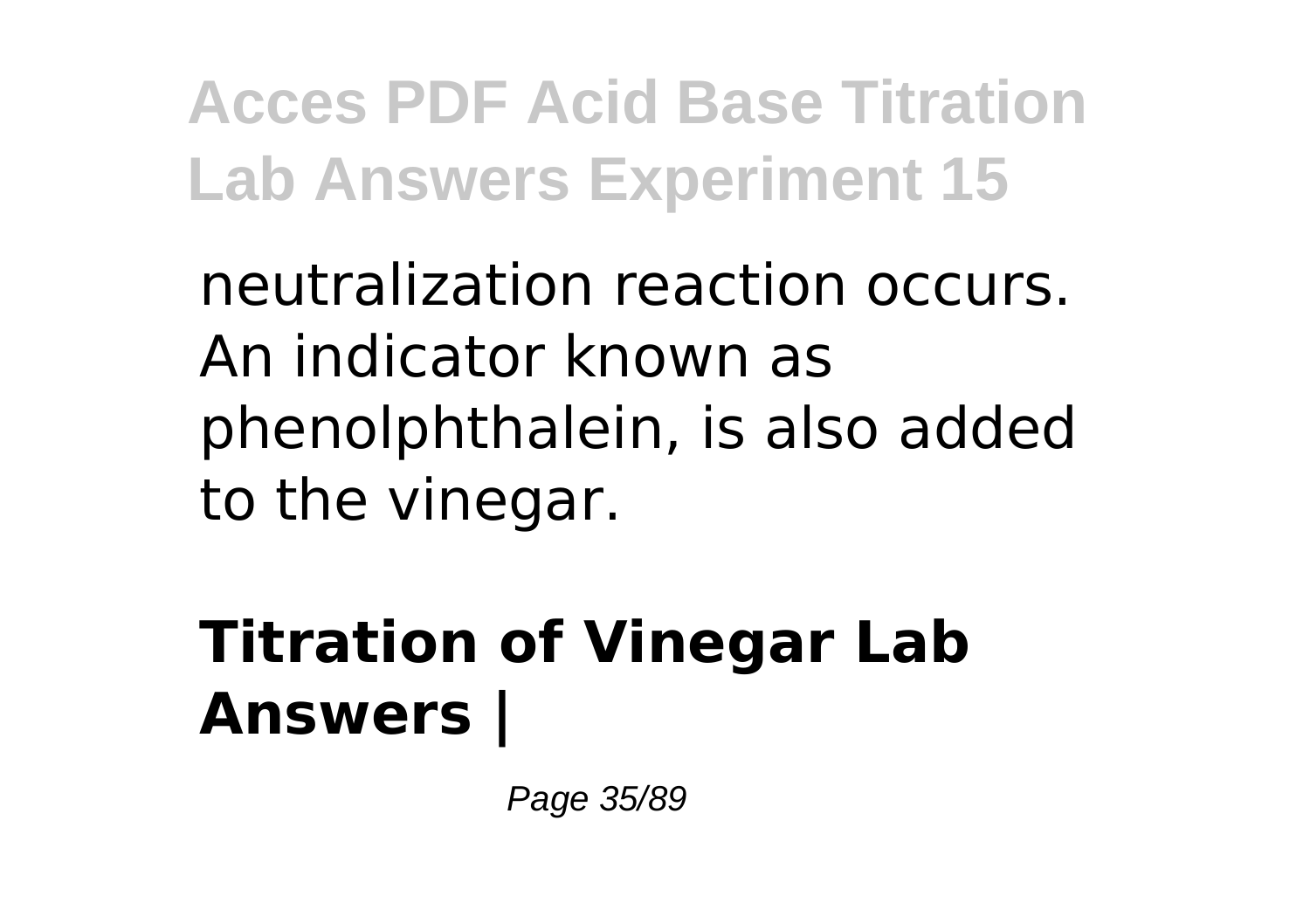### **SchoolWorkHelper** (DOC) CHEMISTRY LABORATORY REPORT: "First Acid-Base Titration" | Amelia Jasmine - Academia.edu Basic acid-base titration is generally used to obtain the molarity of a

Page 36/89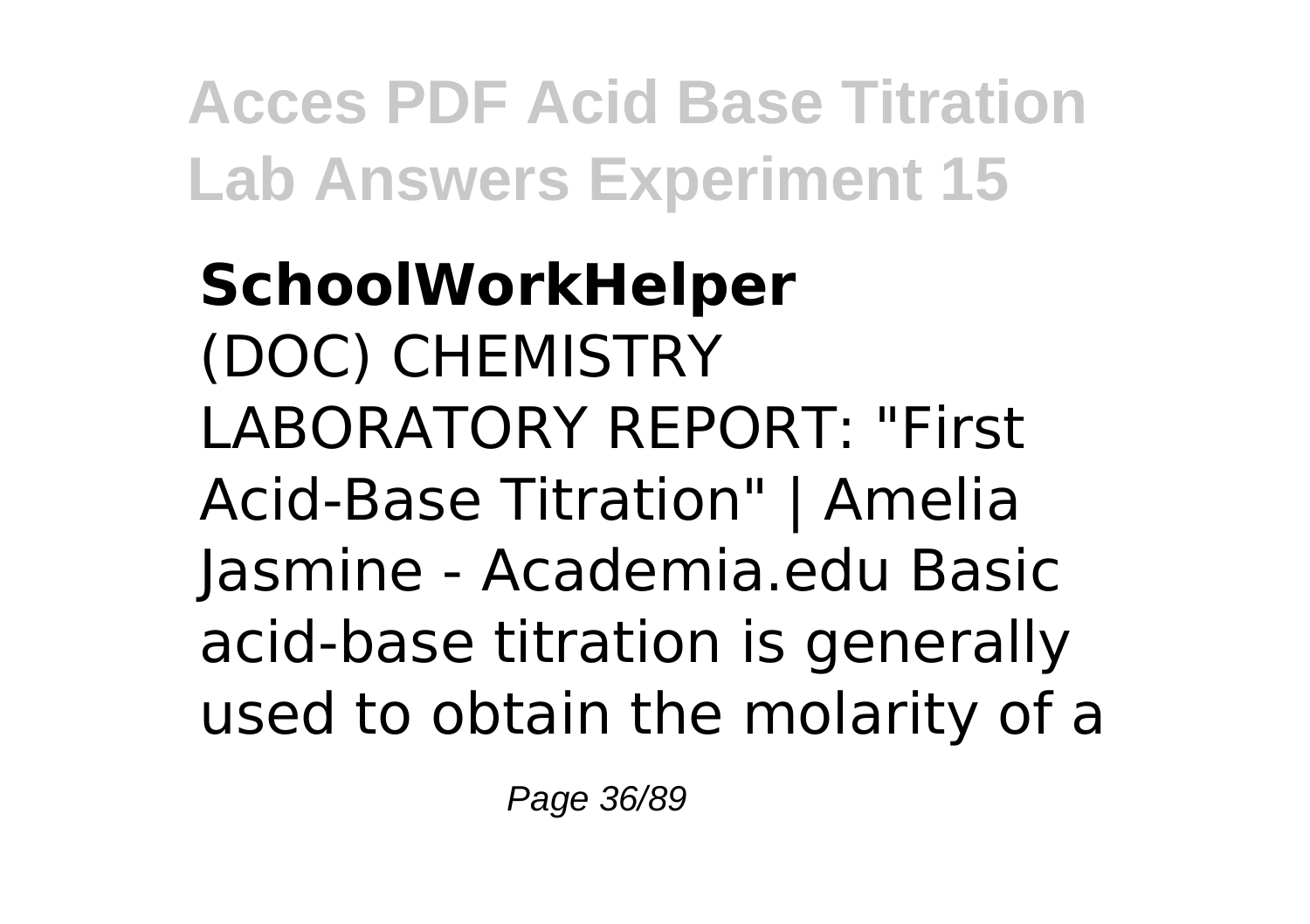solution given the molarity of other solution that involves neutralization between acid and base. This experiment was done to determine the concentration of the acid solutions.

Page 37/89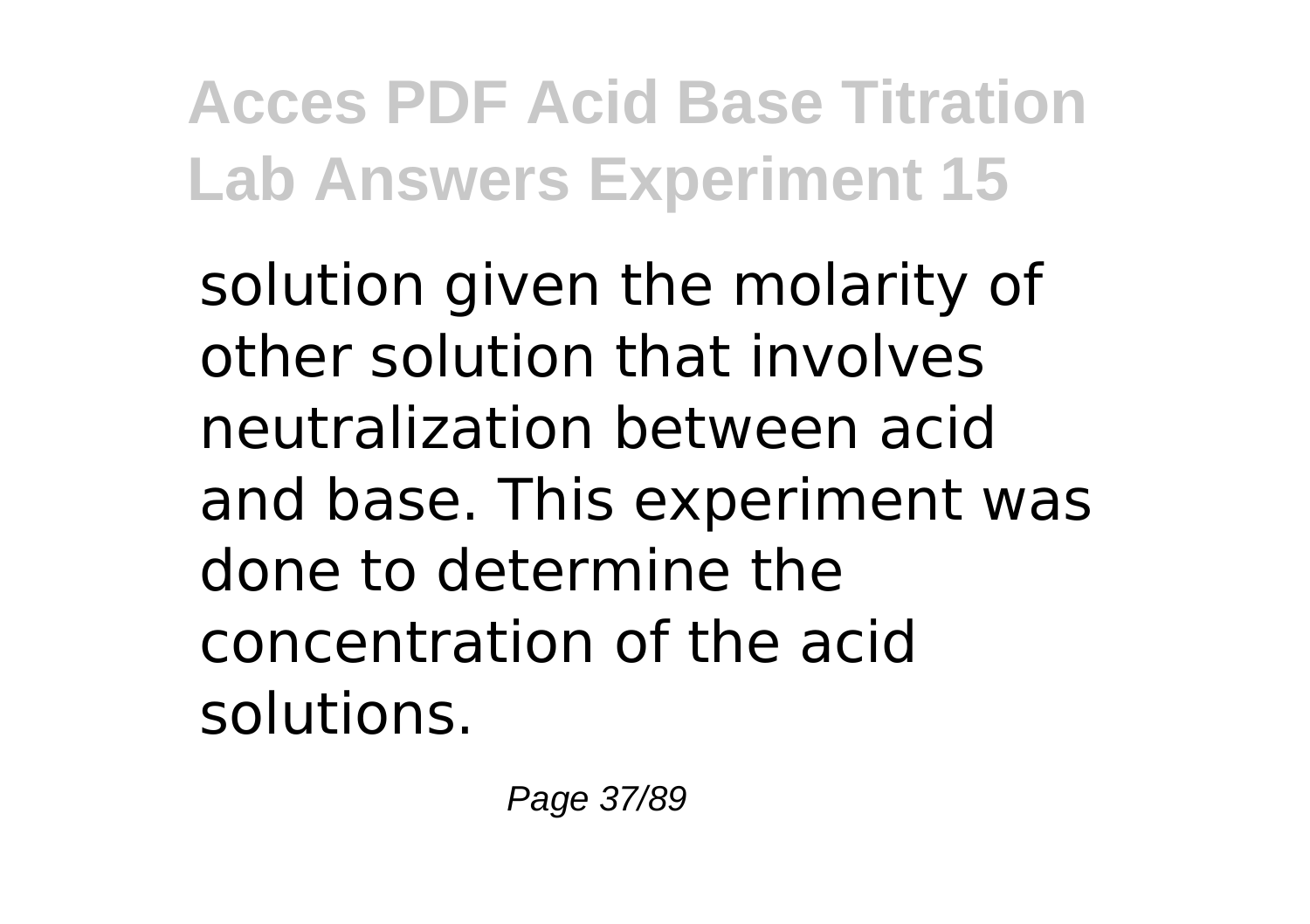## **CHEMISTRY LABORATORY REPORT: "First Acid-Base Titration"**

Answer to: A student wanted to prepare 500 mL 0.20 mol/L NaOH solution for an acid-base

Page 38/89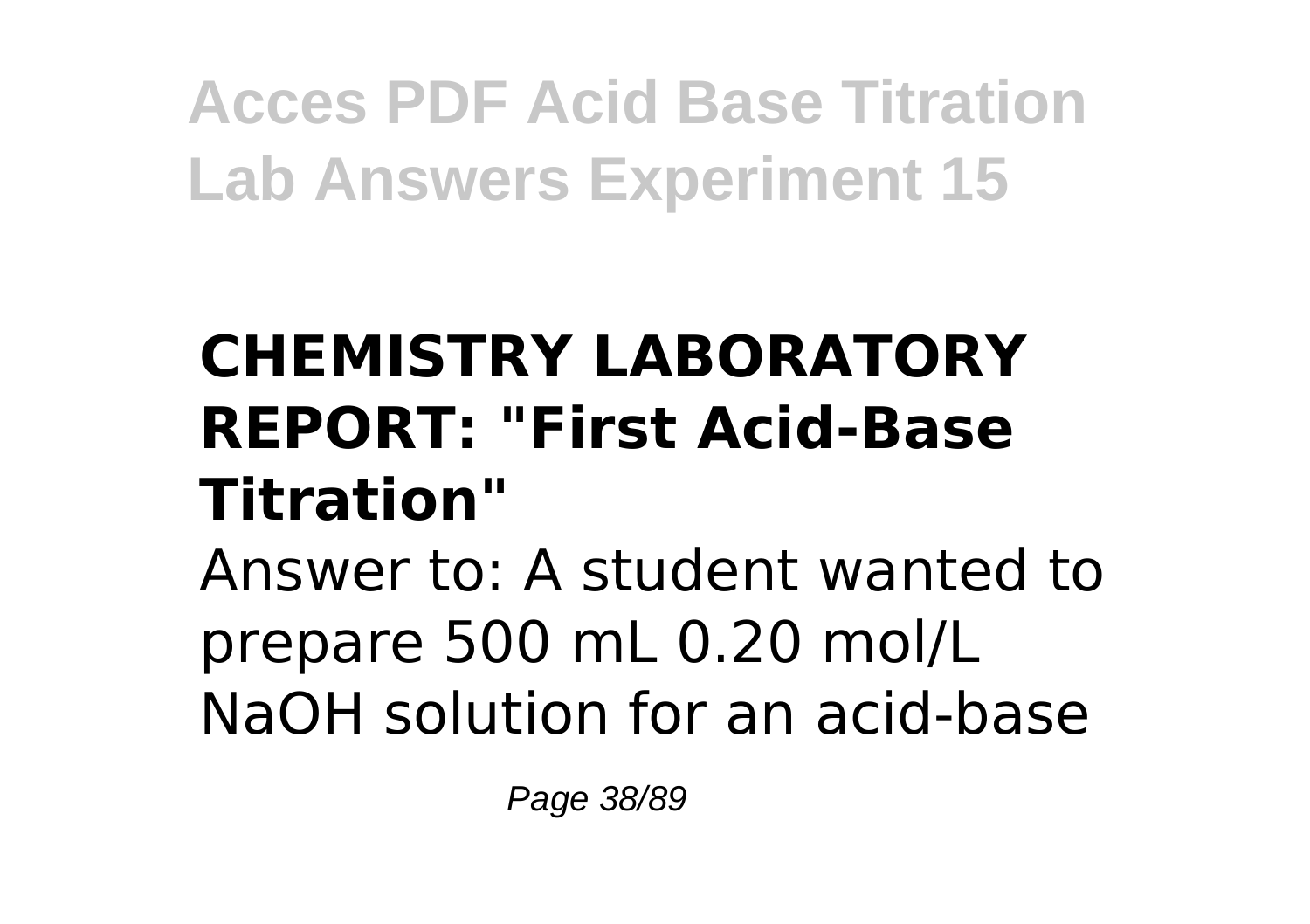titration lab. If 0.50 mol/L NaOH is the only source, how...

#### **A student wanted to prepare 500 mL 0.20 mol/L NaOH ...** Acid-Base titrations are usually

Page 39/89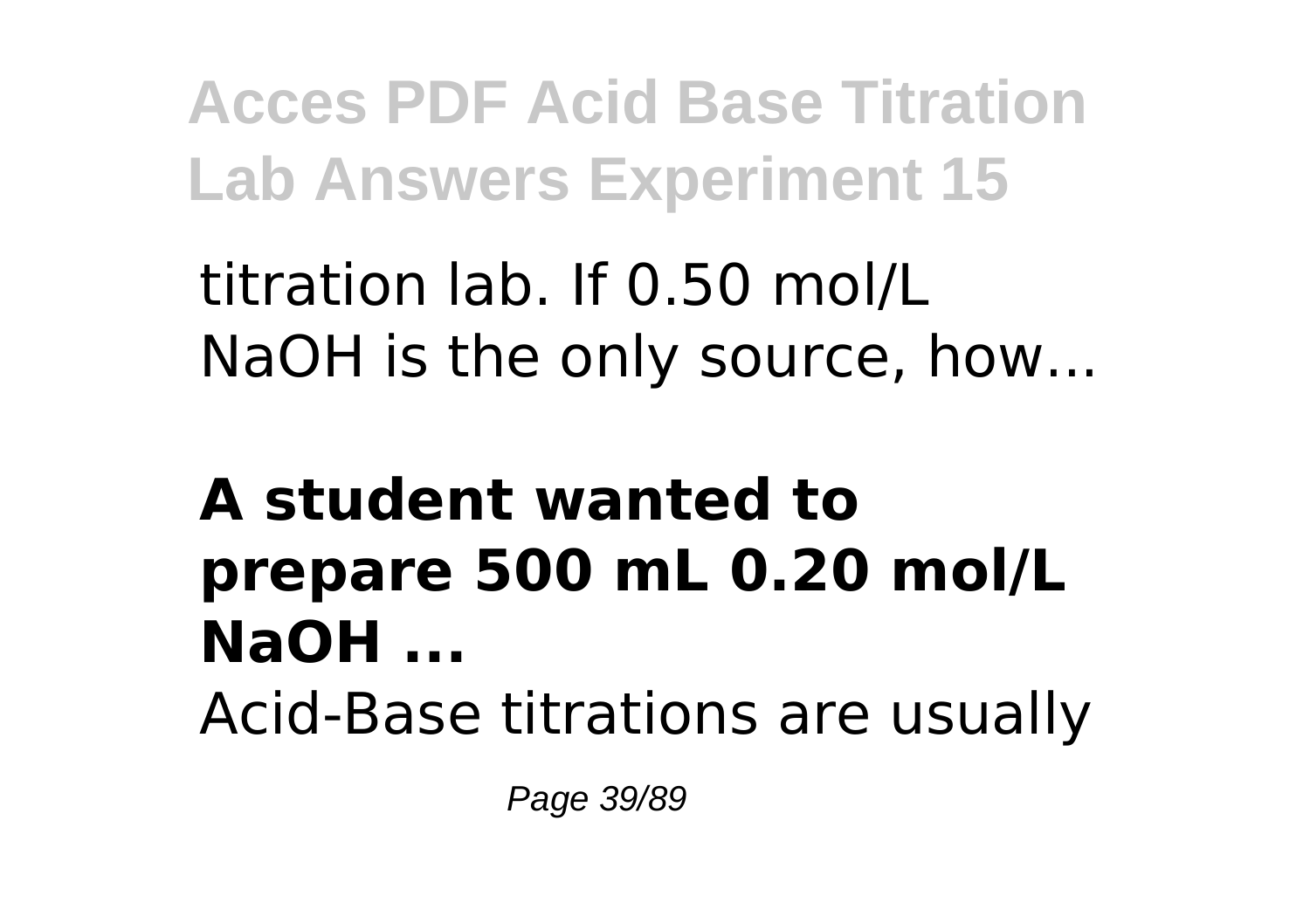used to find the amount of a known acidic or basic substance through acid base reactions. The analyte (titrand) is the solution with an unknown molarity. The reagent (titrant) is the solution with a known

Page 40/89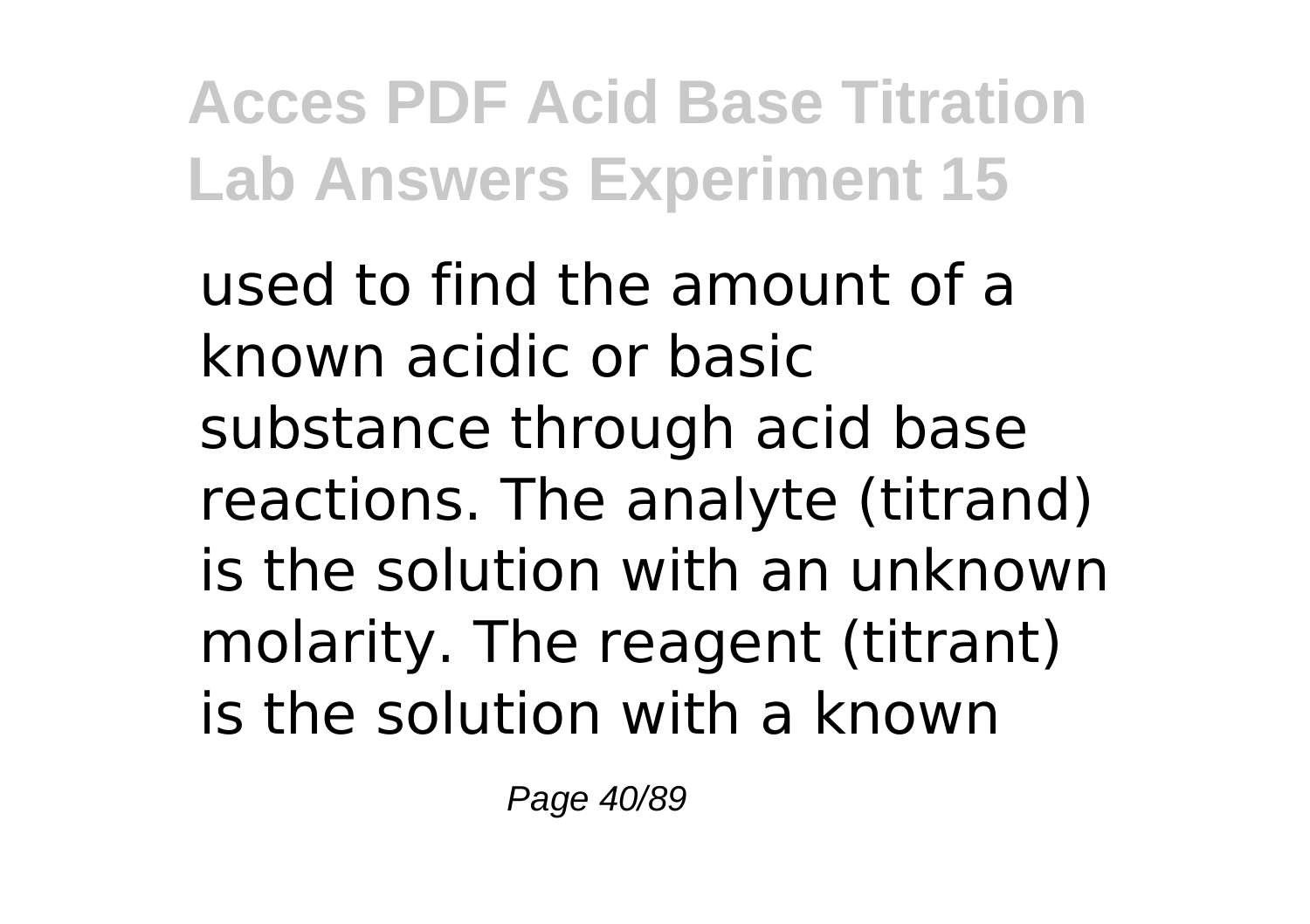molarity that will react with the analyte.

### **Acid-Base Titrations - Chemistry LibreTexts** Introduction The following lab was an acid-base neutralizing

Page 41/89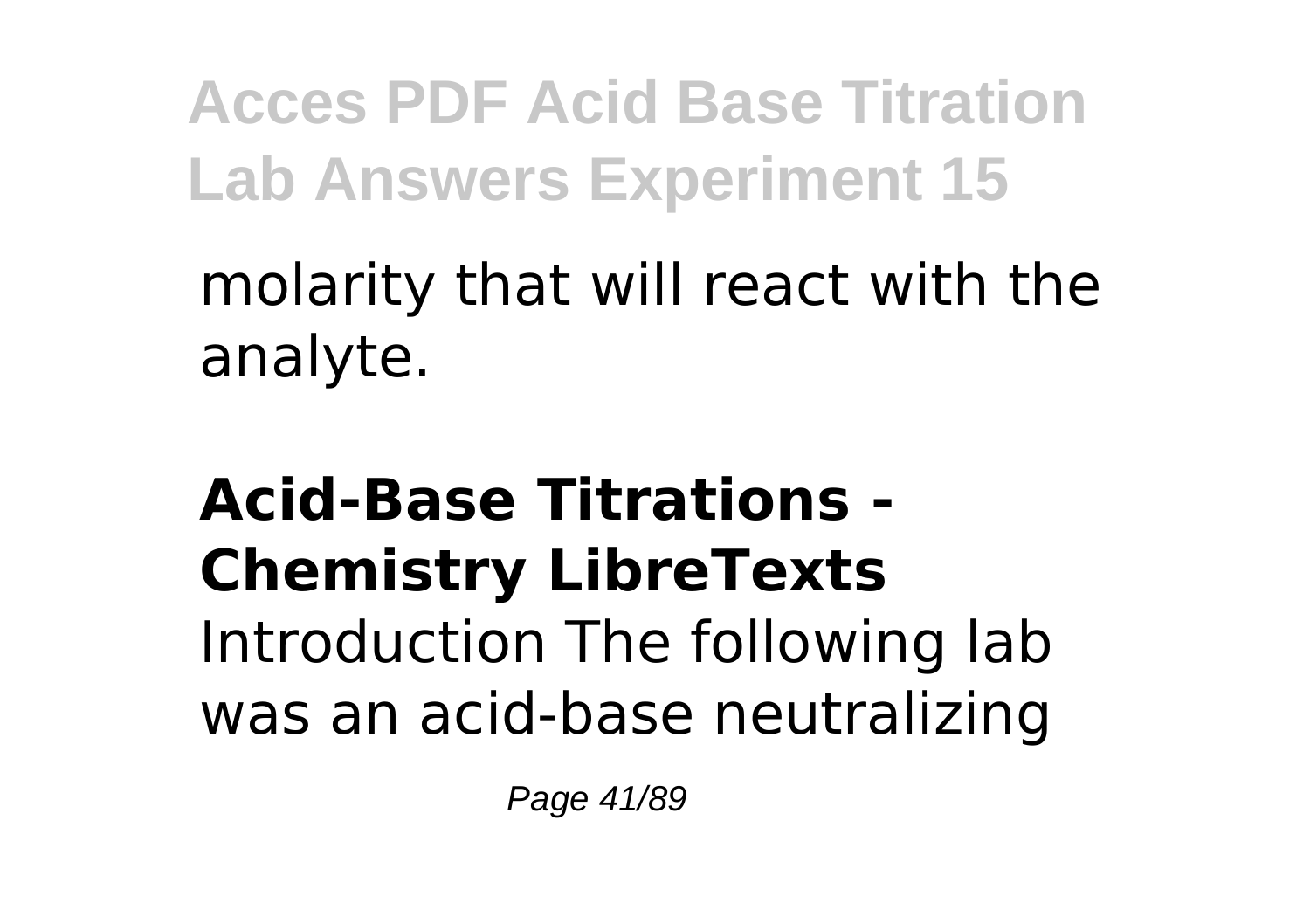titration. A titration is a technique, in which a reagent, called a titrant, of known concentration is used to determine the concentration of an analyte or unknown solution. Using a calibrated

Page 42/89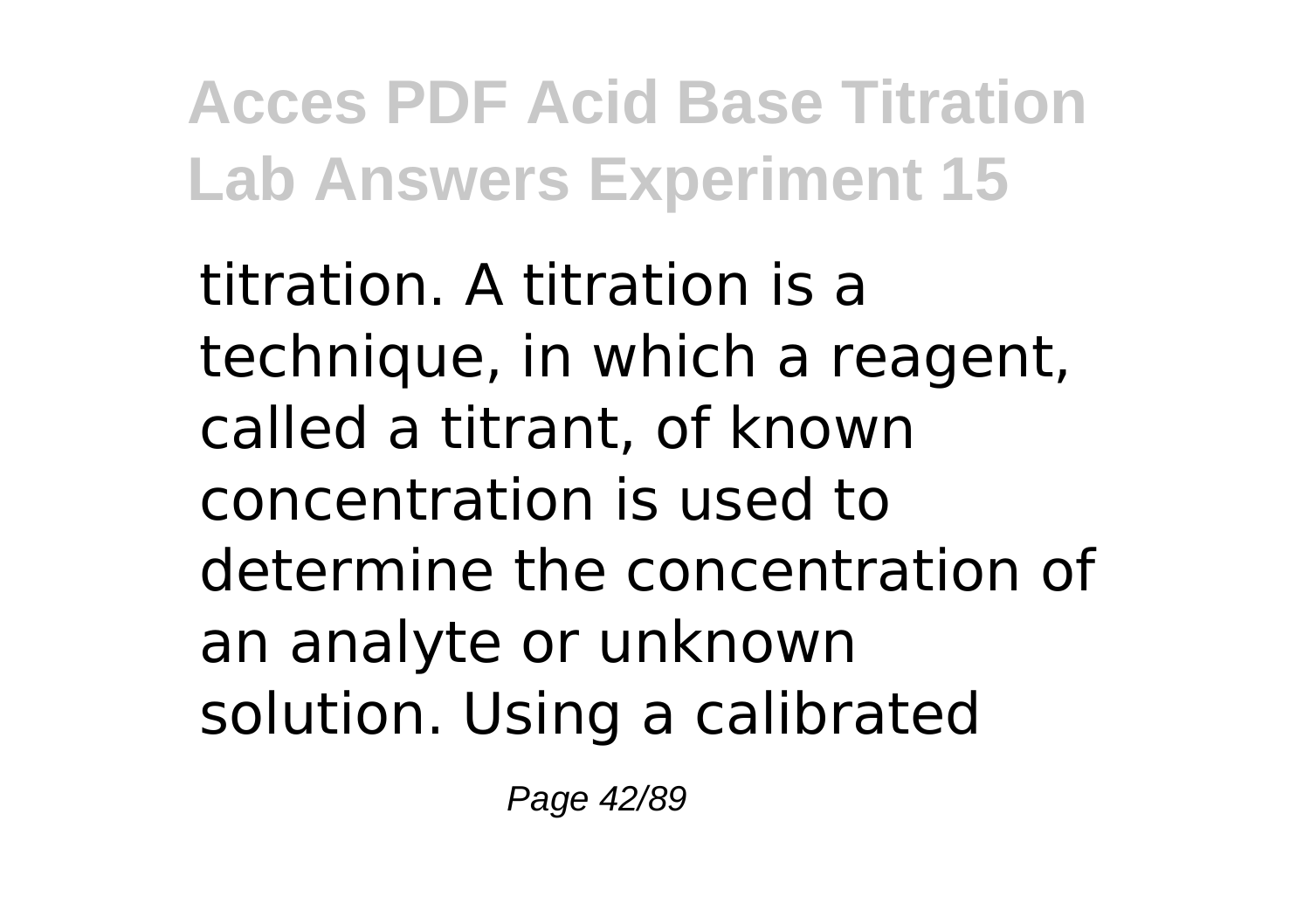burette, the initial volume of the titrant is recorded.

### **Lab Report #4 Titration of Hydrochloric acid with Sodium ...** Acid-base titrations are also

Page 43/89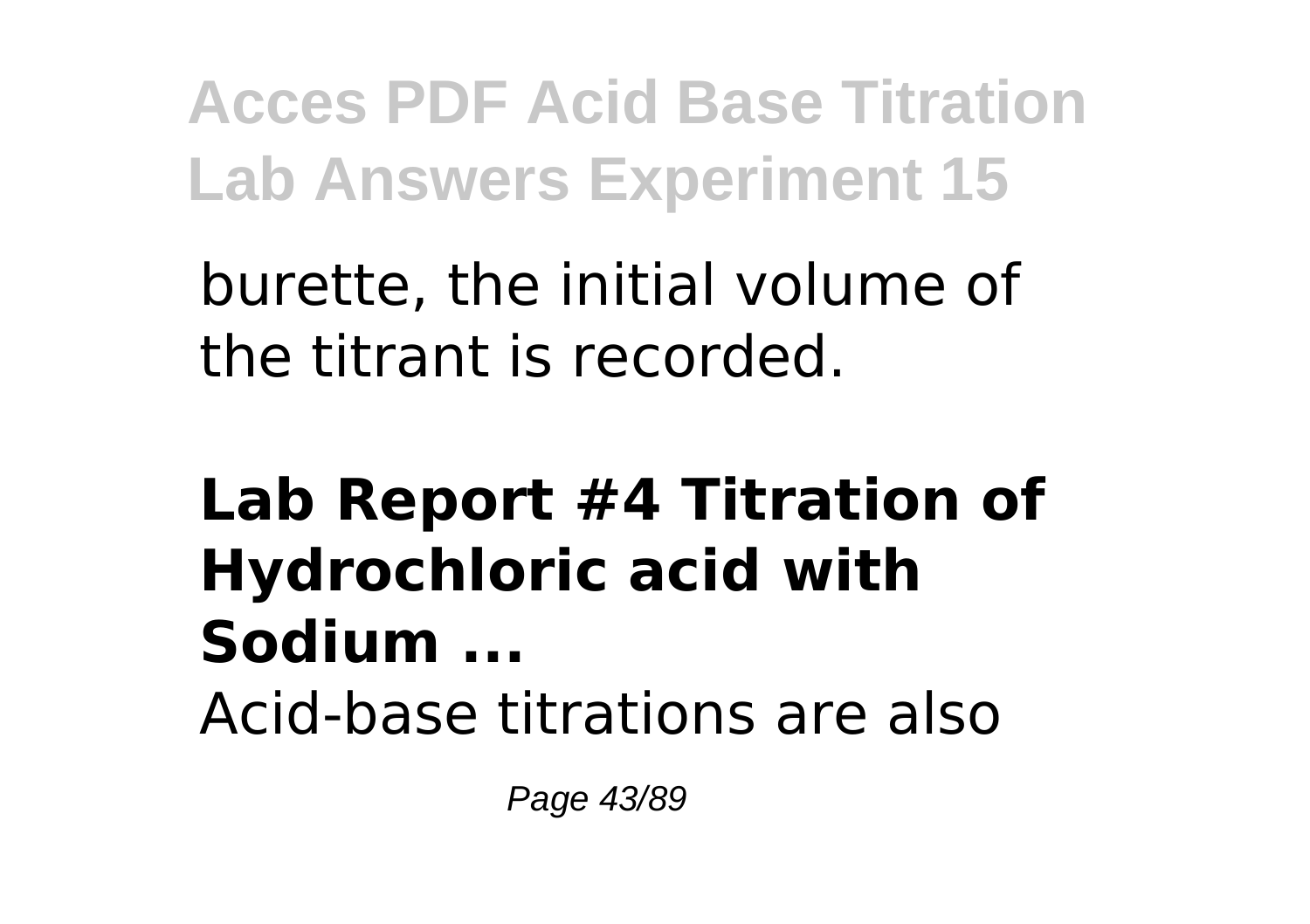called neutralization titrations because the acid reacts with the base to produce salt and water. During an acid-base titration, there is a point when the number of moles of acid (H+ ions) equals the number of

Page 44/89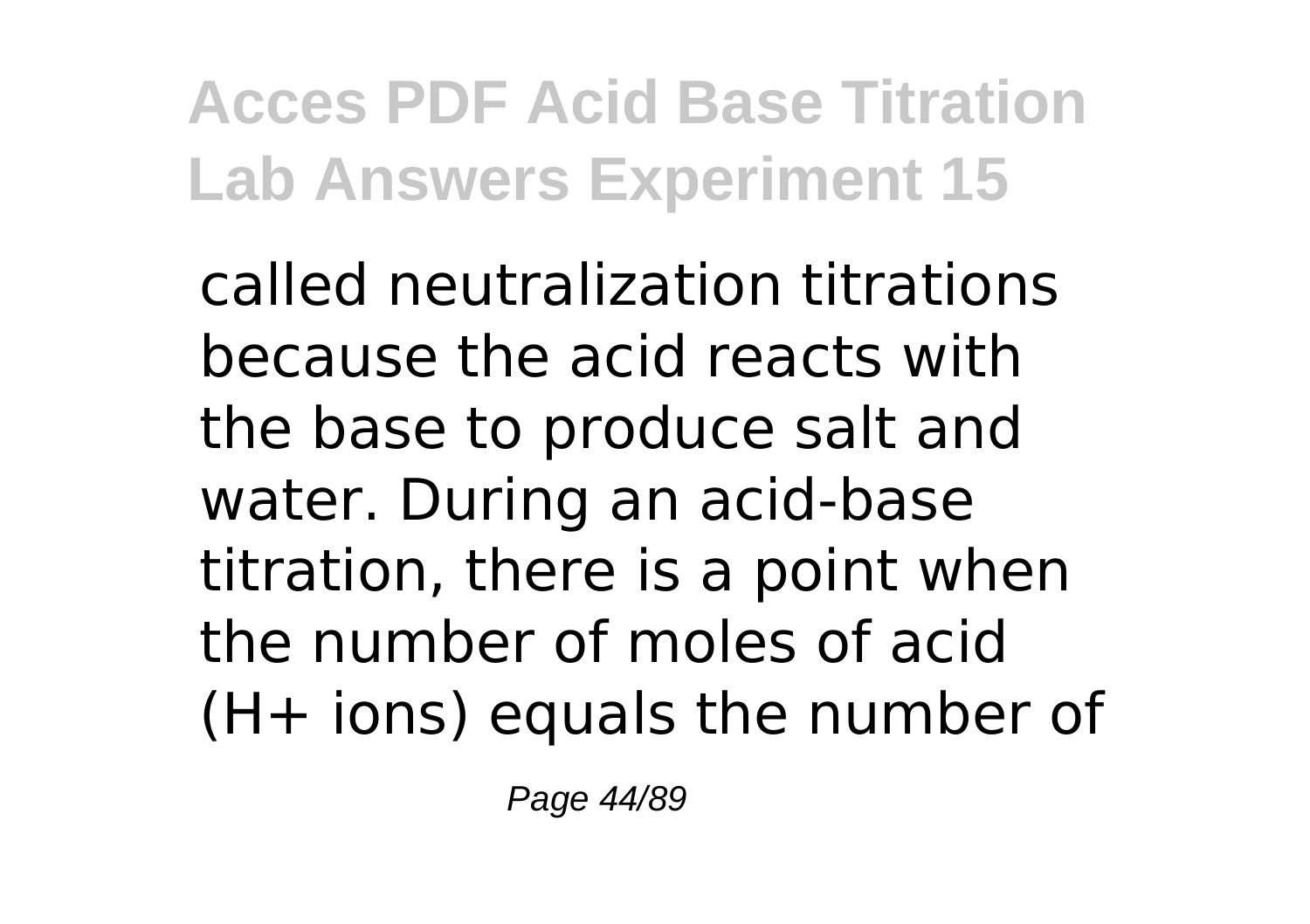moles of base (OH–ions). This is known as the equivalence point.

### **Standardization and Acid-**

Page 45/89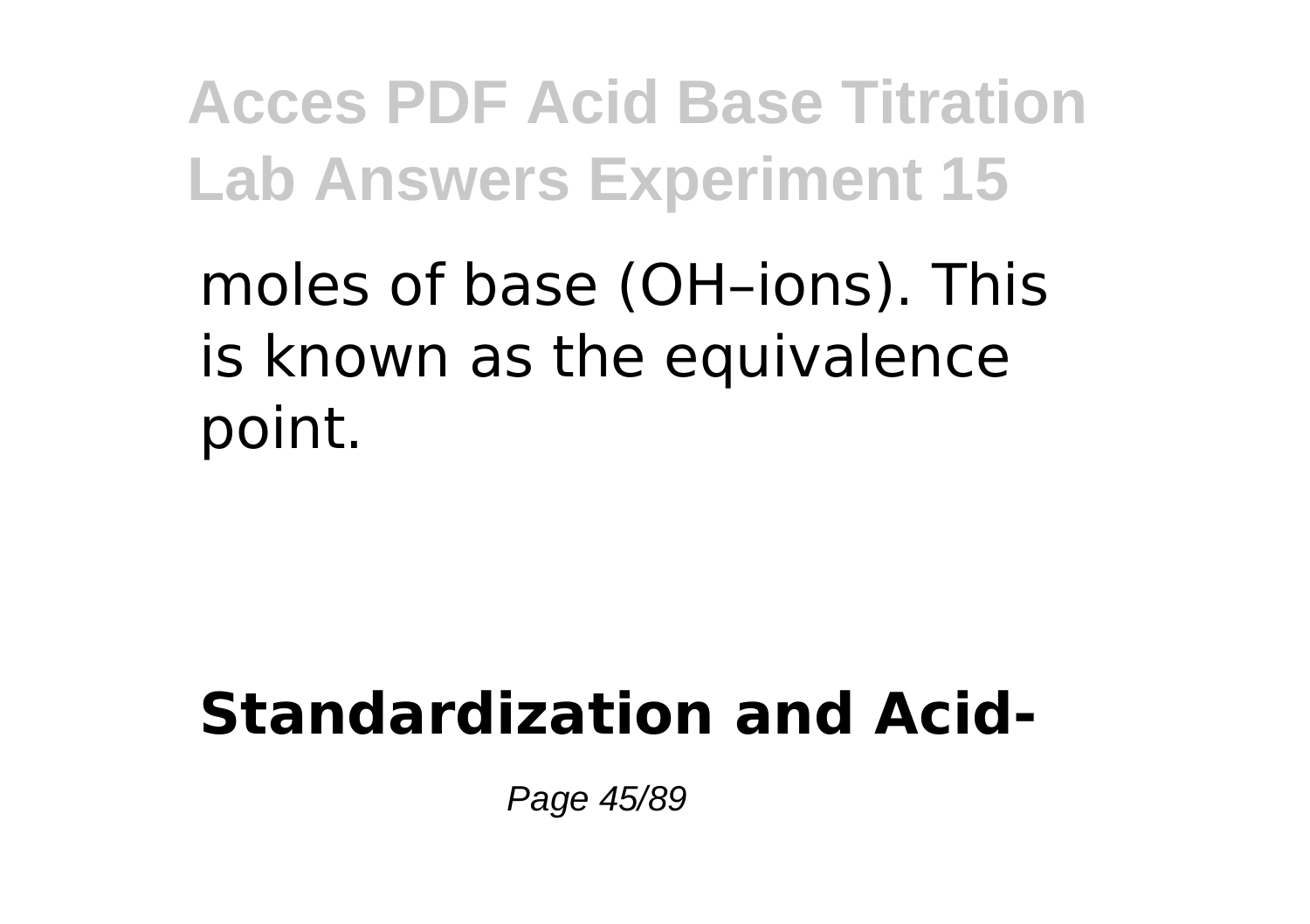## **Base Titration Lab Part 1: Calculation**

Online Titration Lab

Virtual Lab Acid \u0026 Base

Titration - Part 1Lab

Demonstration | Acid - Base Titration. **Acid-Base Titration**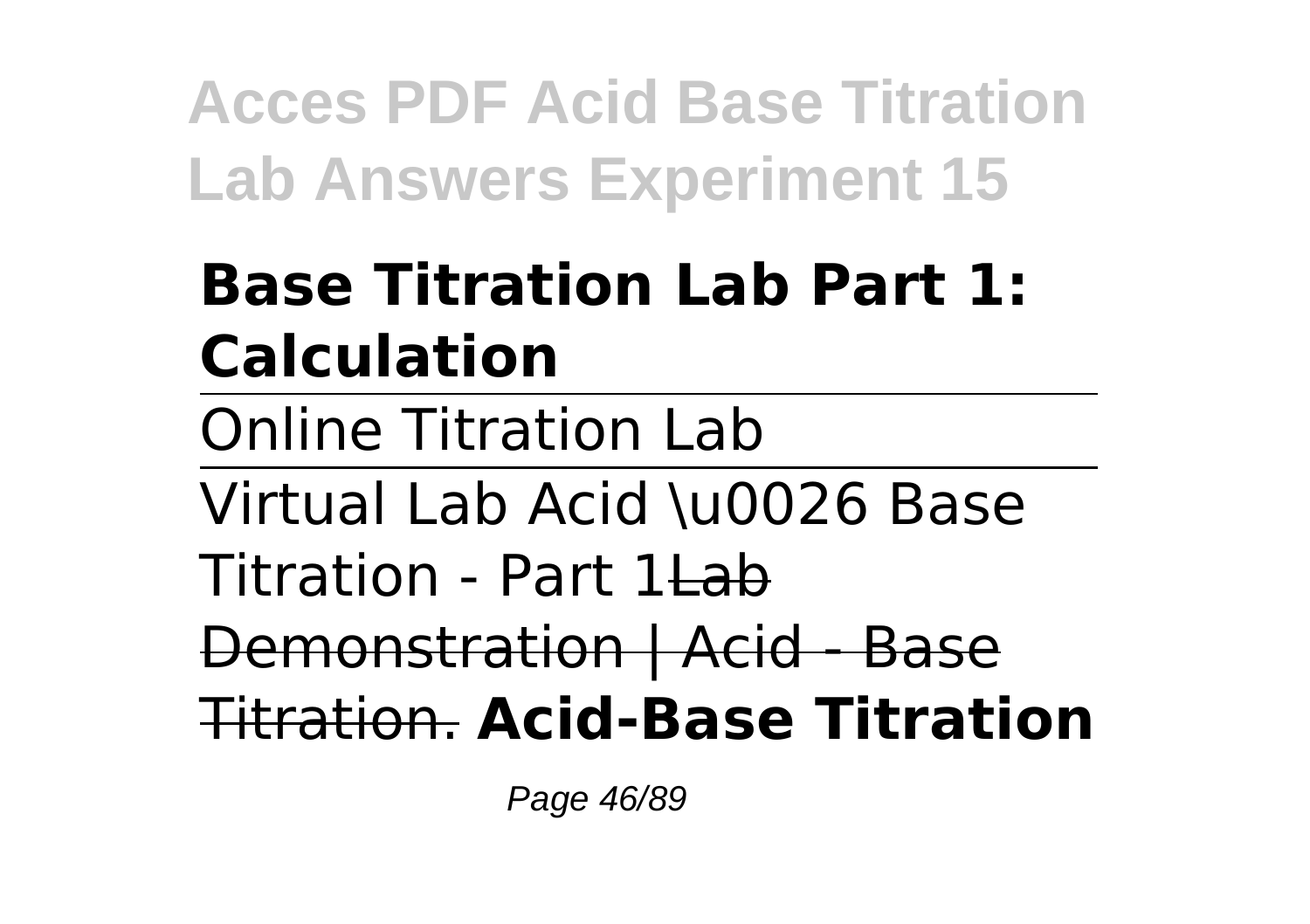### **Lab** Beyond Labz Instructor Tip 02 - Unknowns in Titrations **Acid Base Titration Titration lab report** Acid Base Titration Problems, Basic Introduction, Calculations, Examples, Solution

Page 47/89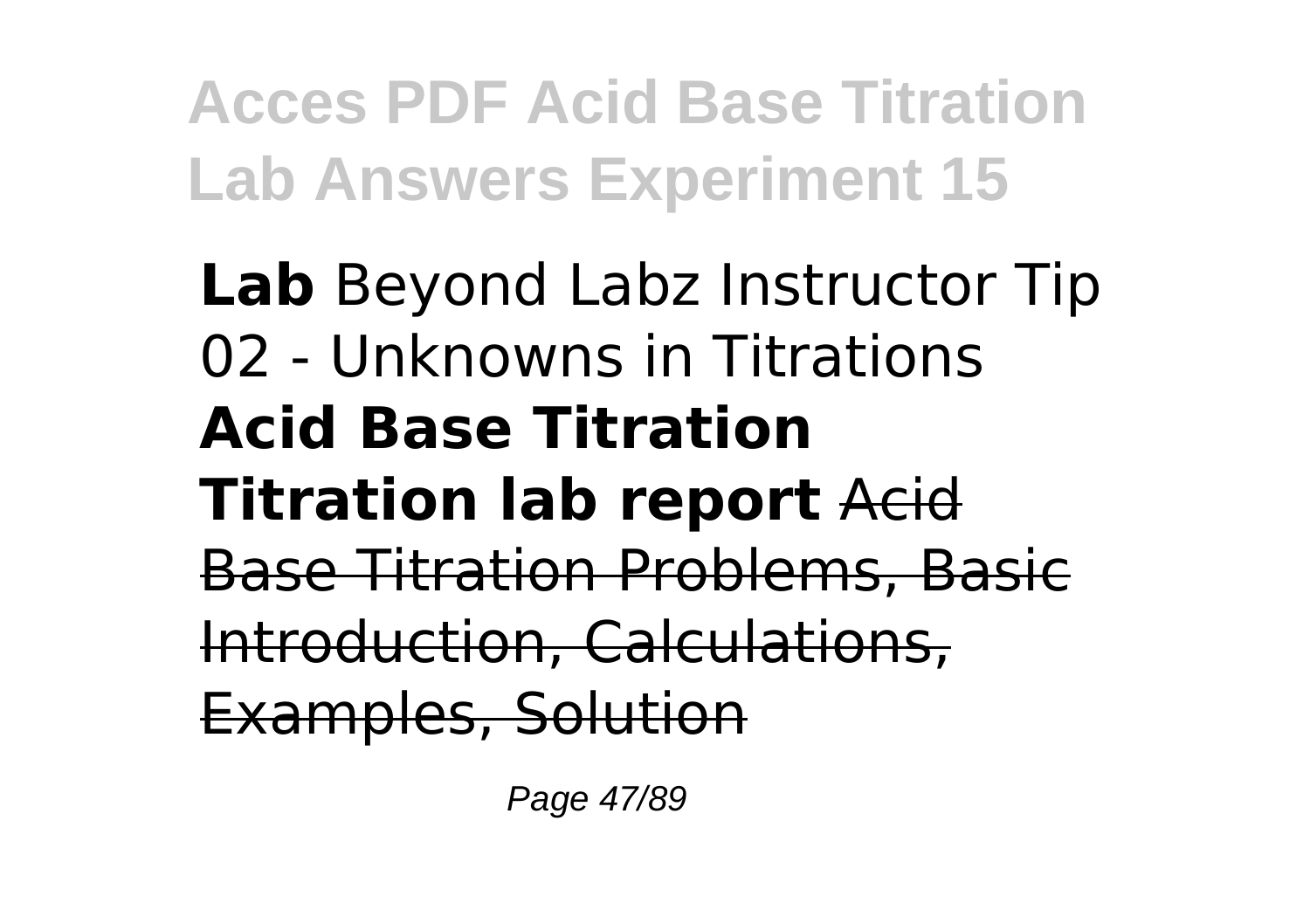Stoichiometry **Chem Lab: Acid/Base Titration** Acid-Base Titrations \u0026 Standard Solutions | A-level Chemistry | OCR, AQA, Edexcel Lab 21 Acid Base Titrations Acid Base Titration Lab Part 1

Page 48/89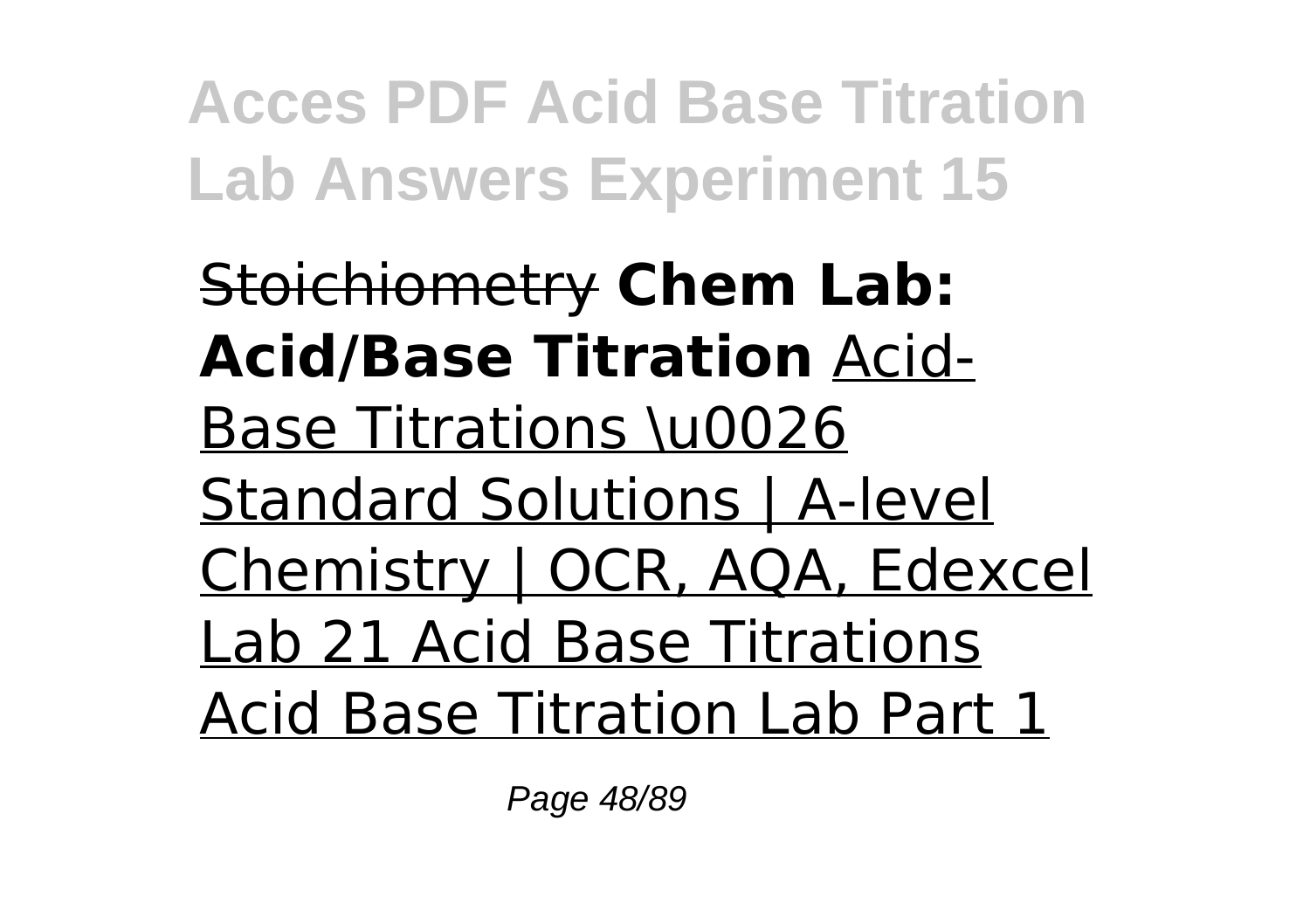*Titration Experiment \u0026 Calculate the Molarity of Acetic Acid in Vinegar* Expt 10 Acid Base Titration - report writing *Acid-Base Titration (LabQuest)* **Titration of Acids and Bases** Setting up and Performing a

Page 49/89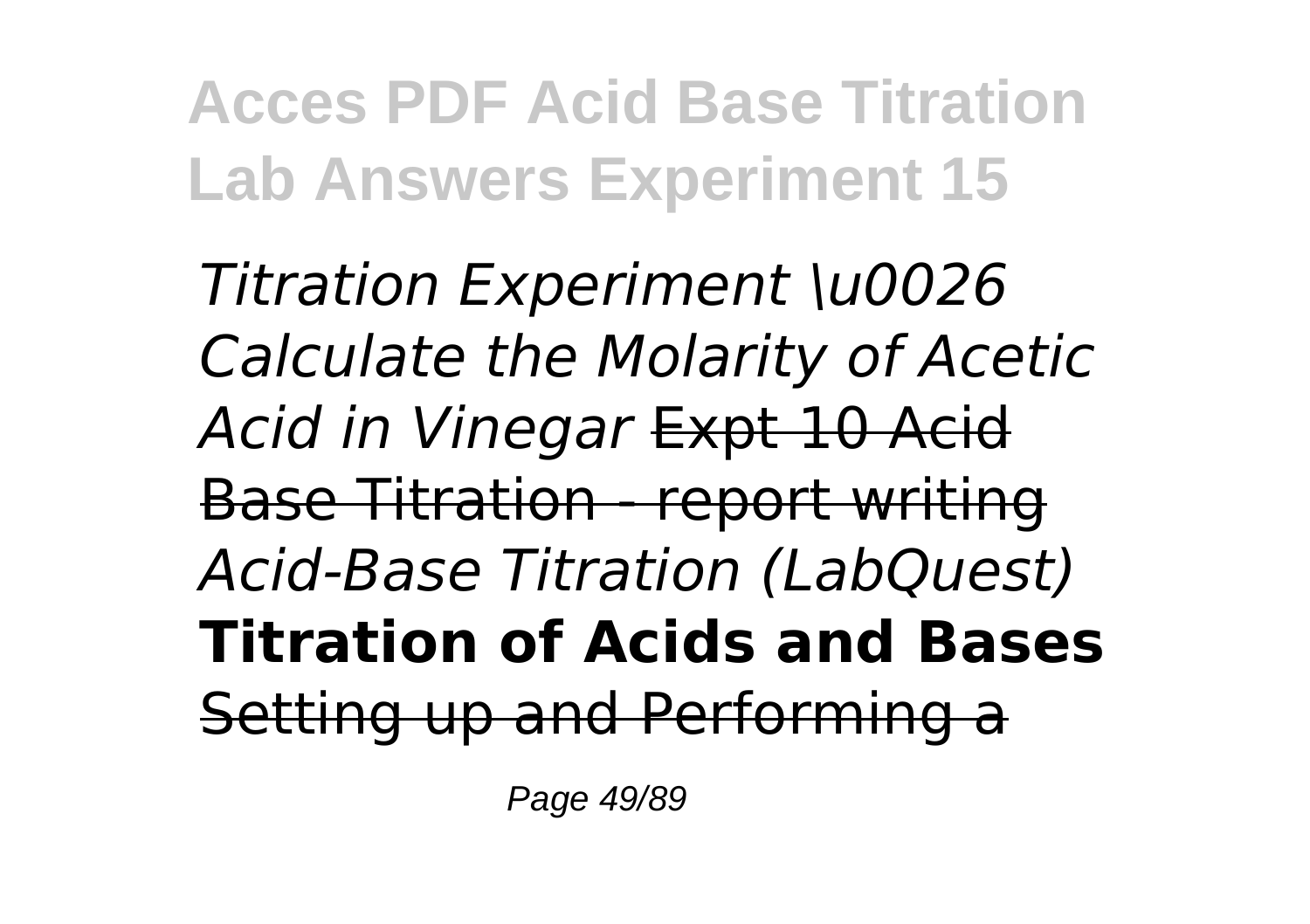Titration *Acid-Base Titration Curves* AP Chemistry Strong Acid Strong Base Titration Lab **Acid Base Titration Lab Answers** Question: Lab 13: Acid - Base Titration Report Part I -

Page 50/89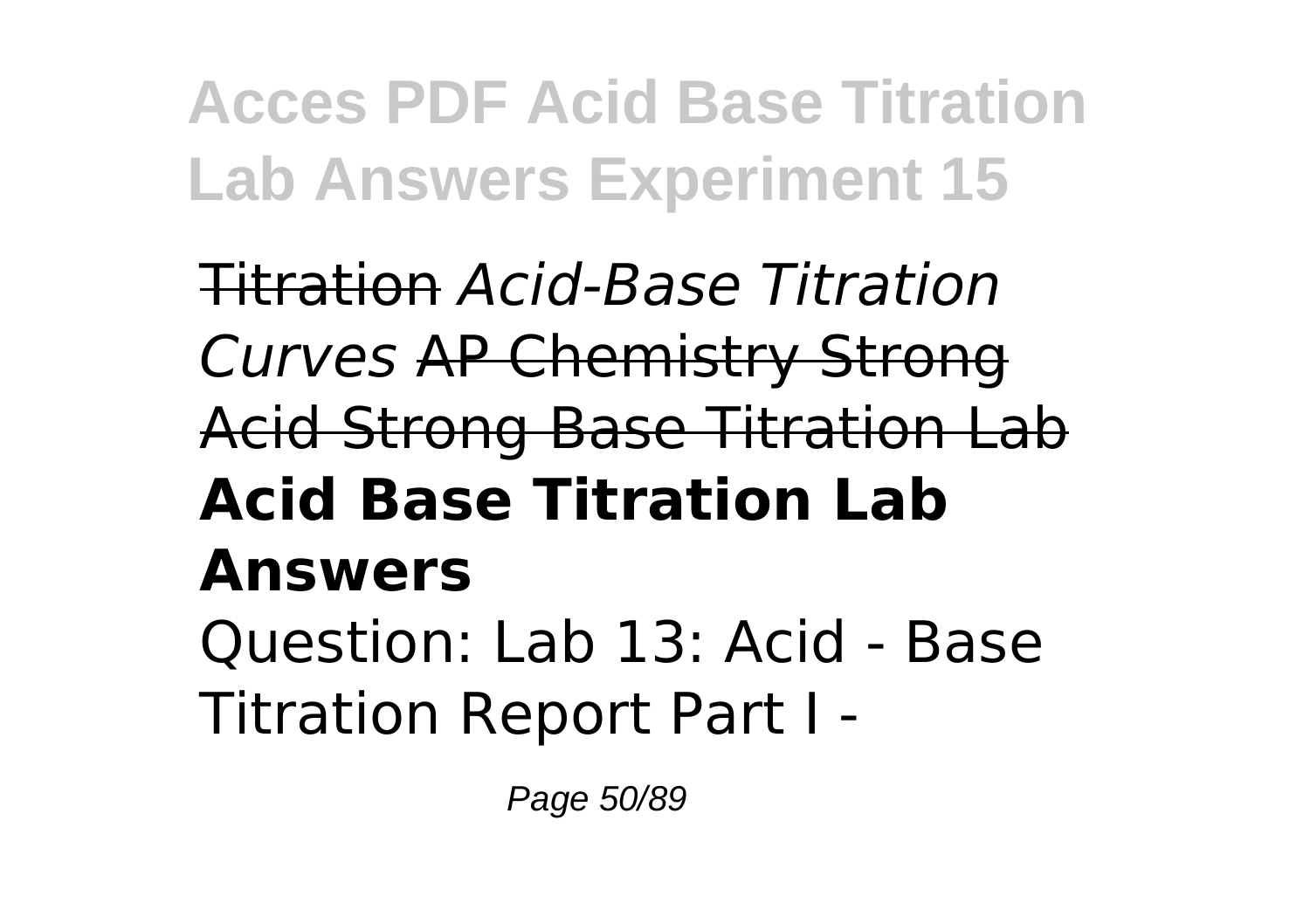Standardization Of Sodium Hydroxide Data Mass "KHP" (g) Trial 1 0.5100 Trial 2 0.5100 Final Buret Reading (mL) 8.85 8.45 Initial Buret Reading (mL) 0.05 0.05 Volume Of Base Used (mL) (V Final - Vinitial)

Page 51/89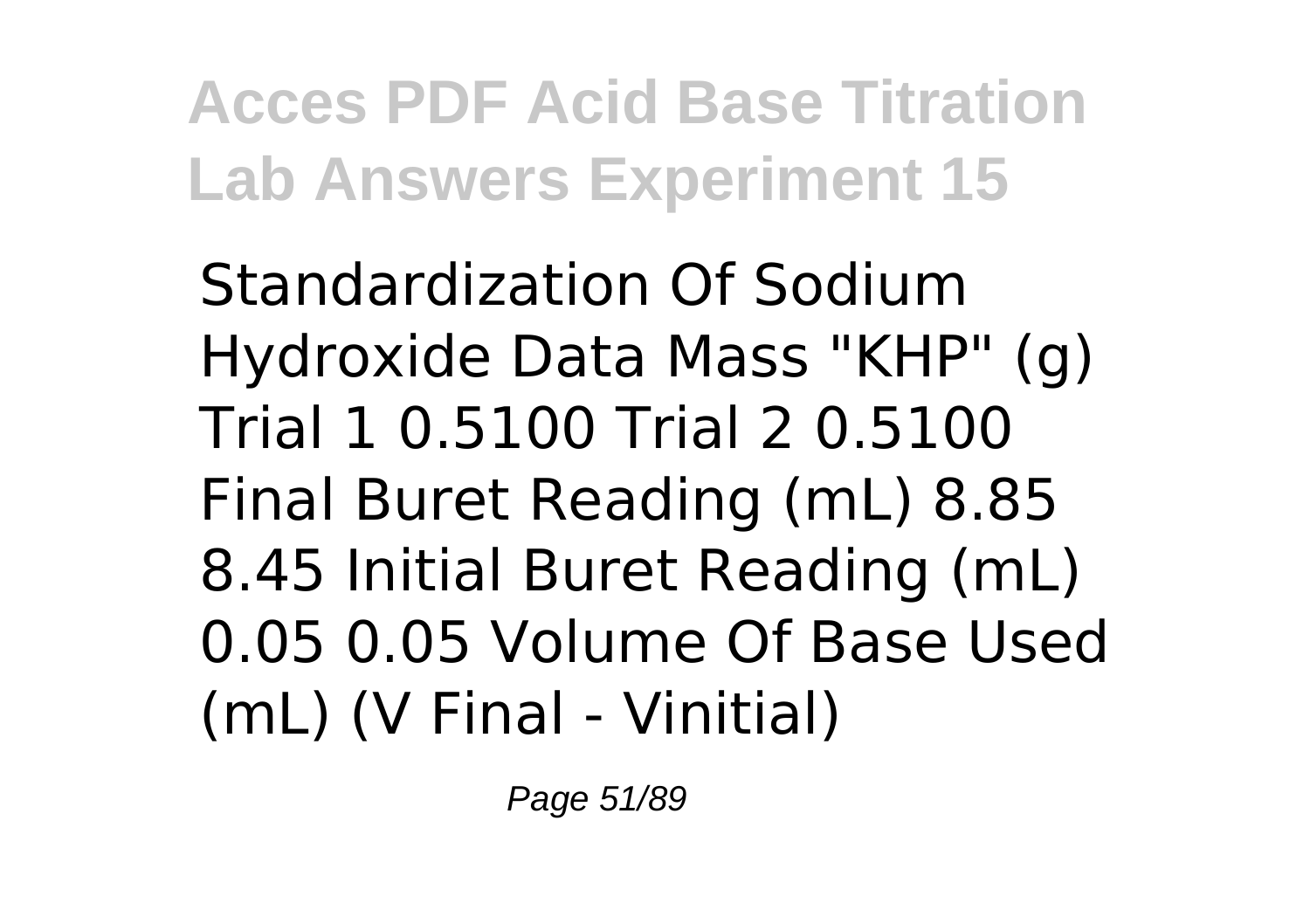Calculations 1. Calculate The Number Of Moles Of Potassium Acid Phthalate ("KHP") In Each Sample.

### **Solved: Lab 13: Acid - Base Titration Report Part I -**

Page 52/89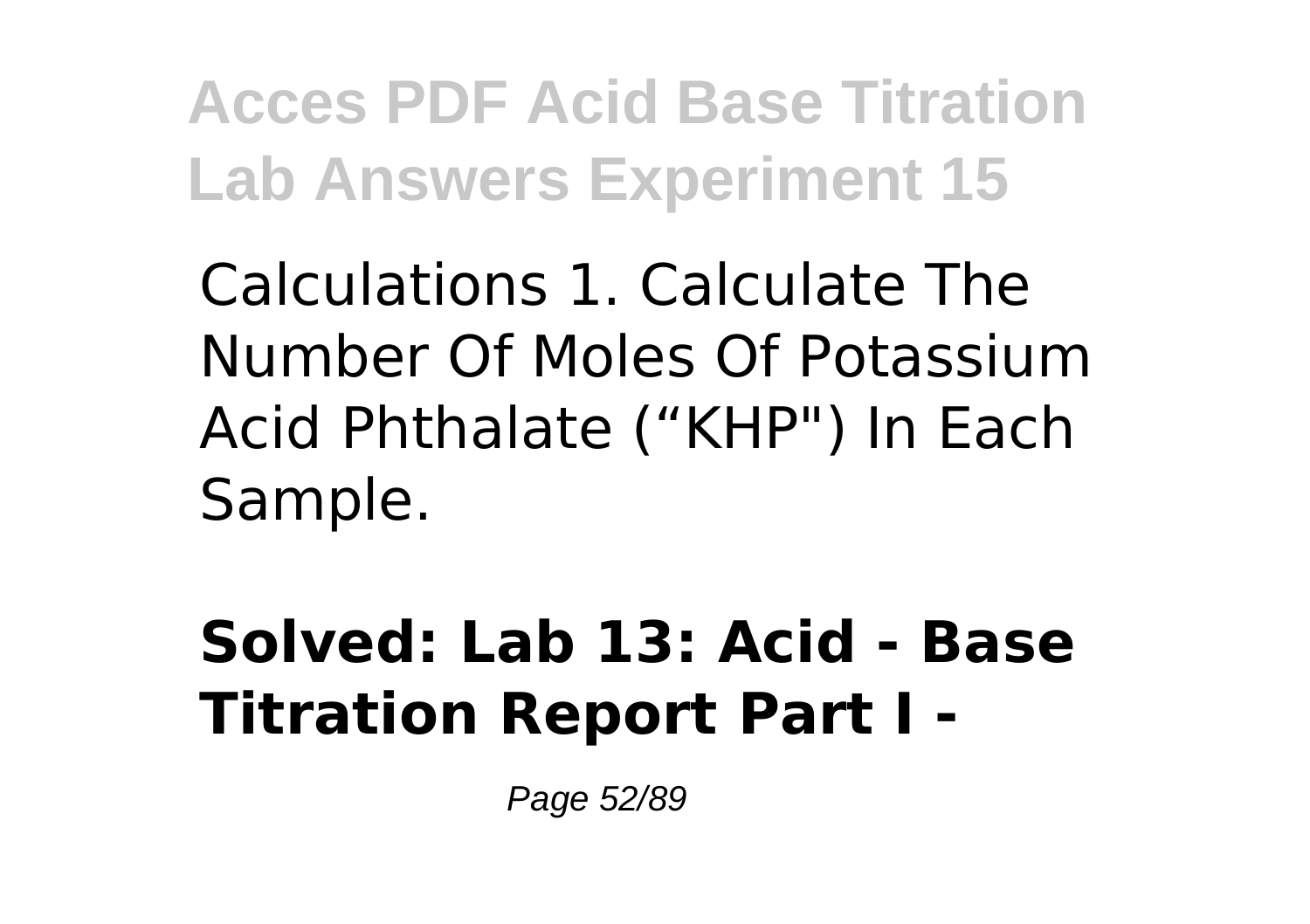# **Stan ...**

Total equivalents of base  $= V b$  $x \, N b$  Equivalents of acid = V a x N a Equivalents of base used up = Total equivalents – equivalents of acid At the endpoint  $=$  equivalents of base  $=$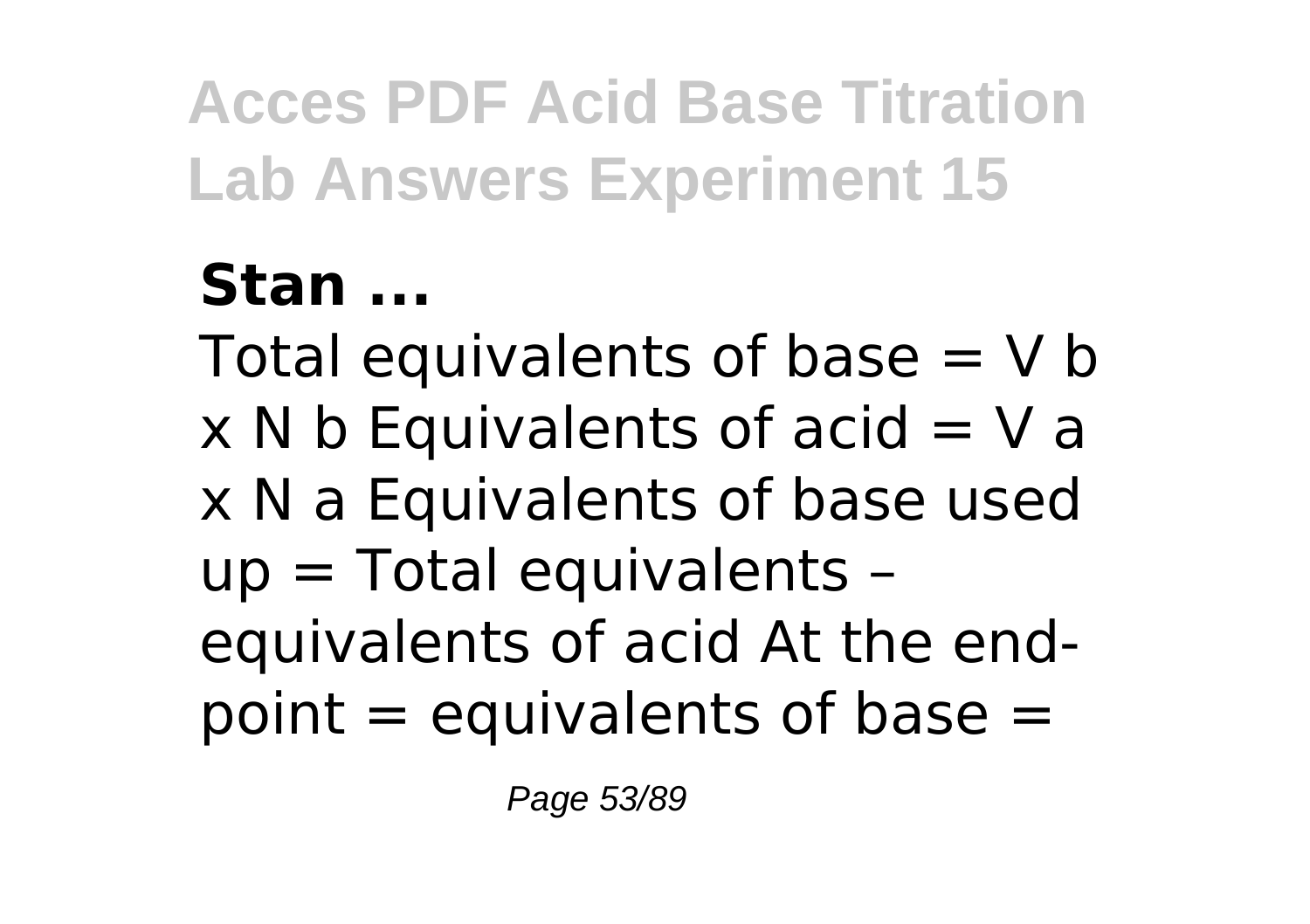equivalents of NH  $4 +$  Report Report the average normality for the standardized solutions.

## **Experiment 7 - Acid-Base Titrations**  $pOH = -log(2.00 \times 10-2) =$

Page 54/89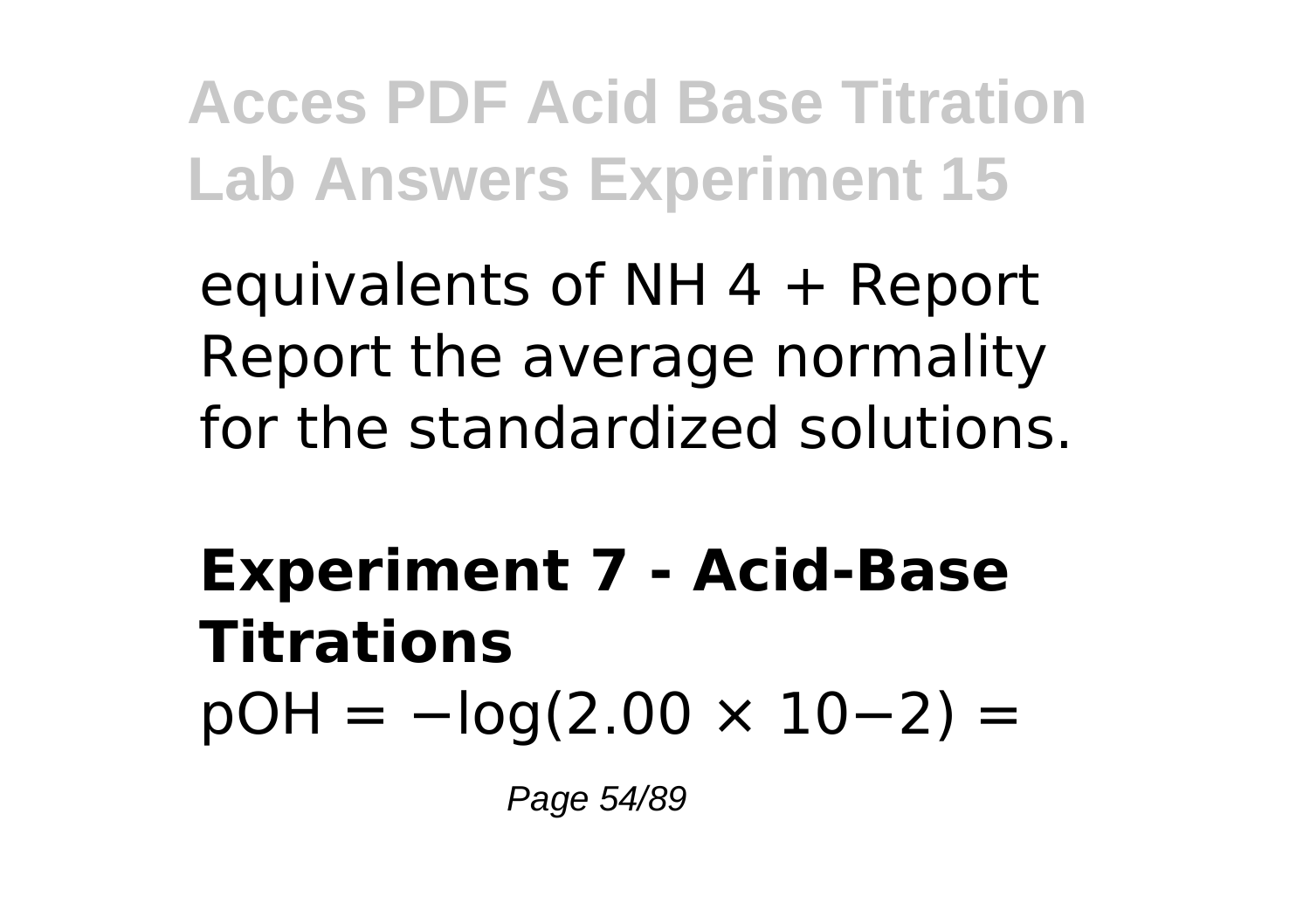$1.70$ ,\;and\;pH =  $14.00 - 1.70$  $= 12.30$  pOH  $= -$  log (2.00  $\times$  $10 - 2$ ) = 1.70 ,\;and\;pH = 14.00 − 1.70 = 12.30. Note that this result is the same as for the strong acid-strong base titration example provided,

Page 55/89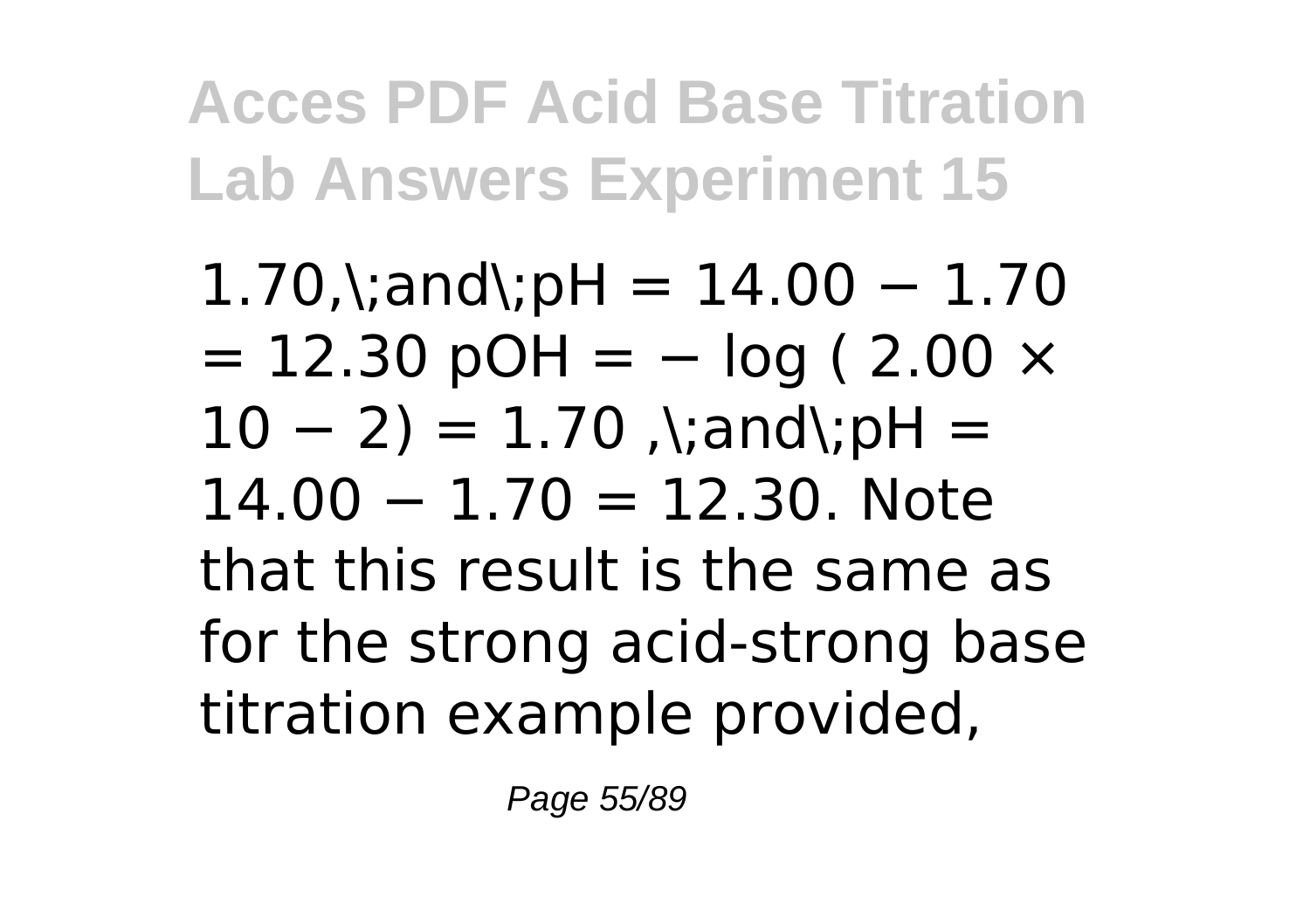since the amount of the strong base added moves the solution past the equivalence point.

### **14.7 Acid-Base Titrations – Chemistry** Introduction: This experiment

Page 56/89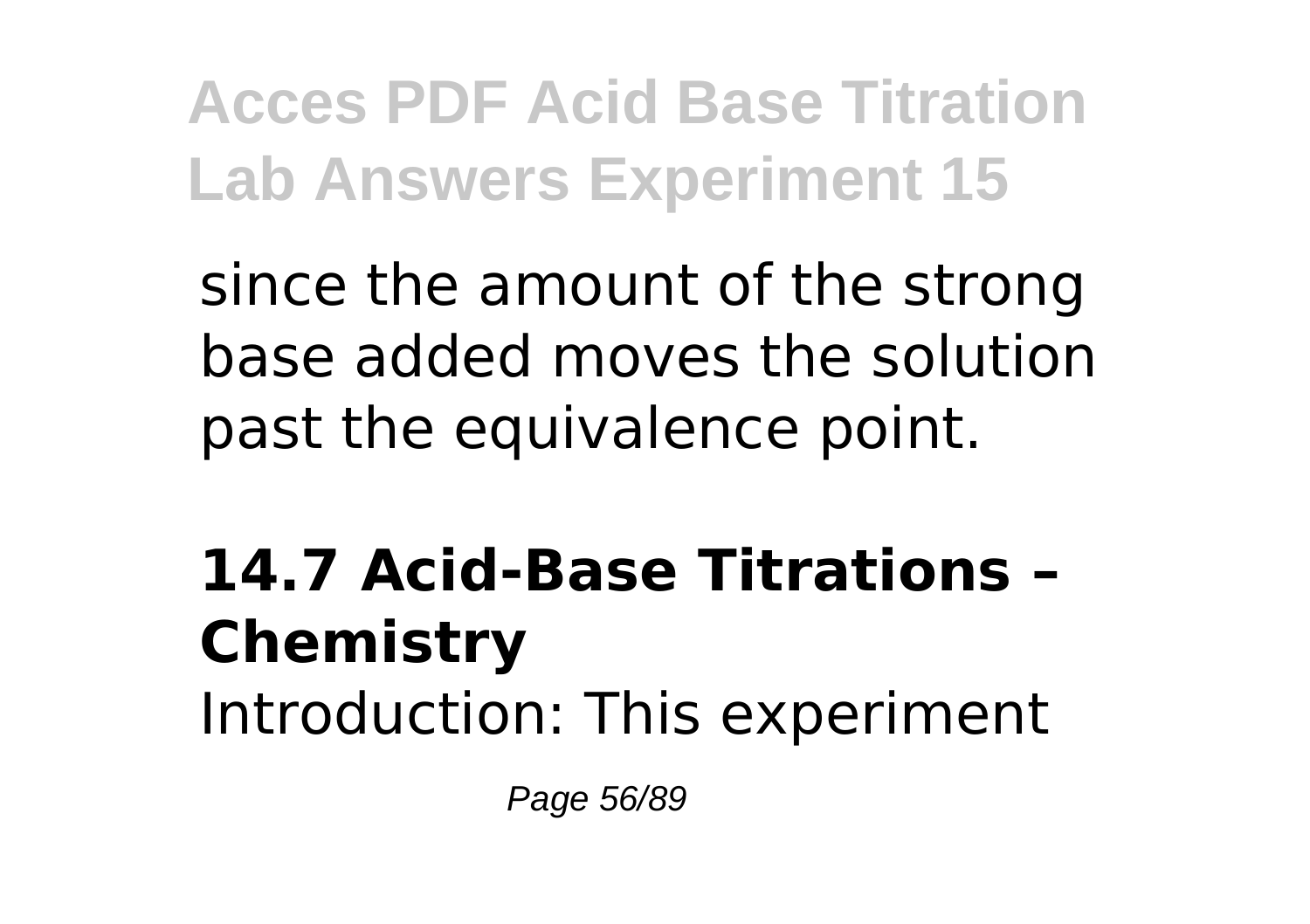uses titrations to find the exact molarity of a dilute acid and dilute base solution. An indicator will be used to detect the endpoint. For the first part of the lab, the molarity of NaOH will be found in one

Page 57/89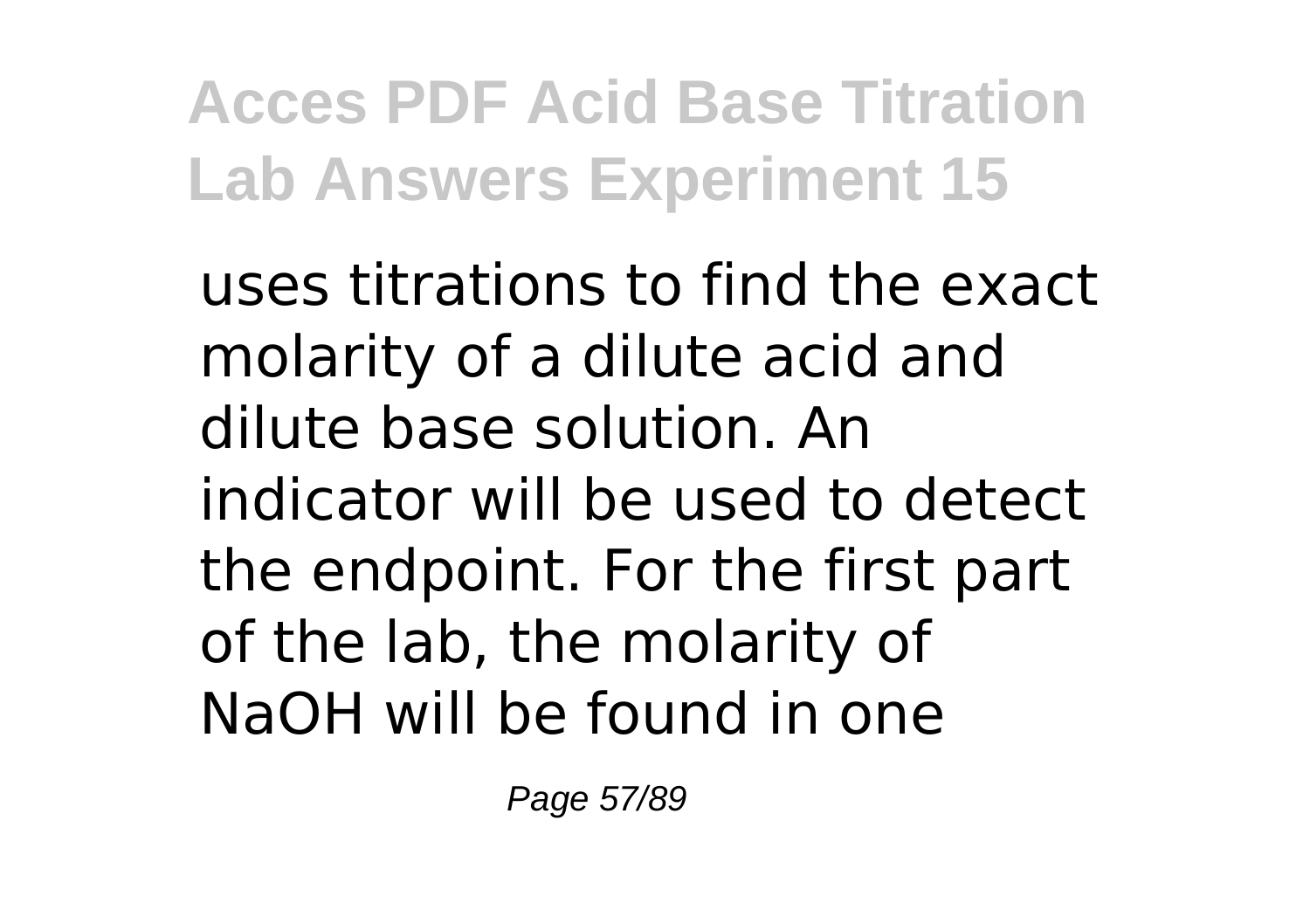titration, and then in a second titration the molarity of HCl will be found using the known molarity of NaOH.

### **Acid & base titration lab - CHM 113 - StuDocu**

Page 58/89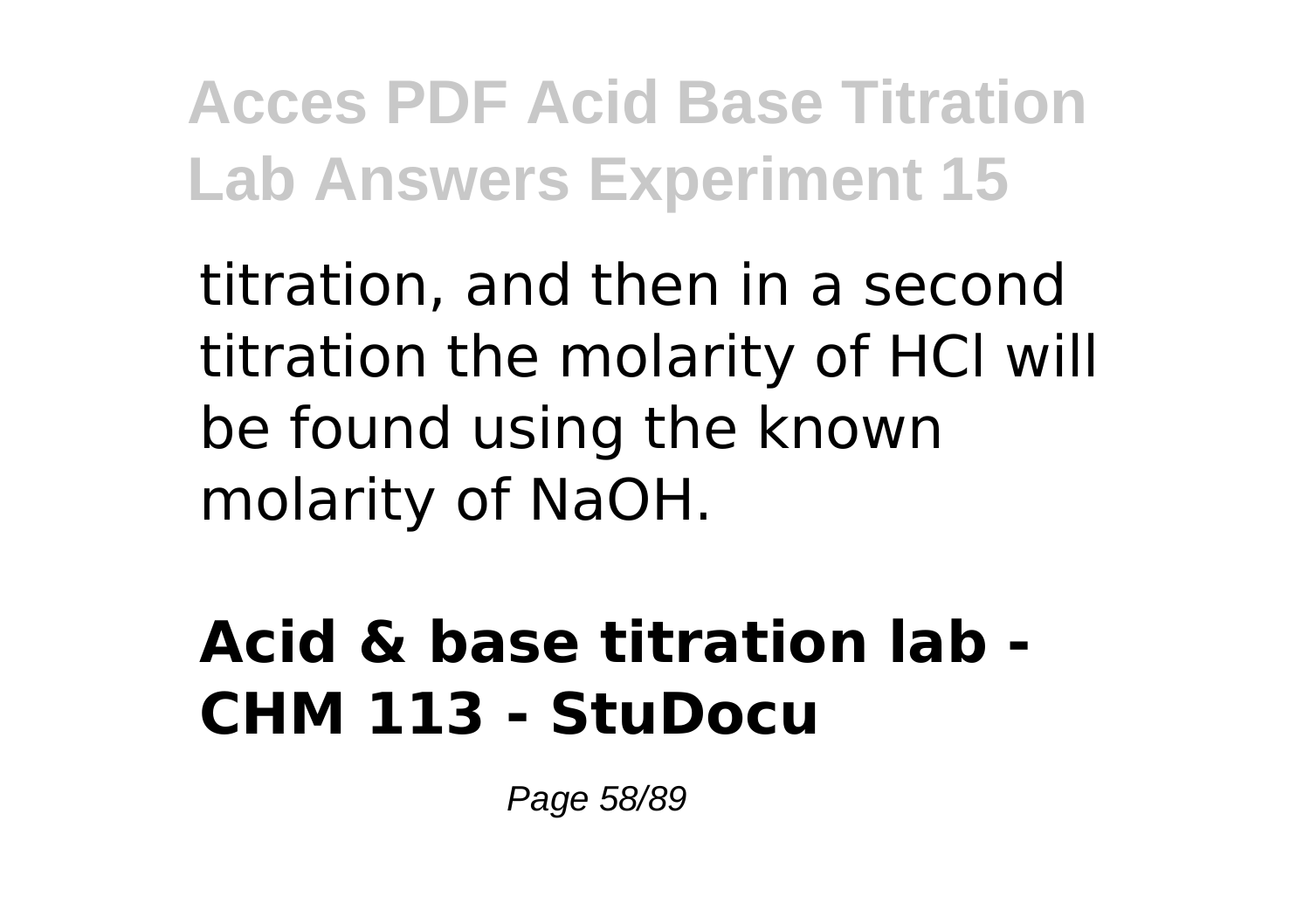Question: How do acids and bases interact in solution? 1. Calculate: Concentration is measured by molarity (M), or moles per liter. Brackets are also used to symbolize molarity. For example, if 0.6

Page 59/89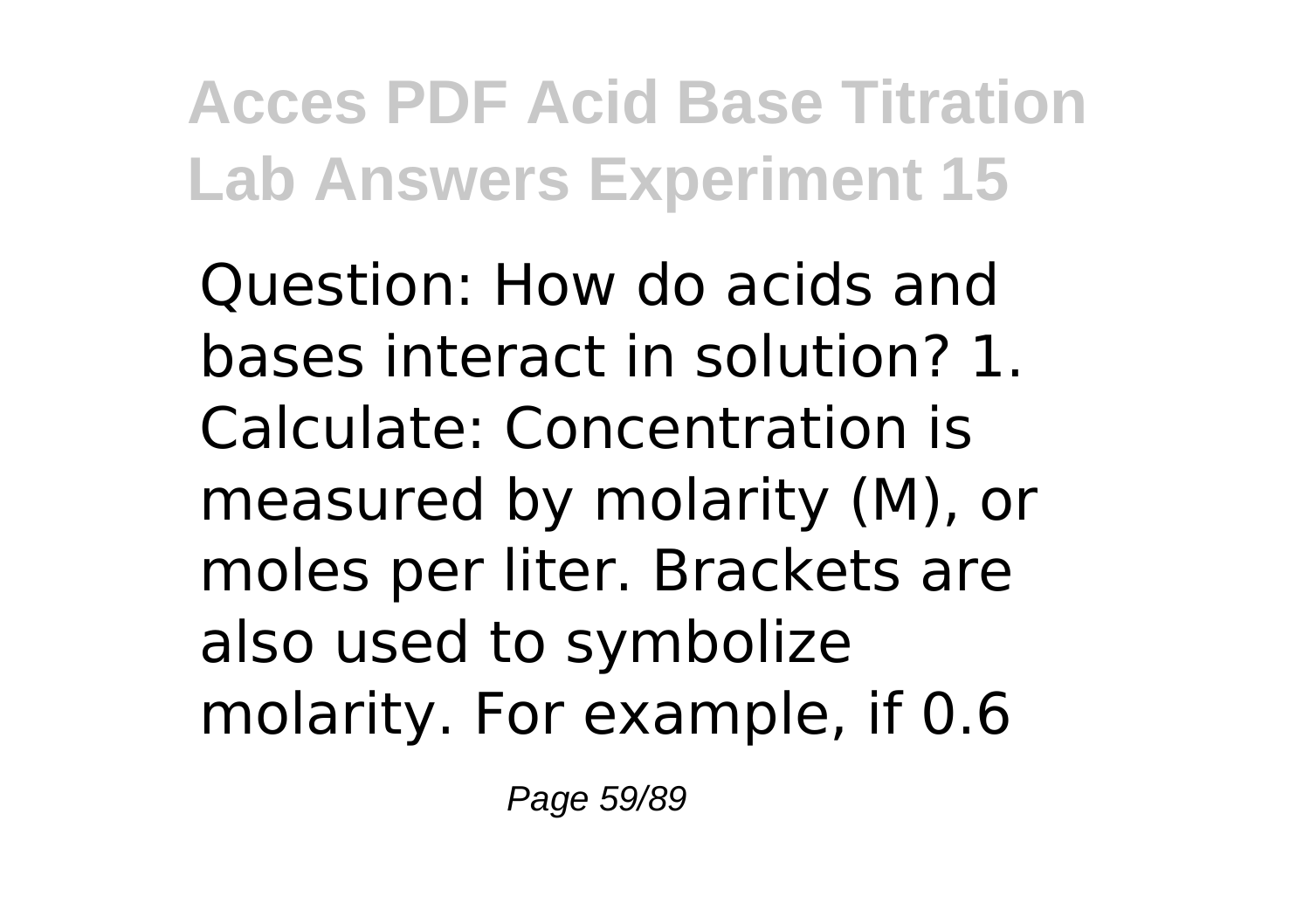moles of HNO 3 are dissolved in a liter of water, you would say  $[HNO 3] = 0.6 M. A.$ Because HNO 3 is a strong acid, it dissociates almost completely in water. That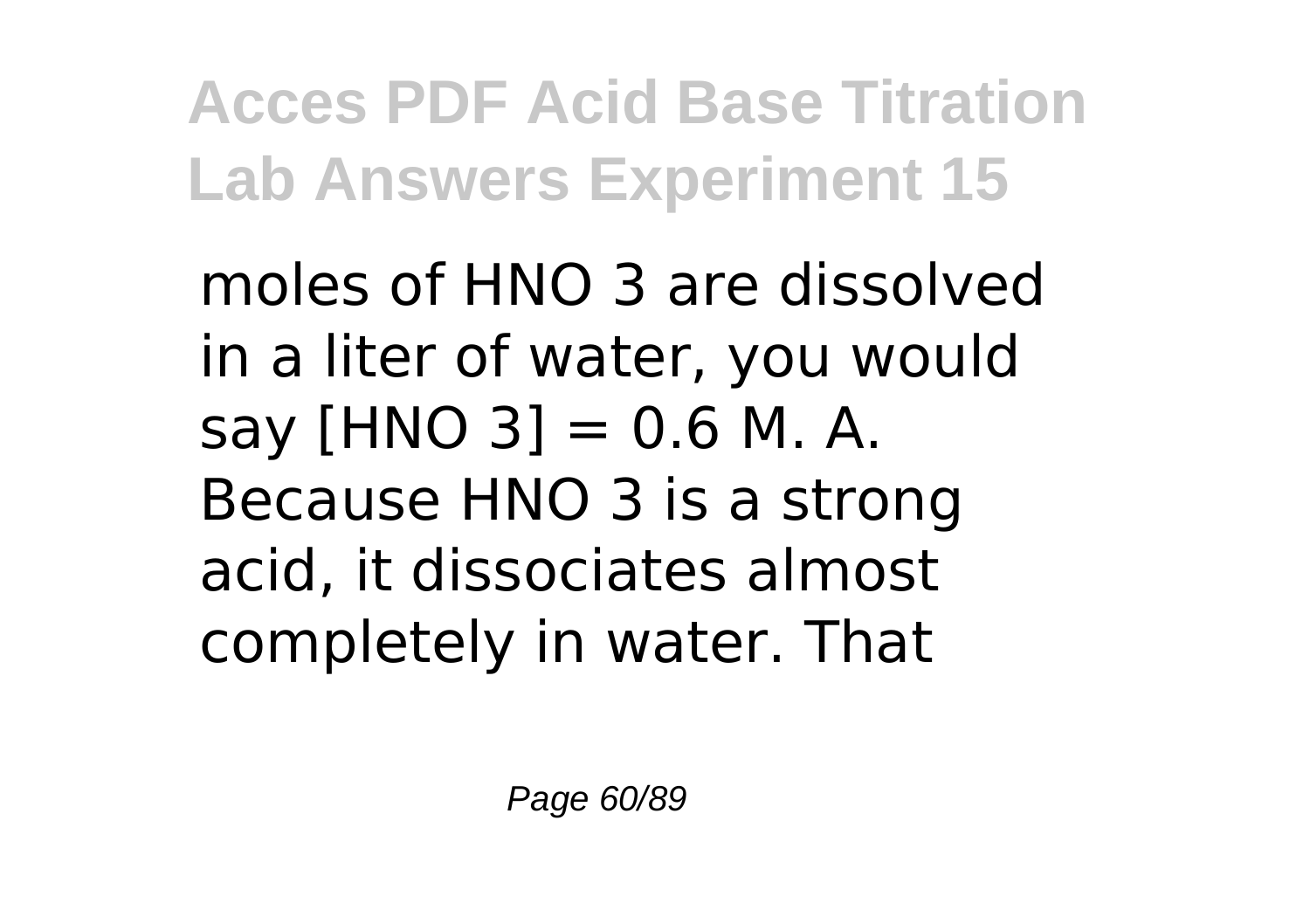# **Titration Answer Key - Weebly**

During an acid-base titration, an acid with a known concentration (a standard solution) is slowly added to a base with an unknown

Page 61/89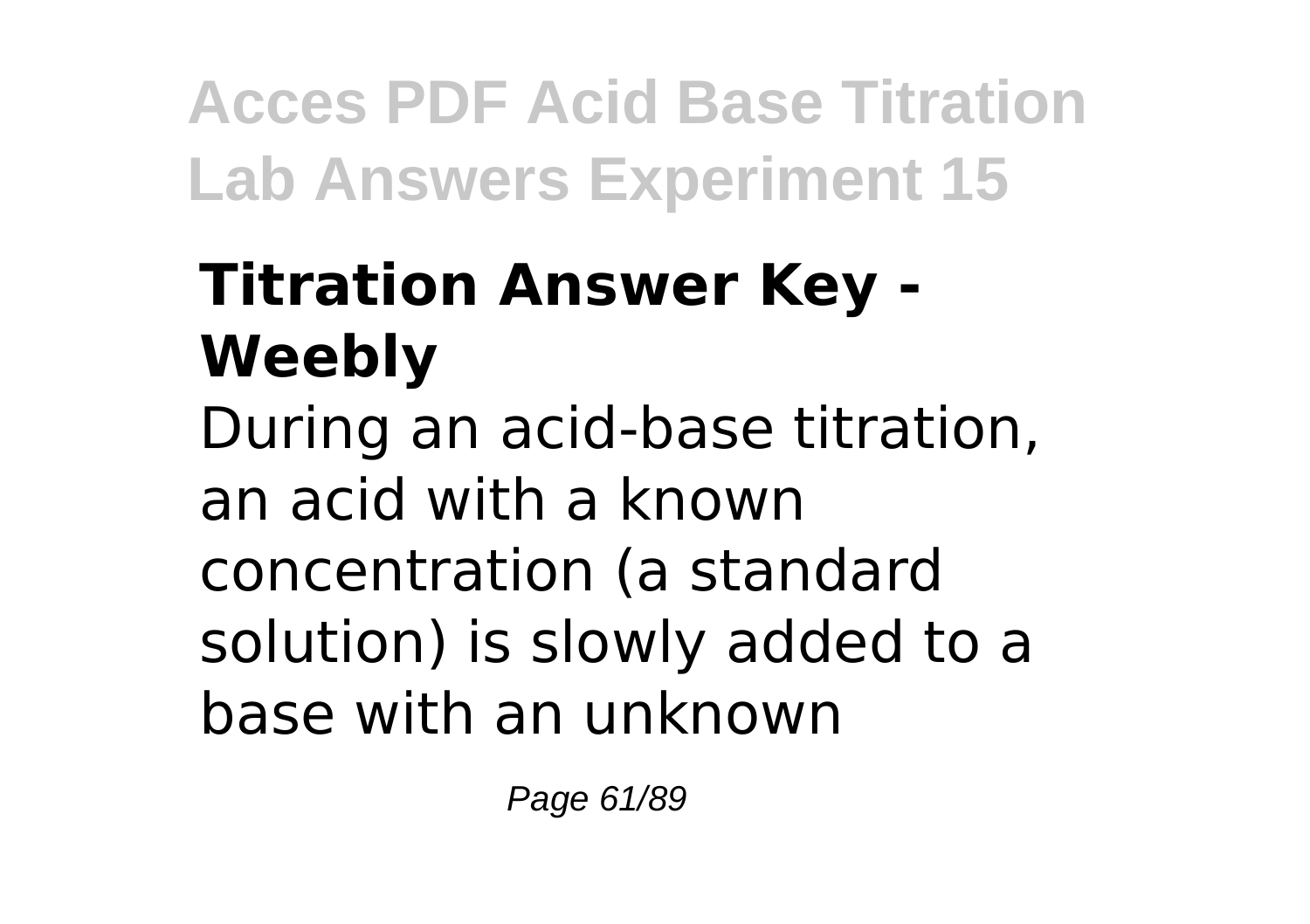concentration (or vice versa). A few drops of indicator solution are added to the base. The indicator will signal, by color change, when the base has been neutralized (when [H +]  $=$  [OH - ]).

Page 62/89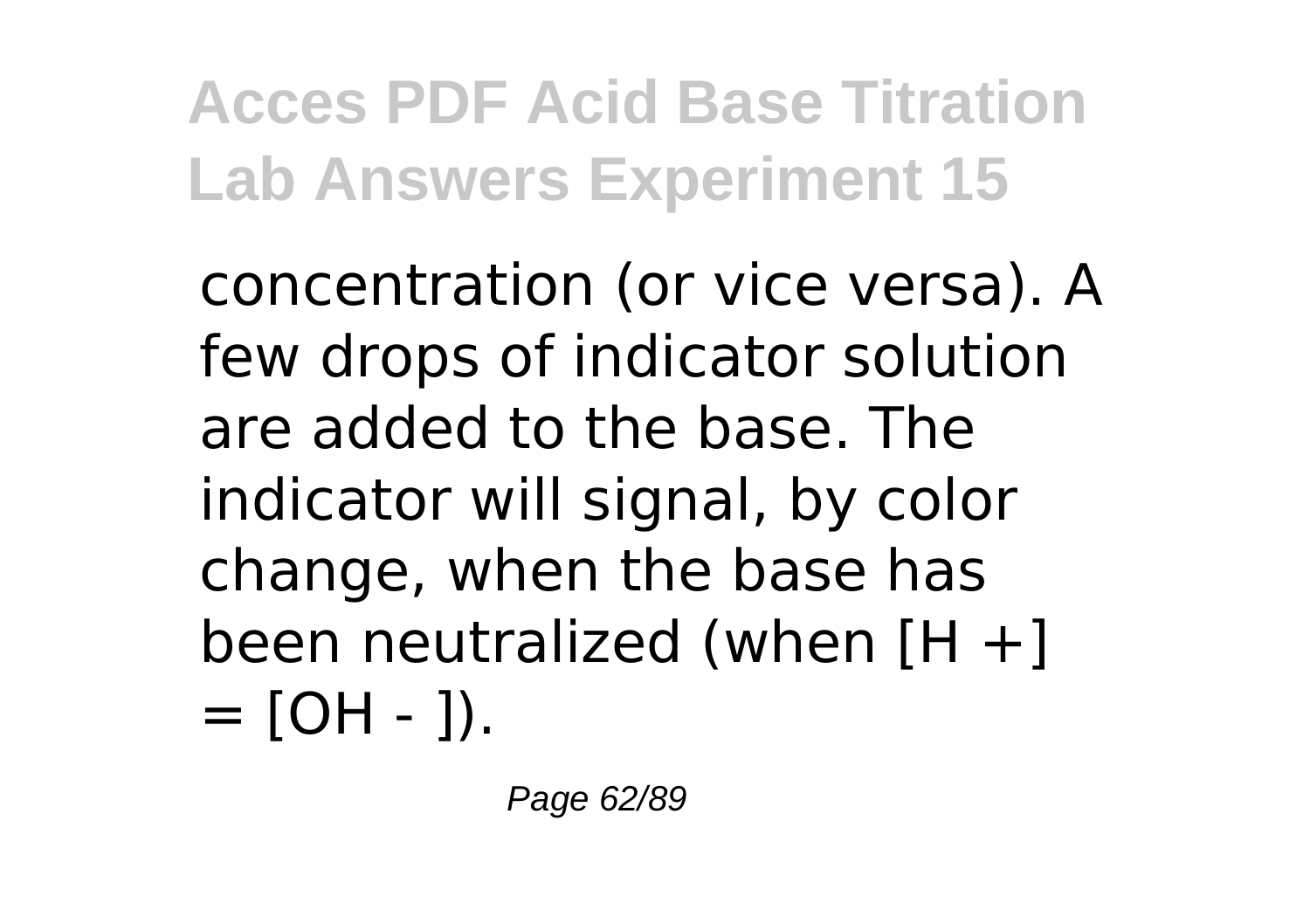### **13.9: Acid–Base Titration - Chemistry LibreTexts** What is the purpose of adding an indicator during an acidbase titration? A. The indicator slows down the reaction and

Page 63/89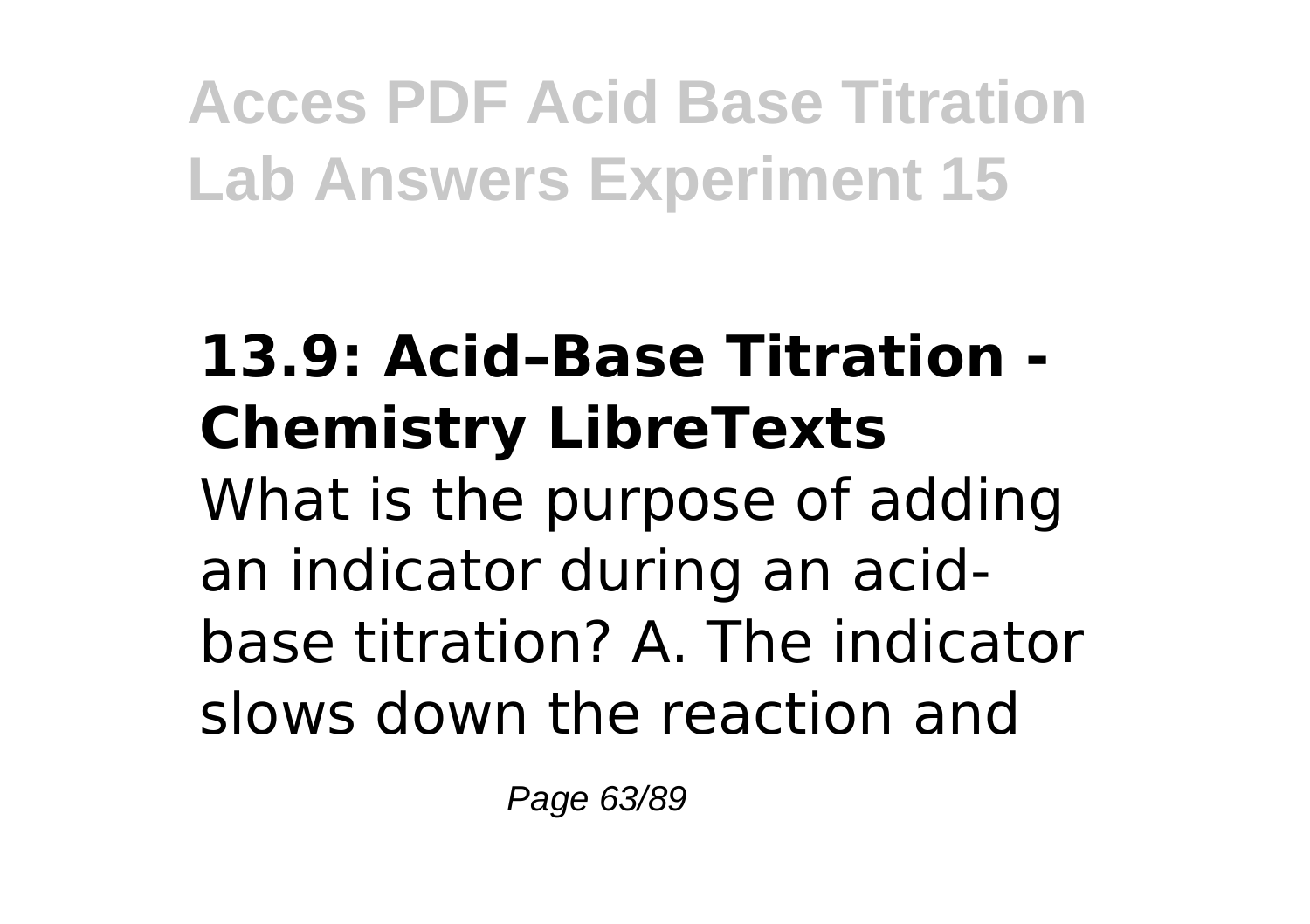makes it easier to find the equivalence point. B. The indicator changes color according to the pH of the solution and can be used to monitor the acid-base reaction.  $\mathsf{C}$ .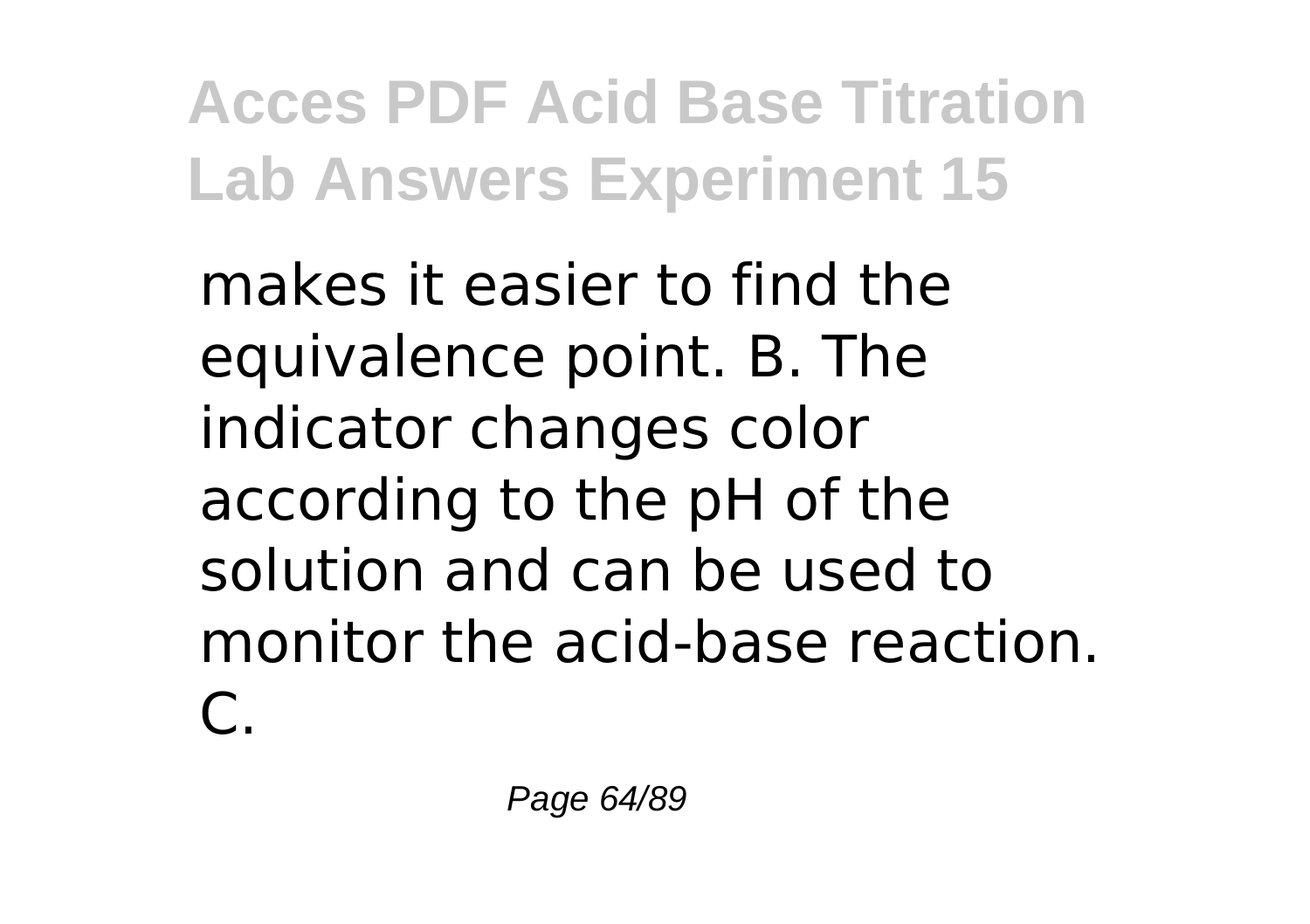# **Titration Tutorial Lab Flashcards | Quizlet**

V acid  $=$  volume of the acid. M  $base = concentration of the$ base. V base  $=$  volume of the base. This equation works for

Page 65/89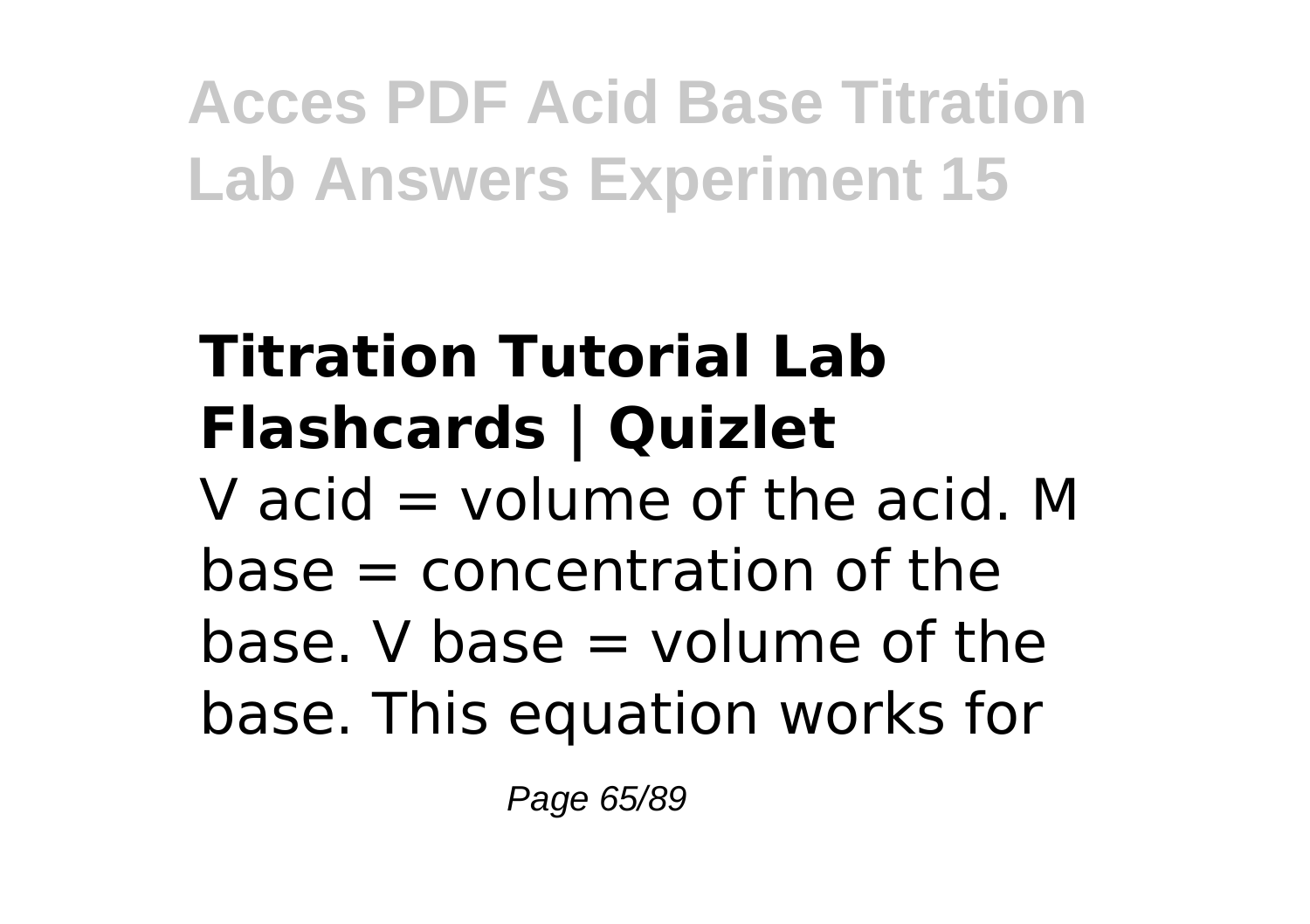acid/base reactions where the mole ratio between acid and base is 1:1. If the ratio were different, as in Ca (OH) 2 and HCl, the ratio would be 1 mole acid to 2 moles base. The equation would now be:

Page 66/89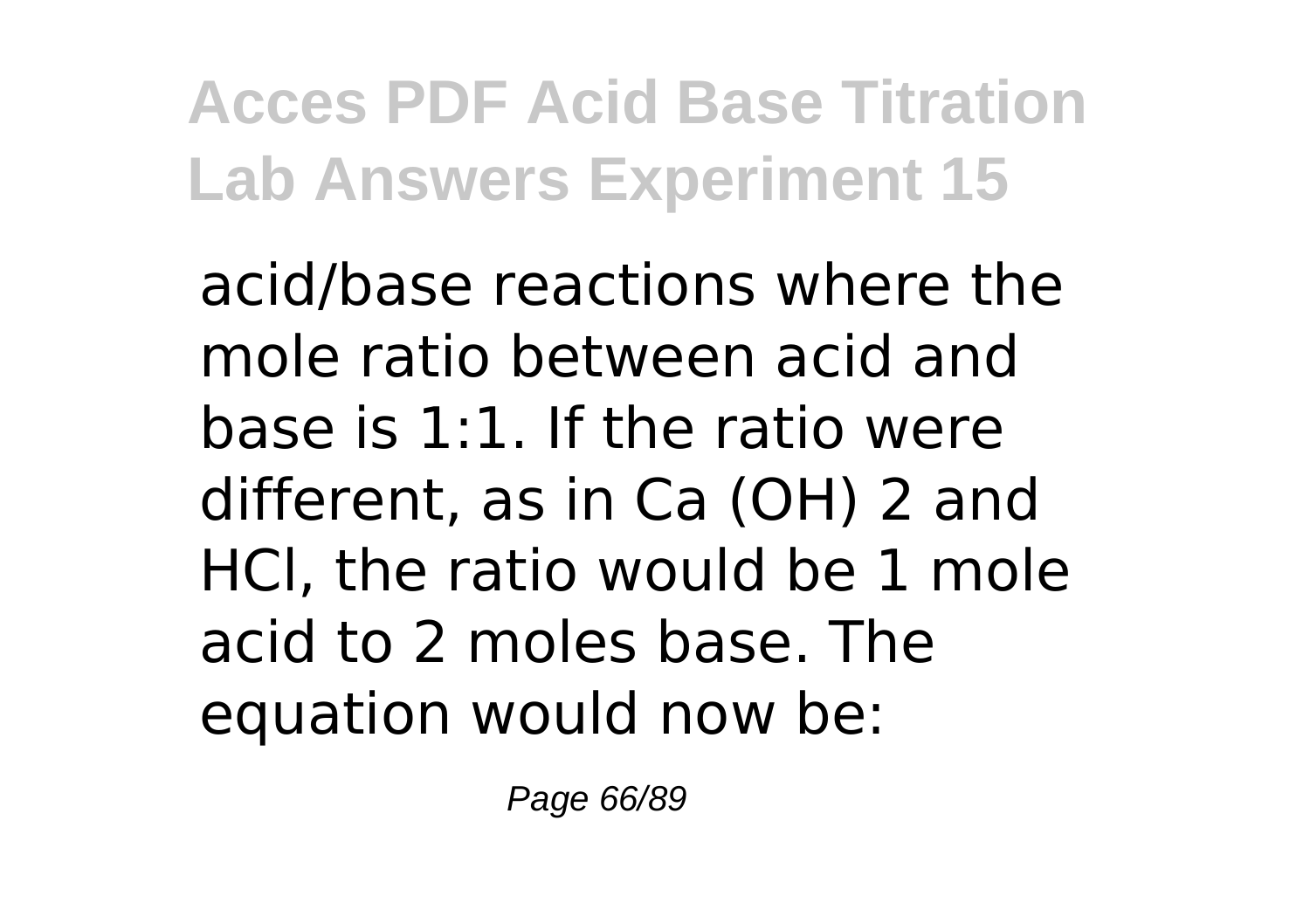## **Acids and Bases: Titration Example Problem**

In this experiment, the reagents combined are an acid, HCl (aq) and a base, NaOH (aq) where the acid is

Page 67/89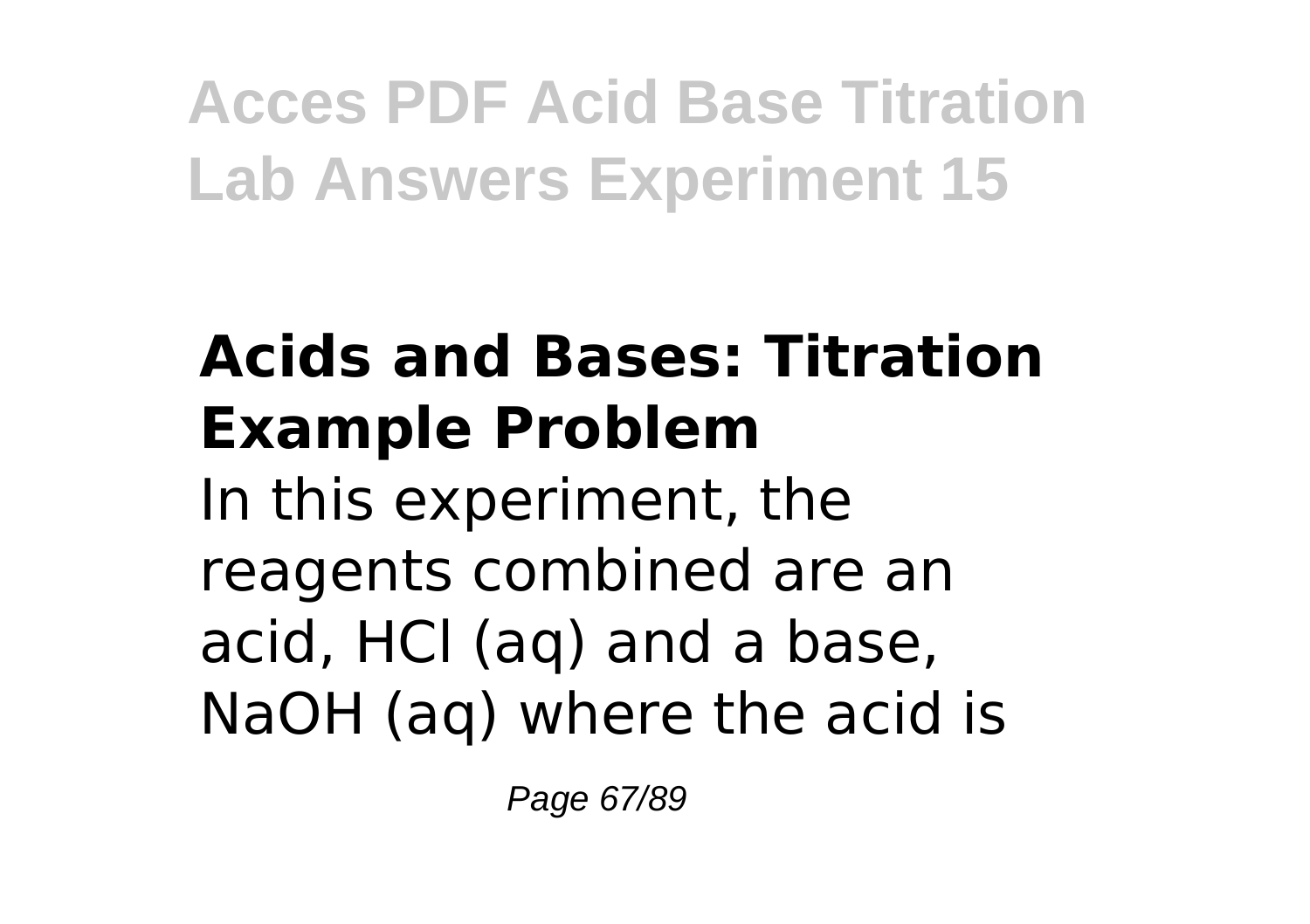the analyte and the base is the titrant. The reaction between the two is as follows: HCl (aq)  $+$  NaOH (aq)  $\rightarrow$  H2O (I)  $+$  Cl  $-(aq) + Na + (aq)$  In this case, Sodium and Chloride act as spectator ions and form into

Page 68/89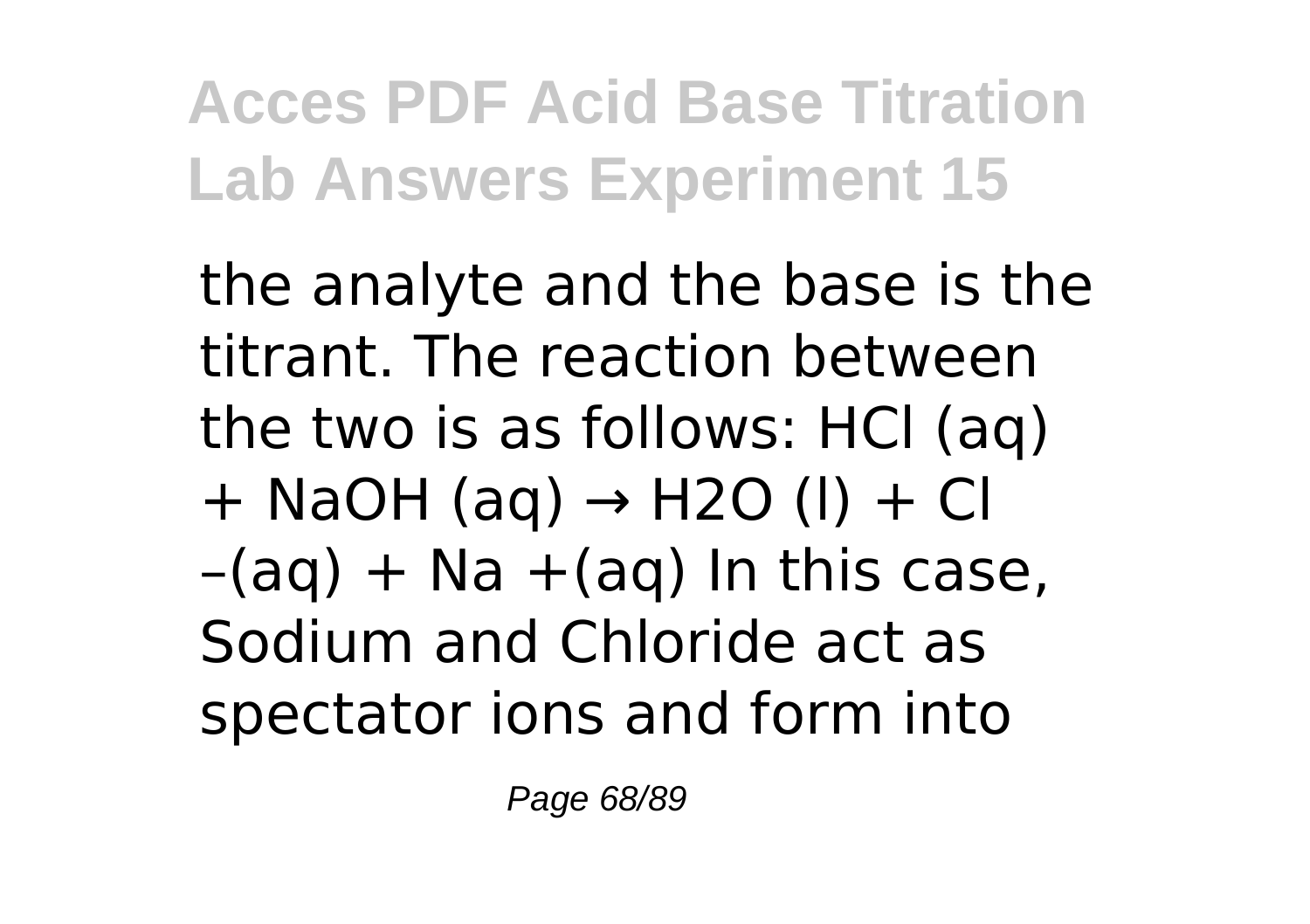### salts in a neutralization reaction.

### **Acid-Base Titrations: Standardization of NaOH and Antacid** Question: Titration For Acetic

Page 69/89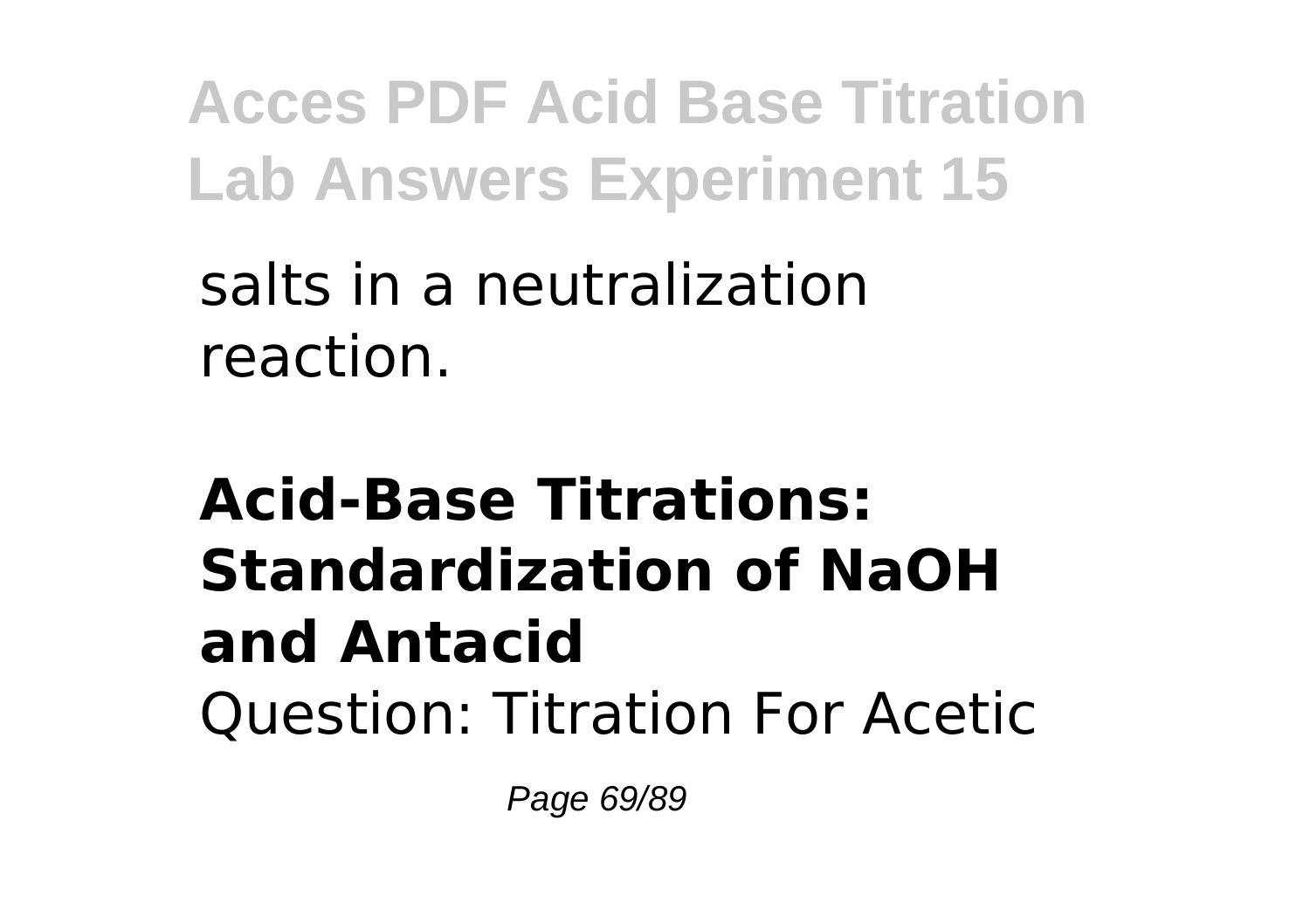Acid In Vinegar-Lab Report Exercise 1: Determining The Concentration Of Acetic Acid Data Table 1. NaOH Titration Volume Initial NaOH Volume (mL) 8.59 9.20 9.20 Final NaOH Volume Trial 1 Trial 2 Trial 3

Page 70/89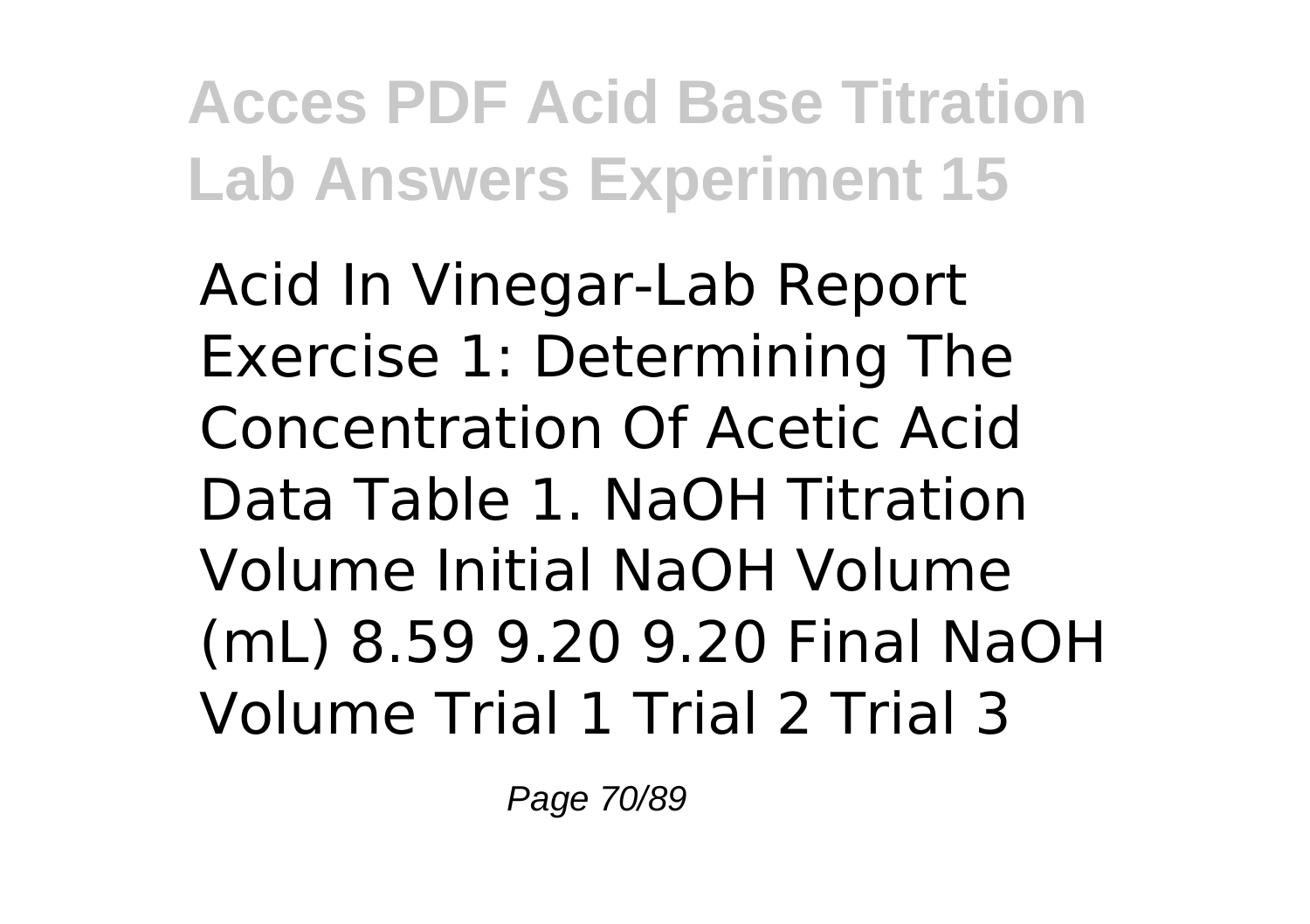(mL) 0.20 1.00 2.01 Total Volume Of NaOH Used (mL) 8.39 8.20 7.19 Average Volume Of NaOH Used (mL): 7.93 Data Table 2.

### **Solved: Titration For Acetic**

Page 71/89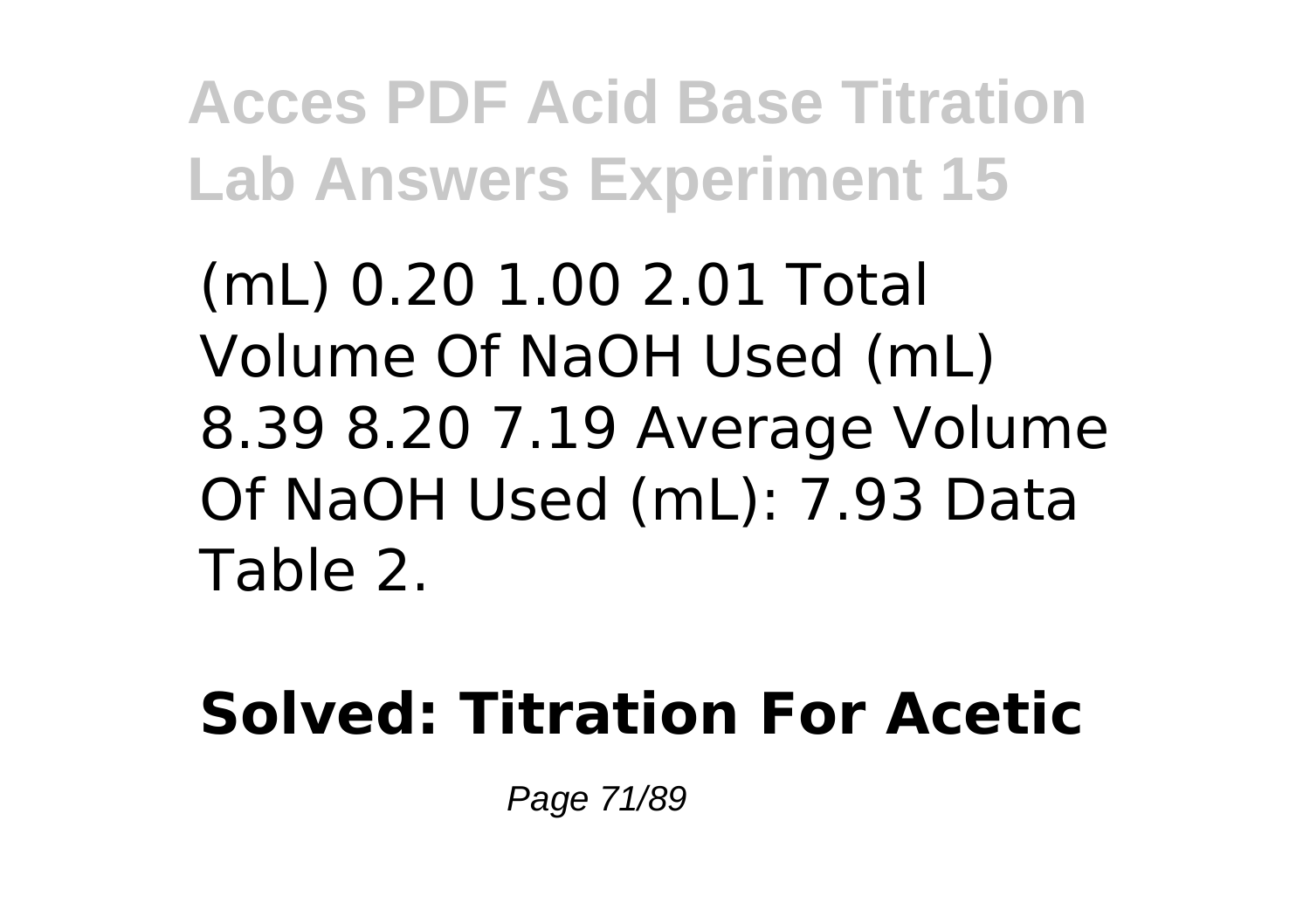## **Acid In Vinegar-Lab Report Ex ...**

View Lab8.pdf from CHEM MISC at Delaware State University. Lab 8 Acid-Base Titration November 19, 2020 Ja'Nye Perez Student Name Date I.

Page 72/89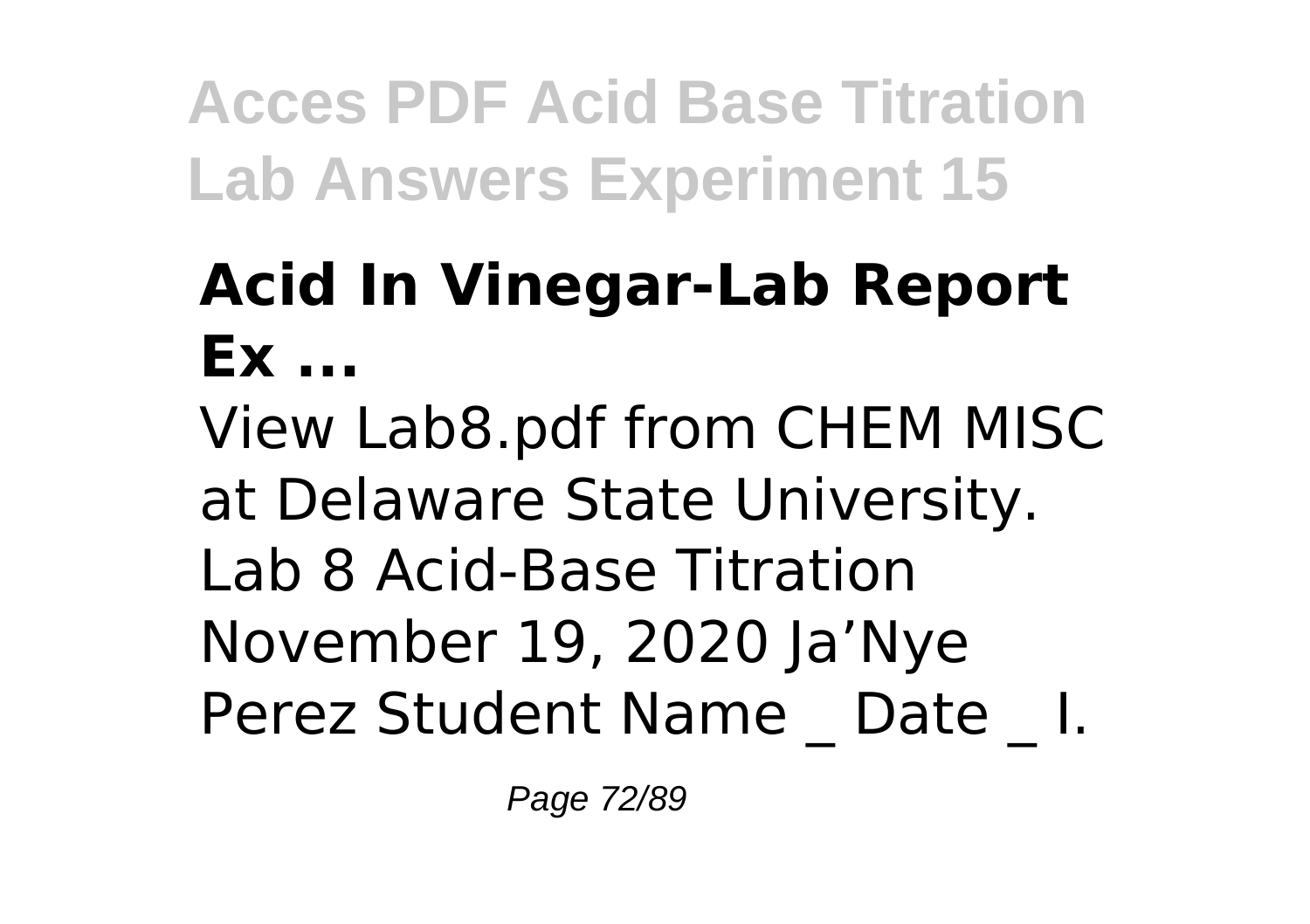#### Answer the following questions 1. What is titration?

### **Lab8.pdf - Lab 8 Acid-Base Titration Ja\u2019Nye Perez**

**...**

acid-base-titration-lab-answers-

Page 73/89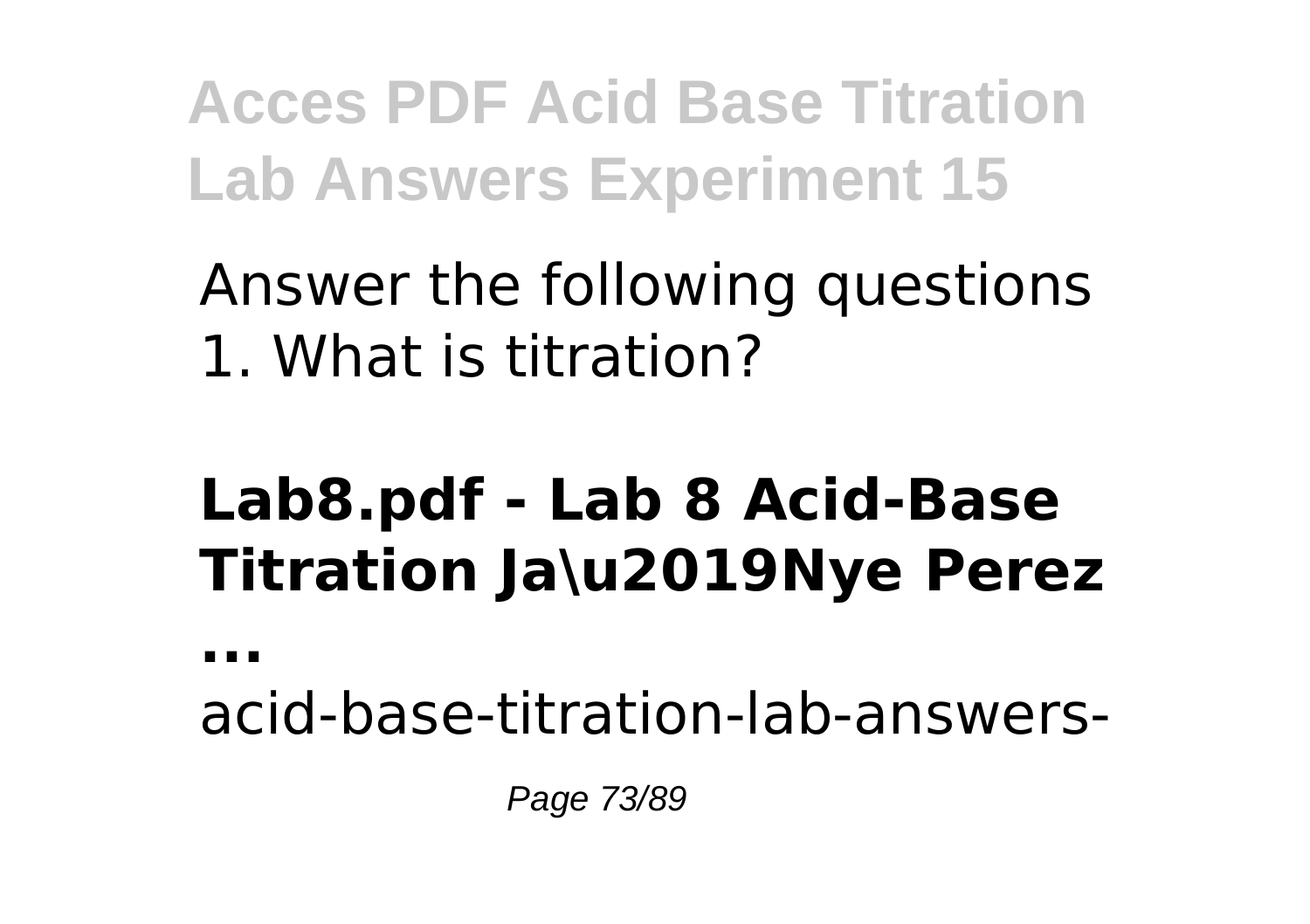ap-chem-parncs 1/1 Downloaded from hsm1.signority.com on December 19, 2020 by guest Download Acid Base Titration Lab Answers Ap Chem Parncs Yeah, reviewing a book acid

Page 74/89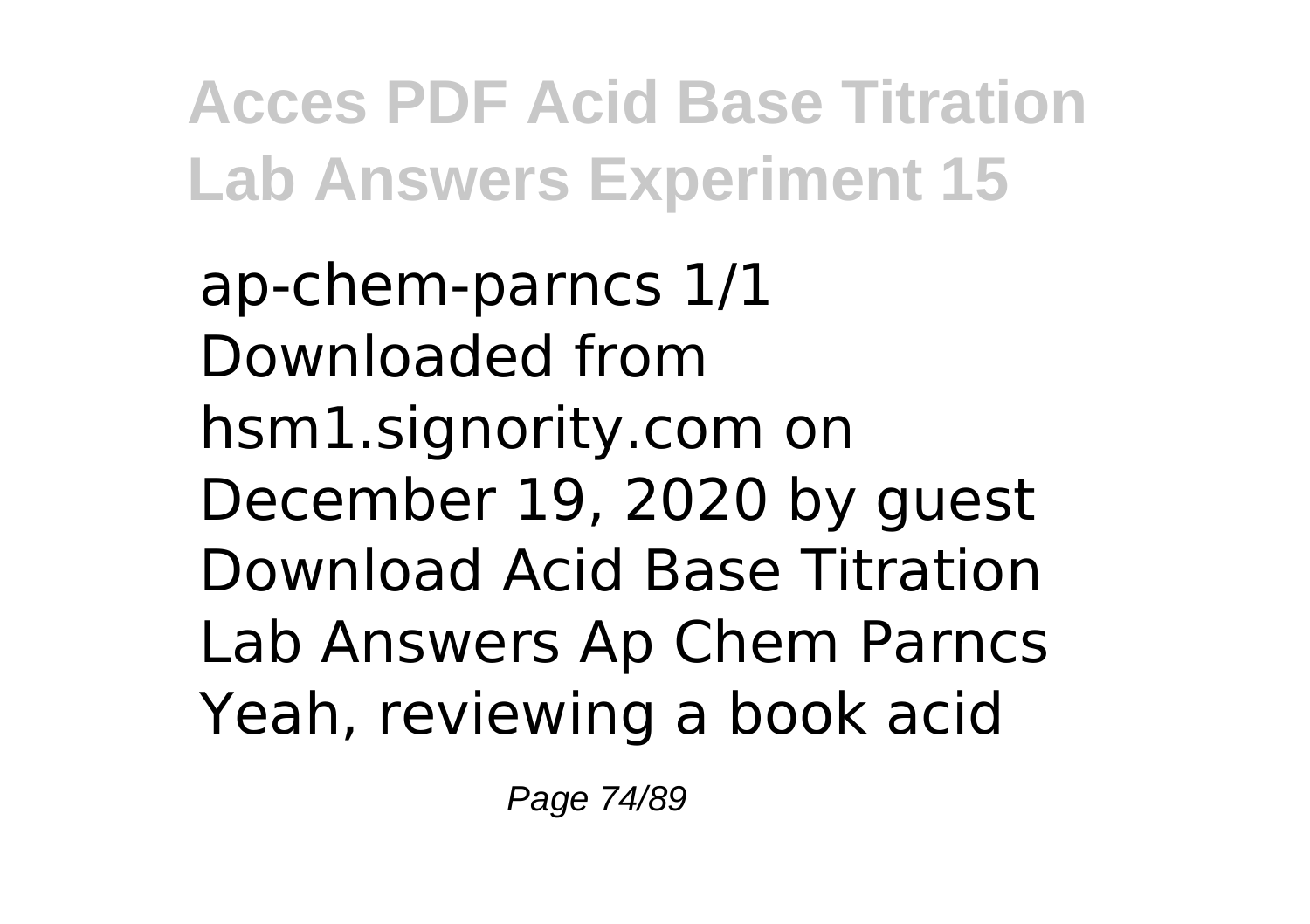base titration lab answers ap chem parncs could amass your close associates listings. This is just one of the solutions for you to be successful.

#### **Acid Base Titration Lab**

Page 75/89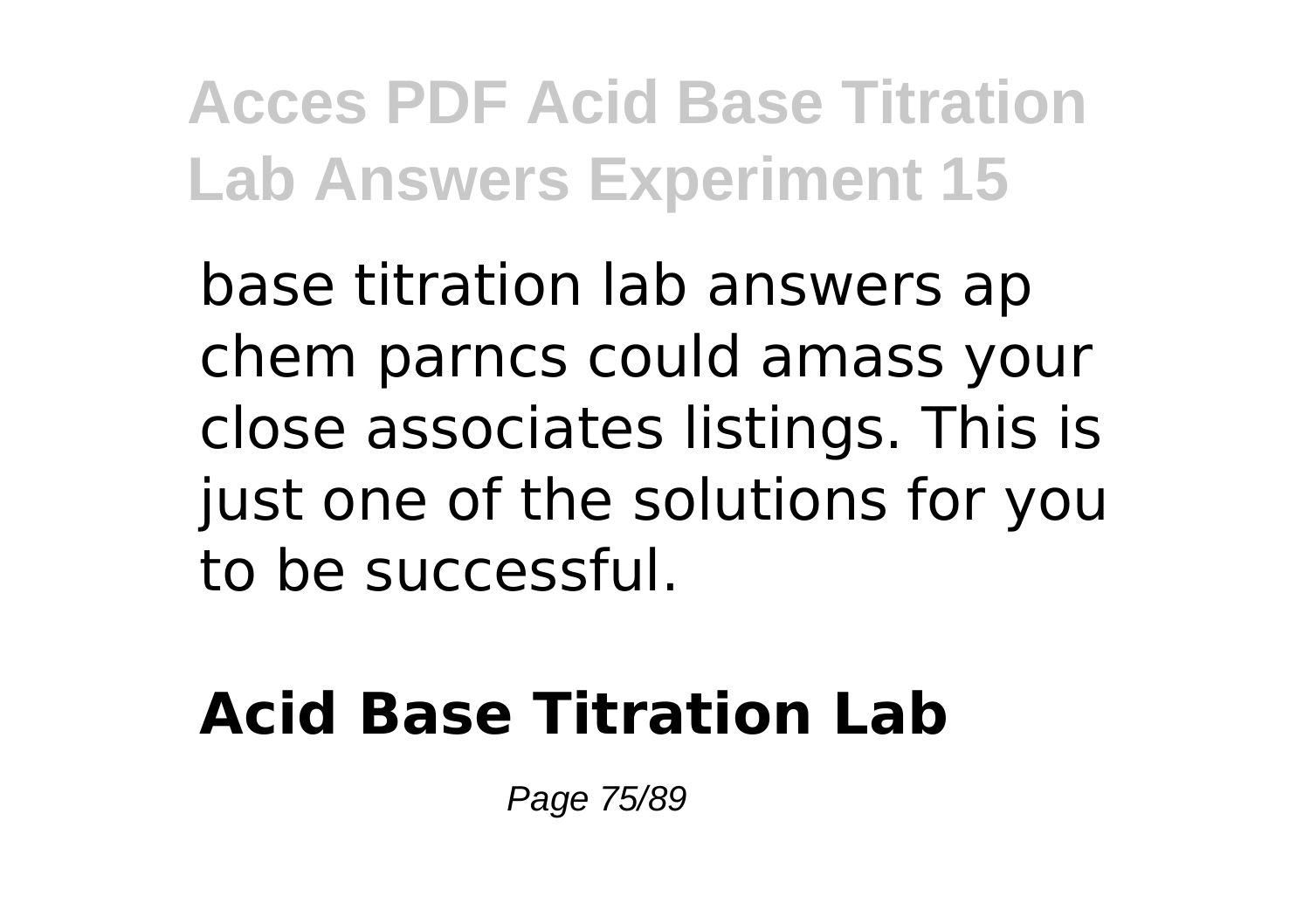## **Answers Ap Chem Parncs | hsm1 ...**

An acid-base titration is an experimental procedure used to determined the unknown concentration of an acid or base by precisely neutralizing

Page 76/89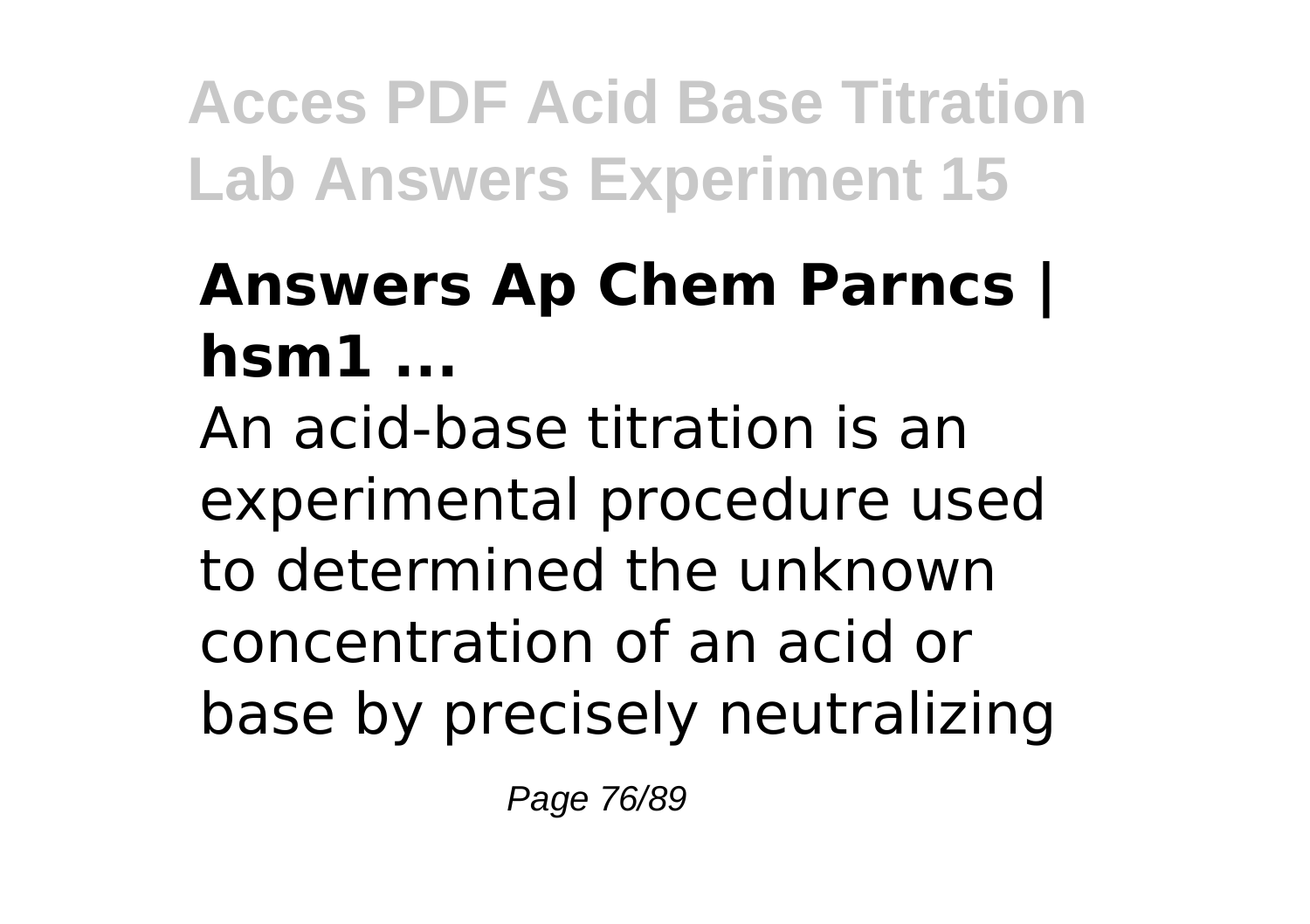it with an acid or base of known concentration. This lets us quantitatively analyze the concentration of the unknown solution. Acid-base titrations can also be used to quantify the purity of chemicals.

Page 77/89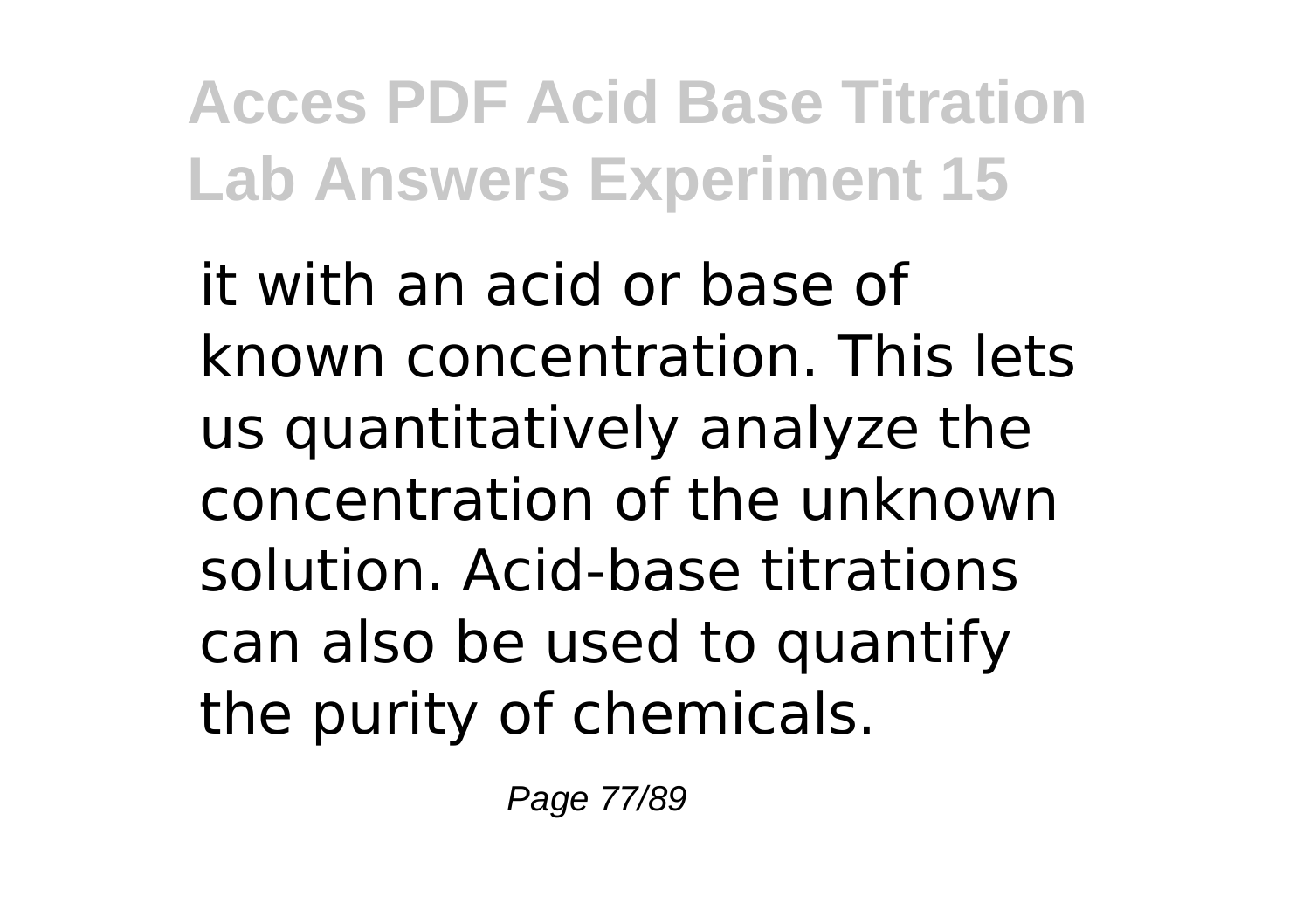### **Acid-Base Titrations | Introduction to Chemistry** CH 3 COOH (aq)  $+$  NaOH (aq)  $-$  > CH 3 COONa (ag) + H 2 O (l) By adding the sodium hydroxide, which is a basic

Page 78/89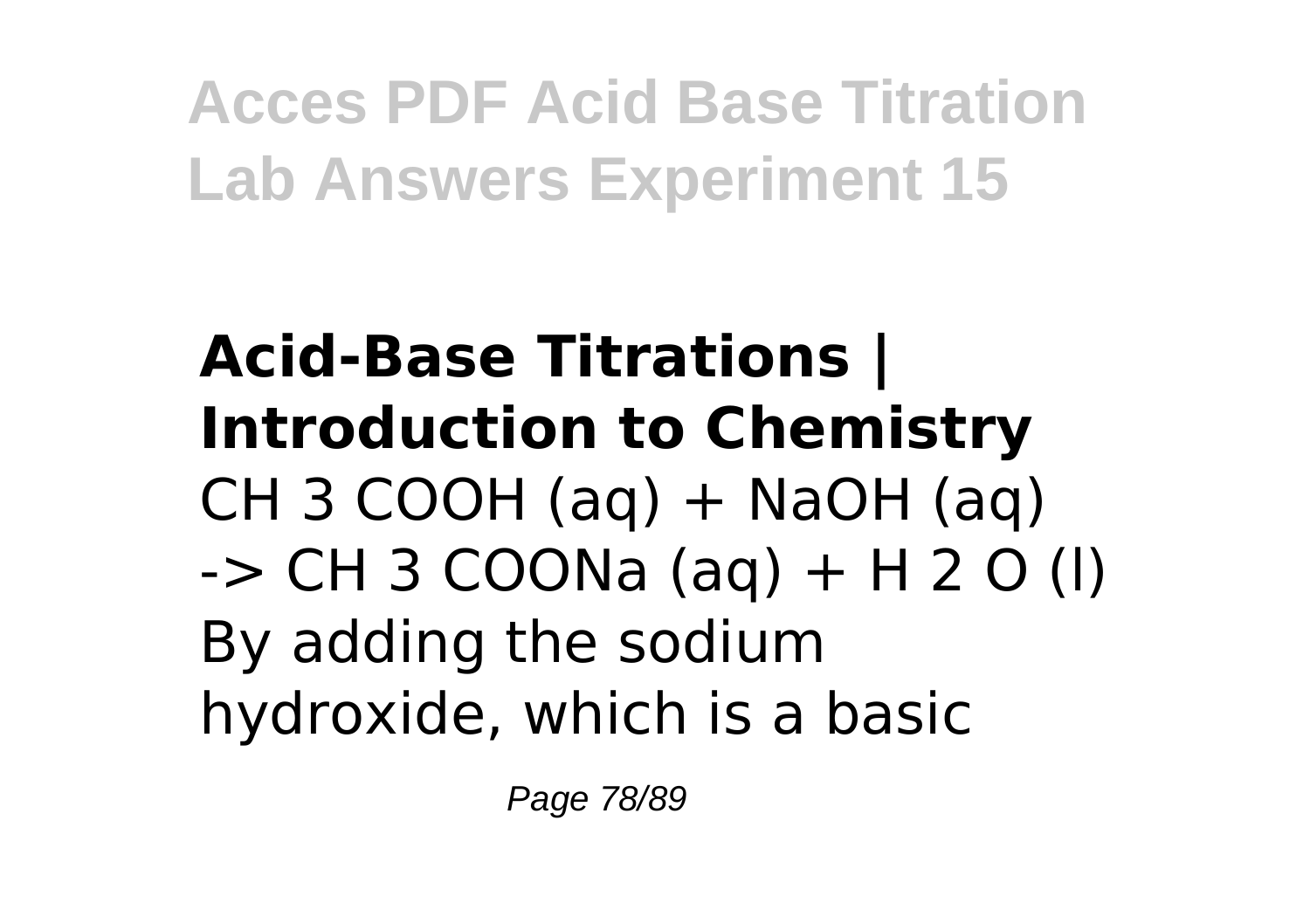solution, to the acetic acid, which is an acidic solution, a neutralization reaction occurs. An indicator known as phenolphthalein, is also added to the vinegar.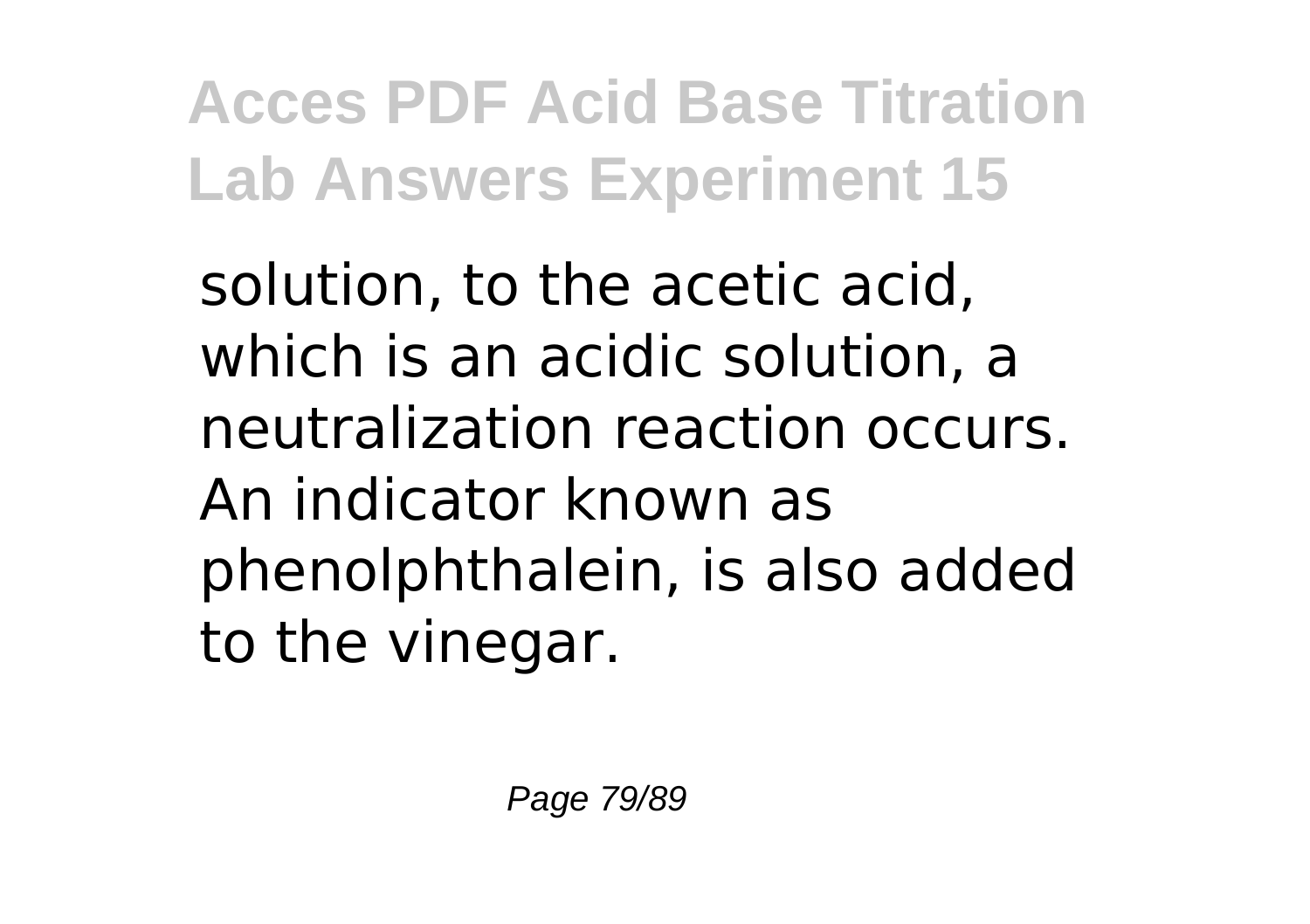### **Titration of Vinegar Lab Answers | SchoolWorkHelper** (DOC) CHEMISTRY LABORATORY REPORT: "First Acid-Base Titration" | Amelia Jasmine - Academia.edu Basic

Page 80/89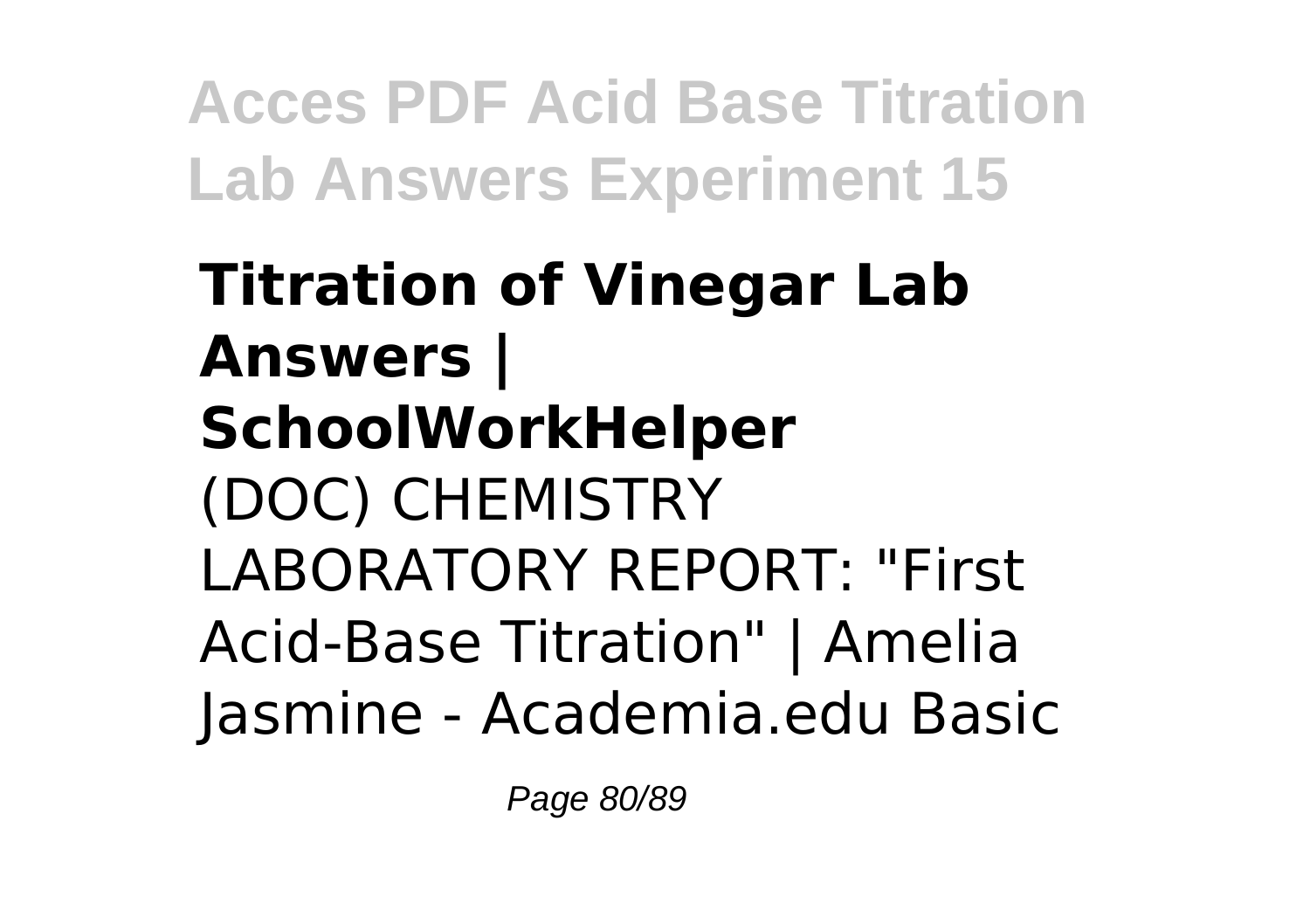acid-base titration is generally used to obtain the molarity of a solution given the molarity of other solution that involves neutralization between acid and base. This experiment was done to determine the

Page 81/89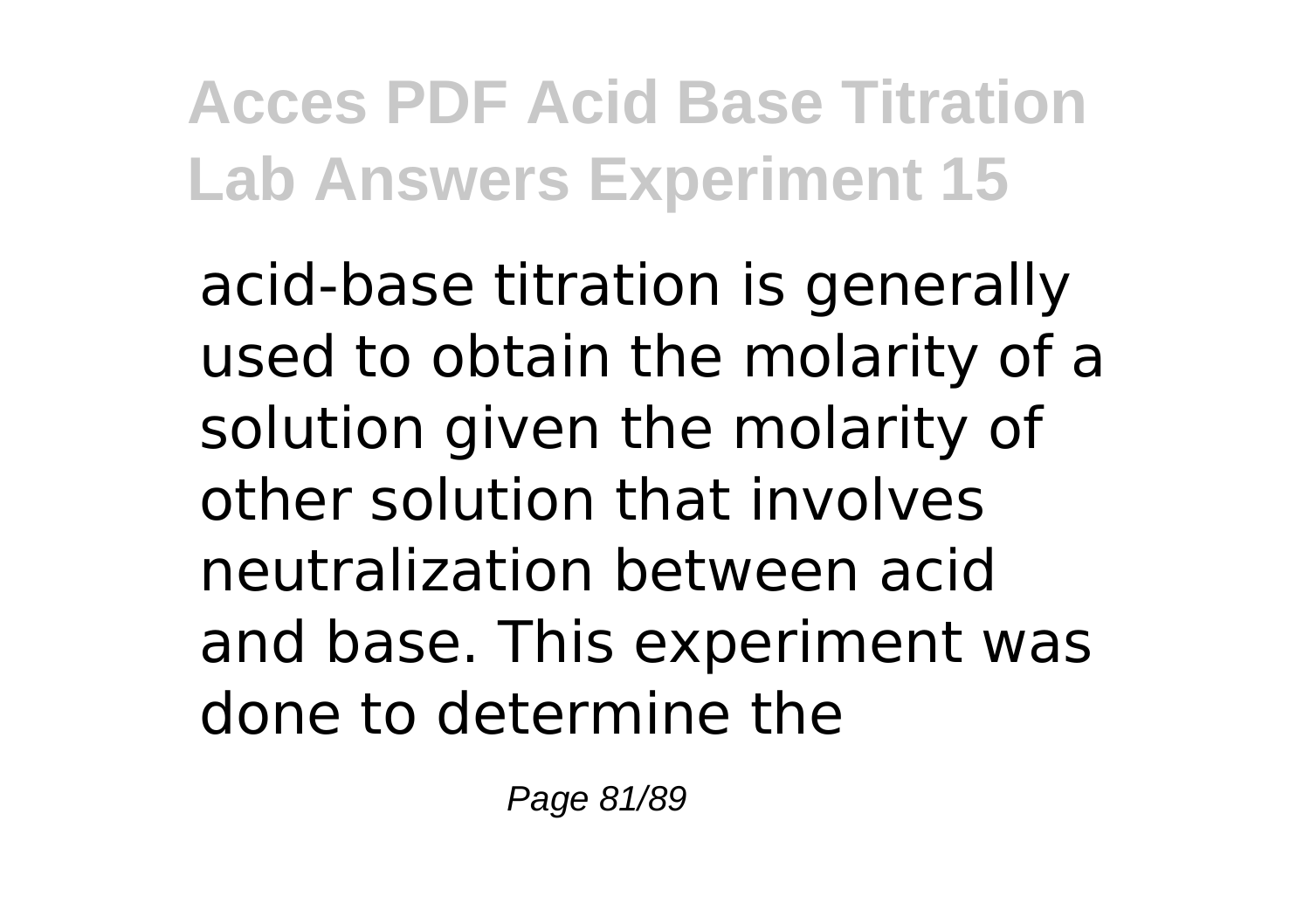concentration of the acid solutions.

### **CHEMISTRY LABORATORY REPORT: "First Acid-Base Titration"** Answer to: A student wanted to

Page 82/89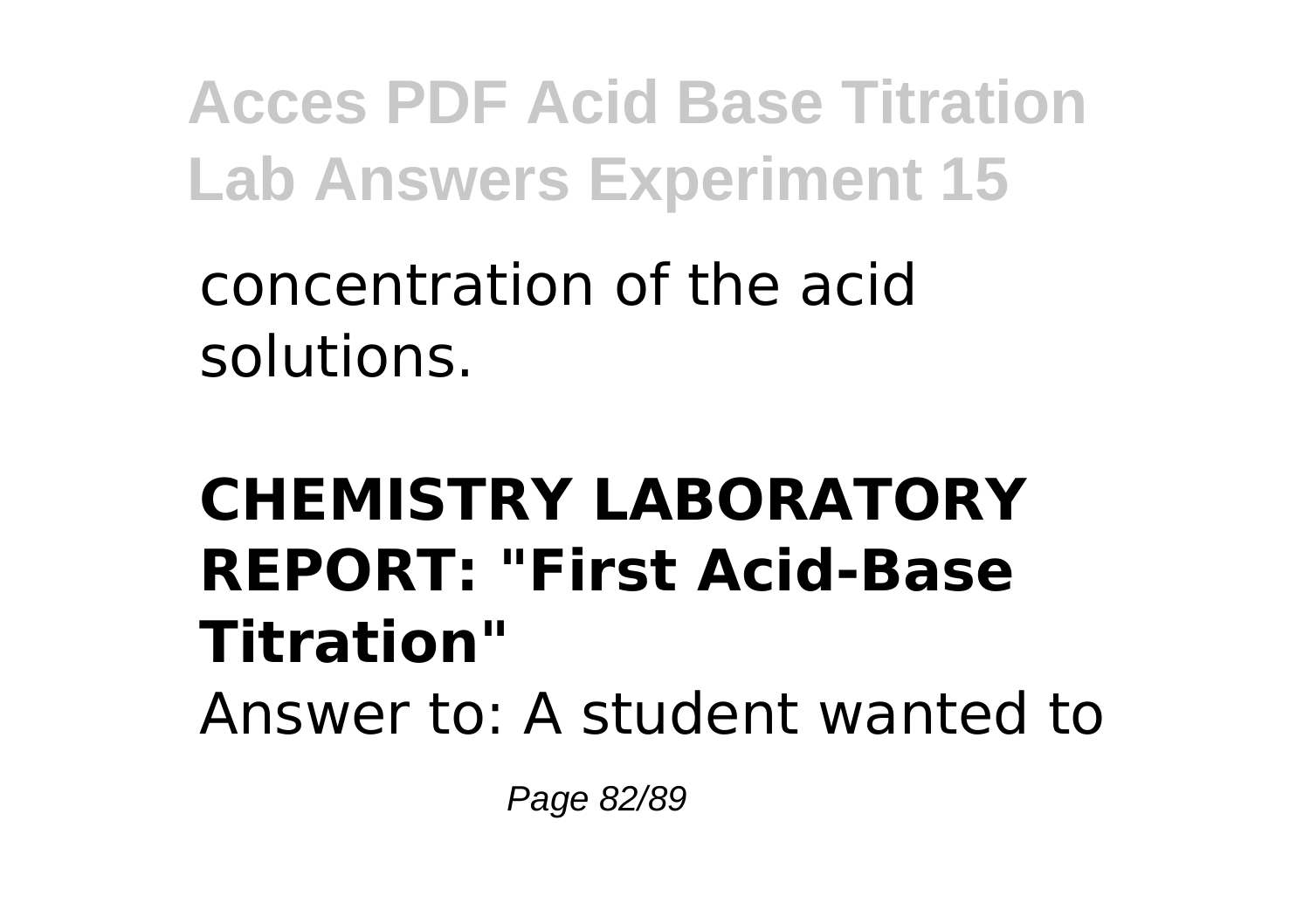prepare 500 mL 0.20 mol/L NaOH solution for an acid-base titration lab. If 0.50 mol/L NaOH is the only source, how...

### **A student wanted to prepare 500 mL 0.20 mol/L**

Page 83/89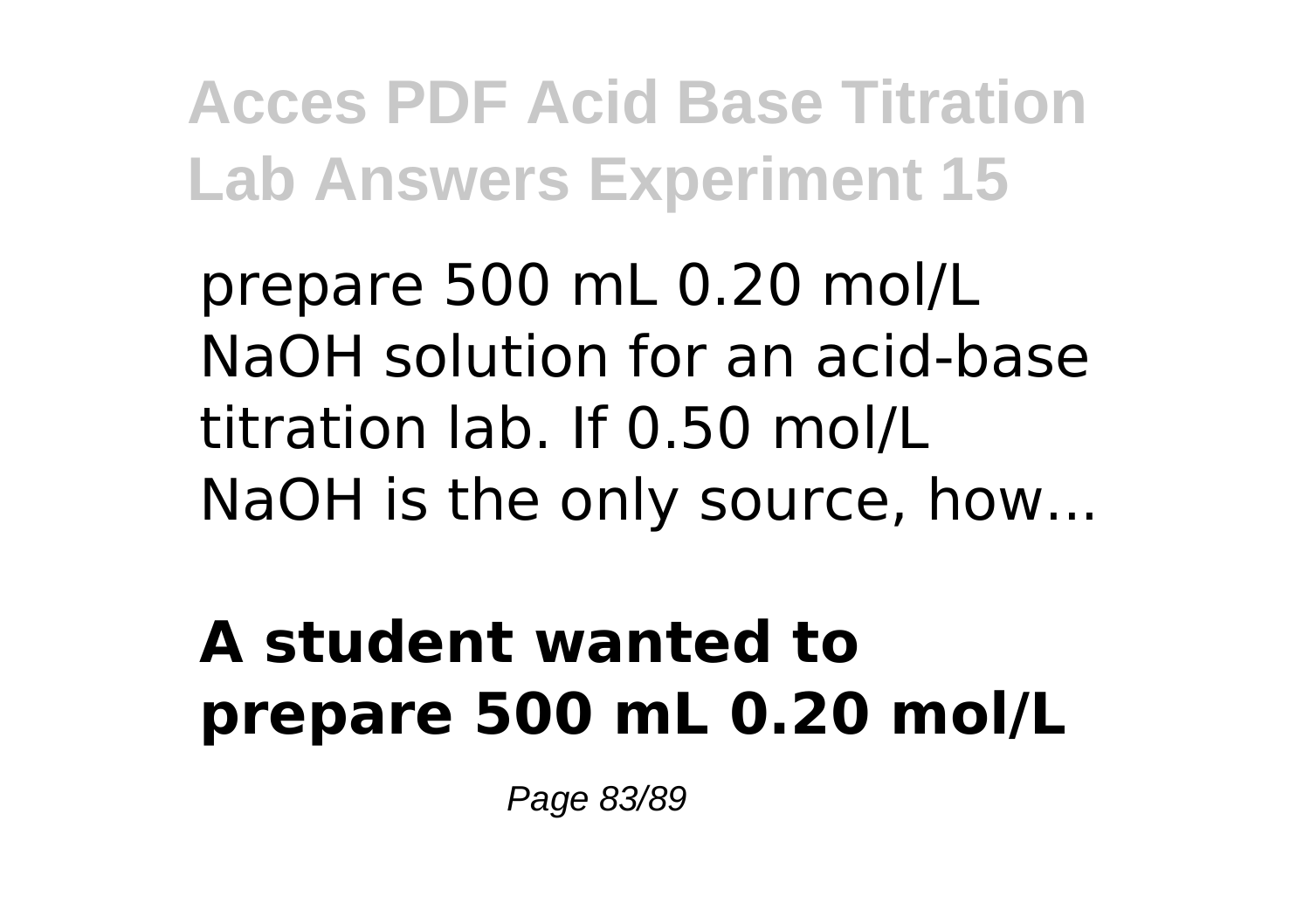### **NaOH ...**

Acid-Base titrations are usually used to find the amount of a known acidic or basic substance through acid base reactions. The analyte (titrand) is the solution with an unknown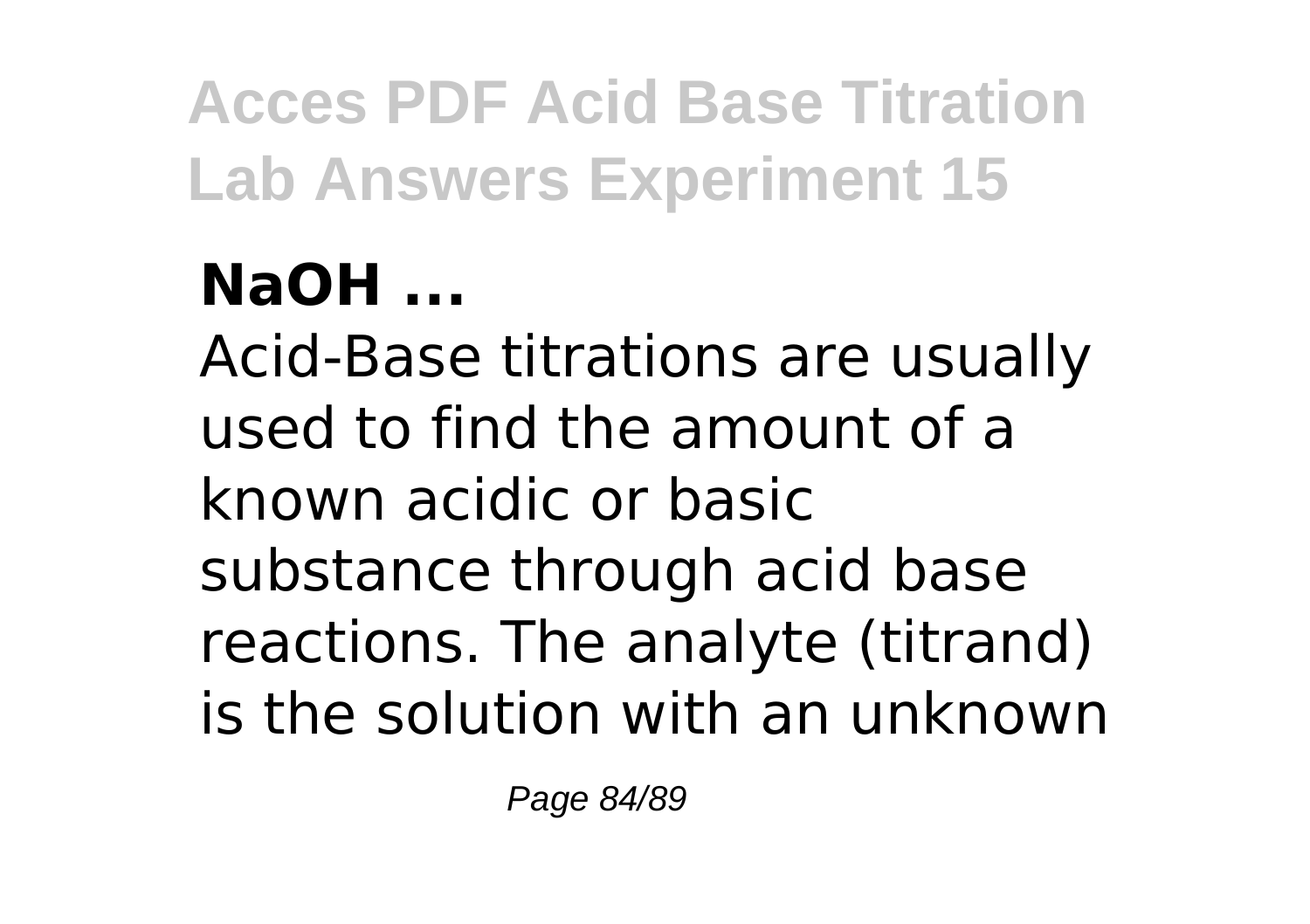molarity. The reagent (titrant) is the solution with a known molarity that will react with the analyte.

### **Acid-Base Titrations - Chemistry LibreTexts**

Page 85/89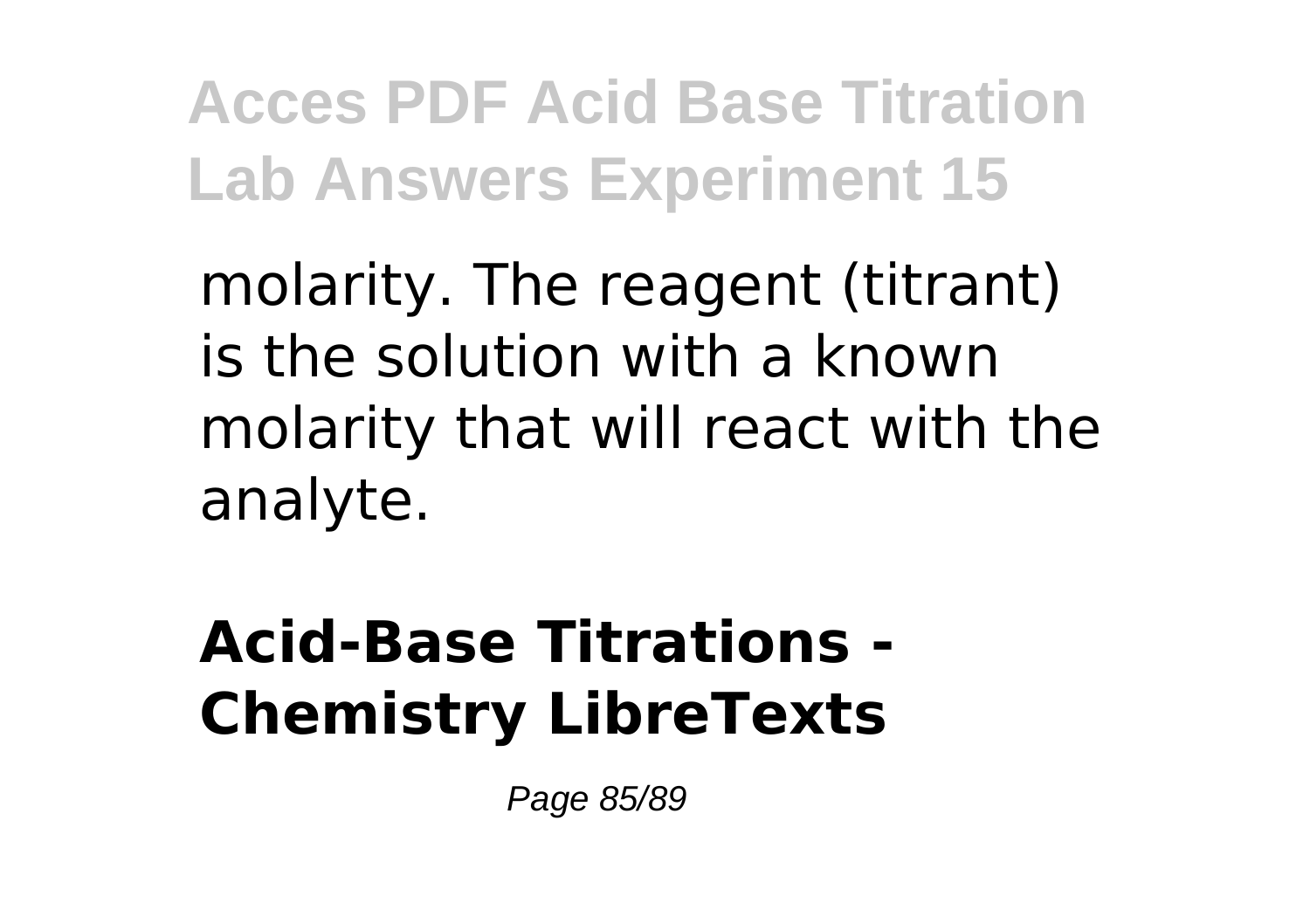Introduction The following lab was an acid-base neutralizing titration. A titration is a technique, in which a reagent, called a titrant, of known concentration is used to determine the concentration of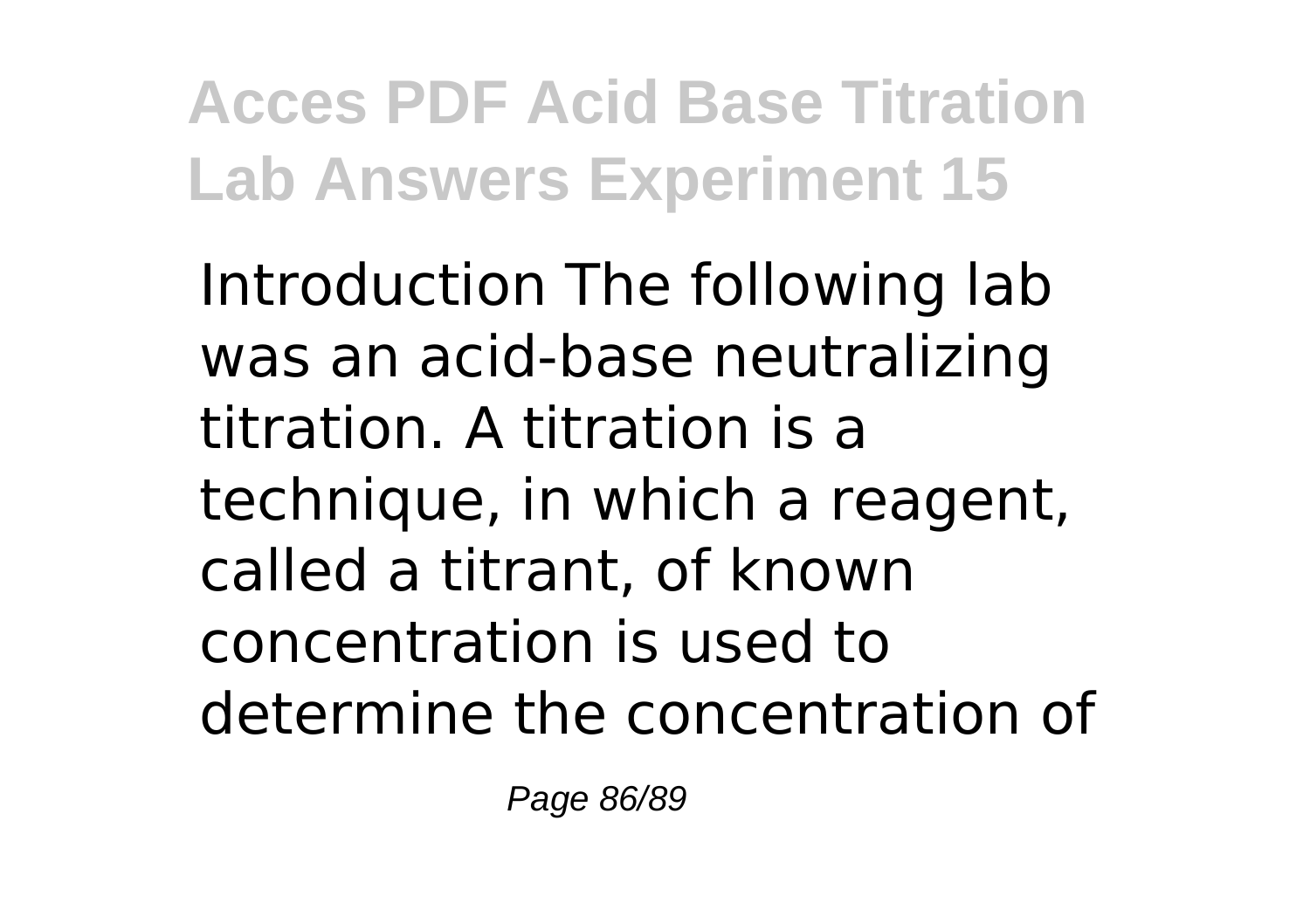an analyte or unknown solution. Using a calibrated burette, the initial volume of the titrant is recorded.

#### **Lab Report #4 Titration of Hydrochloric acid with**

Page 87/89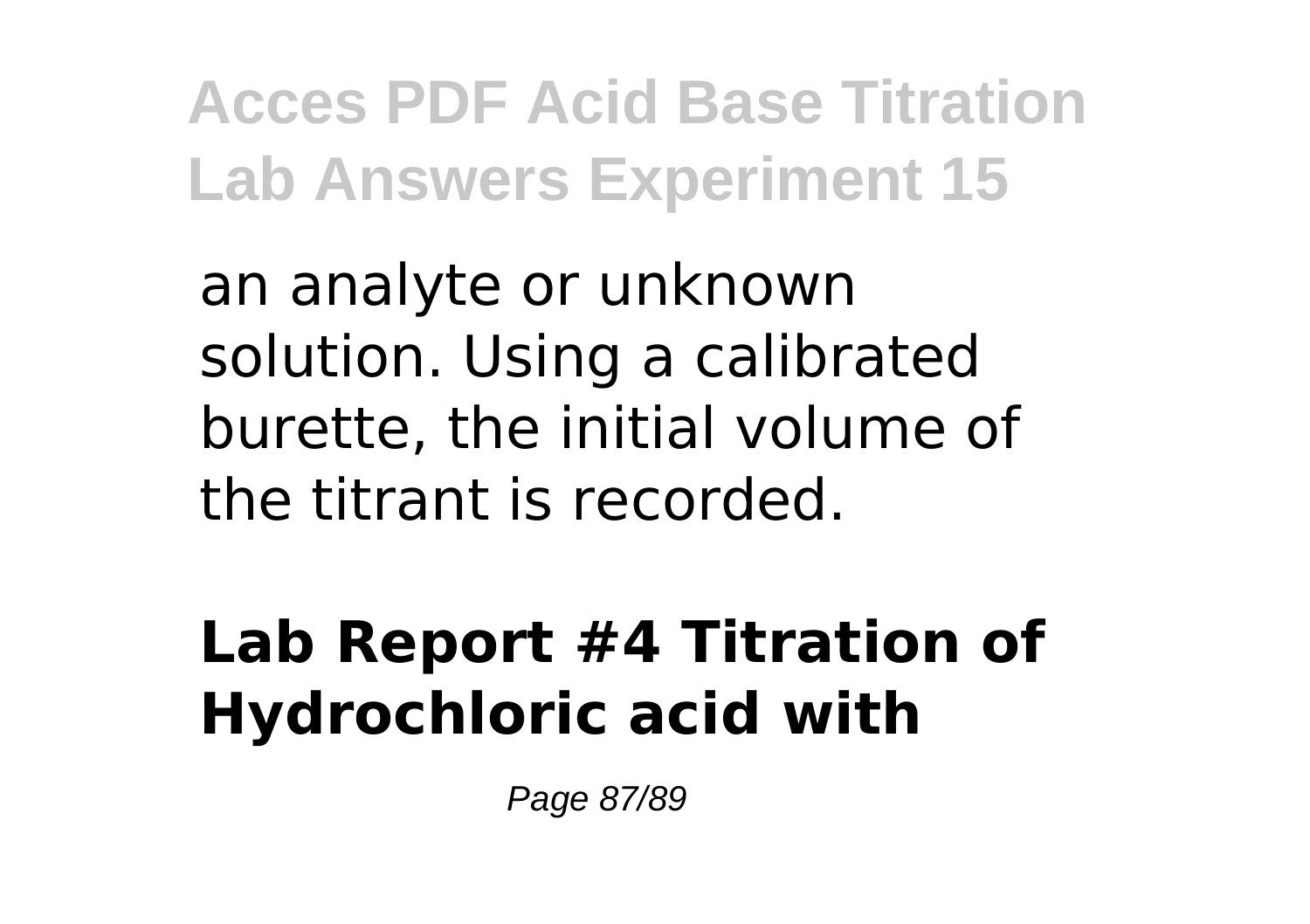## **Sodium ...**

Acid-base titrations are also called neutralization titrations because the acid reacts with the base to produce salt and water. During an acid-base titration, there is a point when